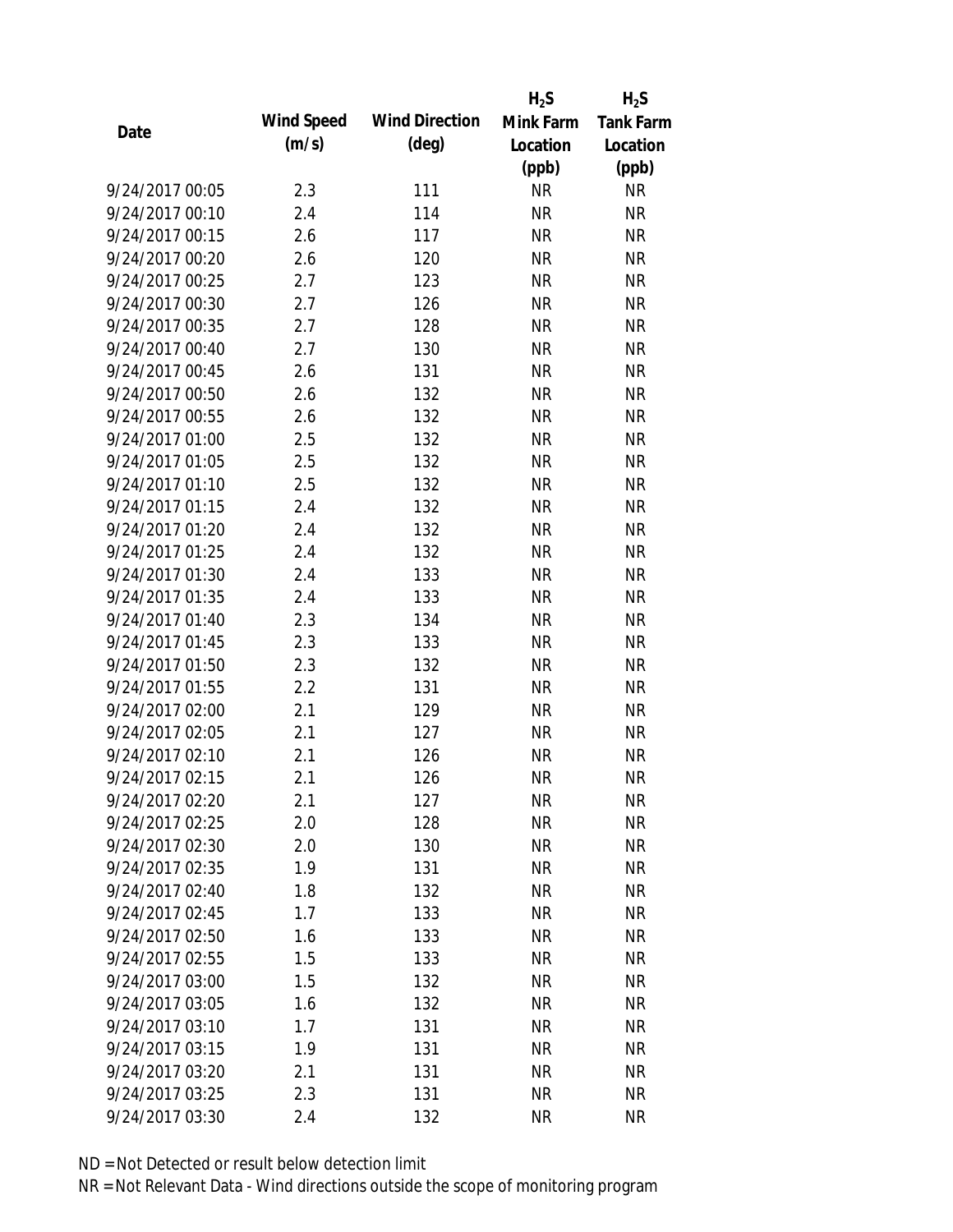|                 |            |                       | $H_2S$    | $H_2S$           |
|-----------------|------------|-----------------------|-----------|------------------|
| Date            | Wind Speed | <b>Wind Direction</b> | Mink Farm | <b>Tank Farm</b> |
|                 | (m/s)      | $(\text{deg})$        | Location  | Location         |
|                 |            |                       | (ppb)     | (ppb)            |
| 9/24/2017 03:35 | 2.6        | 133                   | <b>NR</b> | <b>NR</b>        |
| 9/24/2017 03:40 | 2.7        | 133                   | <b>NR</b> | <b>NR</b>        |
| 9/24/2017 03:45 | 2.9        | 133                   | <b>NR</b> | <b>NR</b>        |
| 9/24/2017 03:50 | 3.0        | 134                   | <b>NR</b> | <b>NR</b>        |
| 9/24/2017 03:55 | 3.0        | 134                   | <b>NR</b> | <b>NR</b>        |
| 9/24/2017 04:00 | 3.1        | 135                   | <b>NR</b> | <b>NR</b>        |
| 9/24/2017 04:05 | 3.0        | 135                   | <b>NR</b> | <b>NR</b>        |
| 9/24/2017 04:10 | 3.0        | 136                   | <b>NR</b> | <b>NR</b>        |
| 9/24/2017 04:15 | 2.9        | 137                   | <b>NR</b> | <b>NR</b>        |
| 9/24/2017 04:20 | 2.7        | 139                   | <b>NR</b> | <b>NR</b>        |
| 9/24/2017 04:25 | 2.6        | 141                   | <b>NR</b> | <b>NR</b>        |
| 9/24/2017 04:30 | 2.4        | 142                   | <b>NR</b> | <b>NR</b>        |
| 9/24/2017 04:35 | 2.2        | 144                   | <b>NR</b> | <b>NR</b>        |
| 9/24/2017 04:40 | 2.0        | 145                   | <b>NR</b> | <b>NR</b>        |
| 9/24/2017 04:45 | 2.0        | 145                   | <b>NR</b> | <b>NR</b>        |
| 9/24/2017 04:50 | 1.9        | 146                   | <b>NR</b> | <b>NR</b>        |
| 9/24/2017 04:55 | 1.9        | 146                   | <b>NR</b> | <b>NR</b>        |
| 9/24/2017 05:00 | 1.8        | 145                   | <b>NR</b> | <b>NR</b>        |
| 9/24/2017 05:05 | 1.7        | 144                   | <b>NR</b> | <b>NR</b>        |
| 9/24/2017 05:10 | 1.5        | 143                   | <b>NR</b> | <b>NR</b>        |
| 9/24/2017 05:15 | 1.4        | 142                   | <b>NR</b> | <b>NR</b>        |
| 9/24/2017 05:20 | 1.3        | 142                   | <b>NR</b> | <b>NR</b>        |
| 9/24/2017 05:25 | 1.2        | 143                   | <b>NR</b> | <b>NR</b>        |
| 9/24/2017 05:30 | 1.2        | 144                   | <b>NR</b> | <b>NR</b>        |
| 9/24/2017 05:35 | 1.3        | 146                   | <b>NR</b> | <b>NR</b>        |
| 9/24/2017 05:40 | 1.4        | 148                   | <b>NR</b> | <b>NR</b>        |
| 9/24/2017 05:45 | 1.6        | 149                   | <b>NR</b> | <b>NR</b>        |
| 9/24/2017 05:50 | 1.7        | 150                   | NR        | NR               |
| 9/24/2017 05:55 | 1.8        | 151                   | <b>NR</b> | <b>NR</b>        |
| 9/24/2017 06:00 | 1.8        | 153                   | <b>NR</b> | <b>NR</b>        |
| 9/24/2017 06:05 | 1.8        | 155                   | <b>NR</b> | <b>NR</b>        |
| 9/24/2017 06:10 | 1.8        | 157                   | <b>NR</b> | <b>NR</b>        |
| 9/24/2017 06:15 | 1.8        | 159                   | <b>NR</b> | <b>NR</b>        |
| 9/24/2017 06:20 | 1.9        | 161                   | <b>NR</b> | <b>NR</b>        |
| 9/24/2017 06:25 | 1.9        | 162                   | <b>NR</b> | <b>NR</b>        |
| 9/24/2017 06:30 | 2.0        | 162                   | <b>NR</b> | <b>NR</b>        |
| 9/24/2017 06:35 | 2.1        | 161                   | <b>NR</b> | <b>NR</b>        |
| 9/24/2017 06:40 | 2.3        | 161                   | NR        | <b>NR</b>        |
| 9/24/2017 06:45 | 2.4        | 160                   | <b>NR</b> | <b>NR</b>        |
| 9/24/2017 06:50 | 2.6        | 159                   | <b>NR</b> | <b>NR</b>        |
| 9/24/2017 06:55 | 2.8        | 159                   | <b>NR</b> | <b>NR</b>        |
| 9/24/2017 07:00 | 3.0        | 159                   | <b>NR</b> | <b>NR</b>        |
|                 |            |                       |           |                  |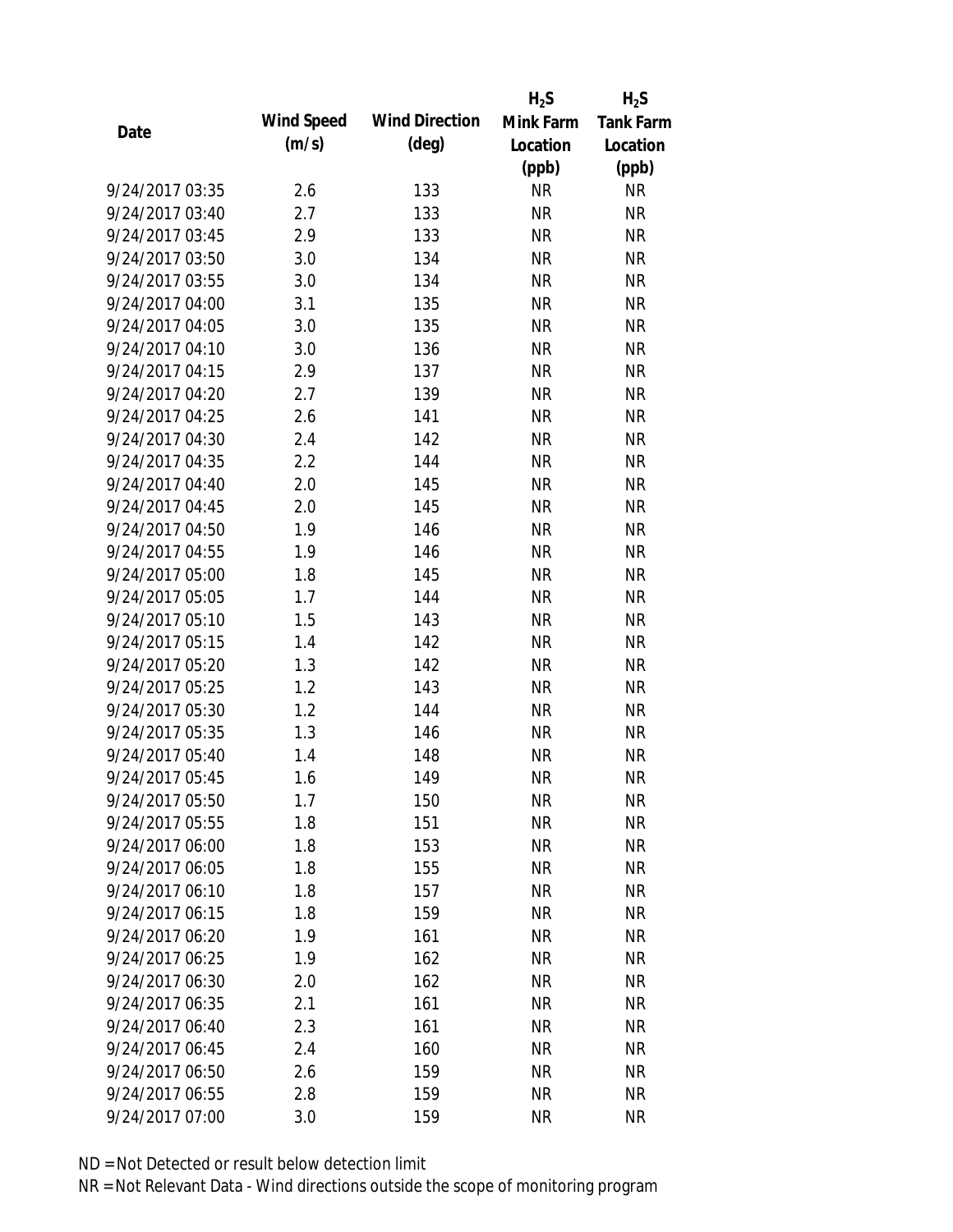|                 |            |                       | $H_2S$    | $H_2S$           |
|-----------------|------------|-----------------------|-----------|------------------|
| Date            | Wind Speed | <b>Wind Direction</b> | Mink Farm | <b>Tank Farm</b> |
|                 | (m/s)      | $(\text{deg})$        | Location  | Location         |
|                 |            |                       | (ppb)     | (ppb)            |
| 9/24/2017 07:05 | 3.1        | 159                   | <b>NR</b> | <b>NR</b>        |
| 9/24/2017 07:10 | 3.2        | 159                   | <b>NR</b> | <b>NR</b>        |
| 9/24/2017 07:15 | 3.2        | 159                   | <b>NR</b> | <b>NR</b>        |
| 9/24/2017 07:20 | 3.1        | 159                   | <b>NR</b> | <b>NR</b>        |
| 9/24/2017 07:25 | 3.0        | 158                   | <b>NR</b> | <b>NR</b>        |
| 9/24/2017 07:30 | 2.9        | 157                   | <b>NR</b> | <b>NR</b>        |
| 9/24/2017 07:35 | 2.7        | 156                   | <b>NR</b> | <b>NR</b>        |
| 9/24/2017 07:40 | 2.5        | 154                   | <b>NR</b> | <b>NR</b>        |
| 9/24/2017 07:45 | 2.3        | 152                   | <b>NR</b> | <b>NR</b>        |
| 9/24/2017 07:50 | 2.0        | 150                   | <b>NR</b> | <b>NR</b>        |
| 9/24/2017 07:55 | 1.8        | 149                   | <b>NR</b> | <b>NR</b>        |
| 9/24/2017 08:00 | 1.6        | 148                   | <b>NR</b> | <b>NR</b>        |
| 9/24/2017 08:05 | 1.5        | 149                   | <b>NR</b> | <b>NR</b>        |
| 9/24/2017 08:10 | 1.4        | 150                   | <b>NR</b> | <b>NR</b>        |
| 9/24/2017 08:15 | 1.3        | 152                   | <b>NR</b> | <b>NR</b>        |
| 9/24/2017 08:20 | 1.4        | 155                   | <b>NR</b> | <b>NR</b>        |
| 9/24/2017 08:25 | 1.4        | 159                   | <b>NR</b> | <b>NR</b>        |
| 9/24/2017 08:30 | 1.5        | 162                   | <b>NR</b> | <b>NR</b>        |
| 9/24/2017 08:35 | 1.5        | 164                   | <b>NR</b> | <b>NR</b>        |
| 9/24/2017 08:40 | 1.6        | 166                   | <b>NR</b> | <b>NR</b>        |
| 9/24/2017 08:45 | 1.6        | 168                   | <b>NR</b> | <b>NR</b>        |
| 9/24/2017 08:50 | 1.6        | 170                   | <b>NR</b> | $\overline{2}$   |
| 9/24/2017 08:55 | 1.6        | 172                   | <b>NR</b> | $\overline{2}$   |
| 9/24/2017 09:00 | 1.7        | 174                   | <b>NR</b> | $\overline{2}$   |
| 9/24/2017 09:05 | 1.7        | 176                   | <b>NR</b> | $\mathbf{1}$     |
| 9/24/2017 09:10 | 1.7        | 179                   | <b>NR</b> | $\mathbf{1}$     |
| 9/24/2017 09:15 | 1.8        | 180                   | <b>NR</b> | $\mathbf{1}$     |
| 9/24/2017 09:20 | 1.9        | 180                   | NR        | 1                |
| 9/24/2017 09:25 | 1.9        | 180                   | NR        | 1                |
| 9/24/2017 09:30 | 1.9        | 180                   | NR        | 1                |
| 9/24/2017 09:35 | 1.9        | 179                   | NR        | 1                |
| 9/24/2017 09:40 | 1.9        | 179                   | NR        | 1                |
| 9/24/2017 09:45 | 1.8        | 179                   | NR        | 1                |
| 9/24/2017 09:50 | 1.8        | 178                   | NR        | 1                |
| 9/24/2017 09:55 | 1.8        | 178                   | NR        | 1                |
| 9/24/2017 10:00 | 1.8        | 178                   | NR.       | 1                |
| 9/24/2017 10:05 | 1.9        | 178                   | NR        | 1                |
| 9/24/2017 10:10 | 2.0        | 177                   | NR        | 1                |
| 9/24/2017 10:15 | 2.1        | 178                   | NR        | 1                |
| 9/24/2017 10:20 | 2.2        | 179                   | NR        | 1                |
| 9/24/2017 10:25 | 2.3        | 179                   | <b>NR</b> | 1                |
| 9/24/2017 10:30 | 2.5        | 180                   | <b>NR</b> | 1                |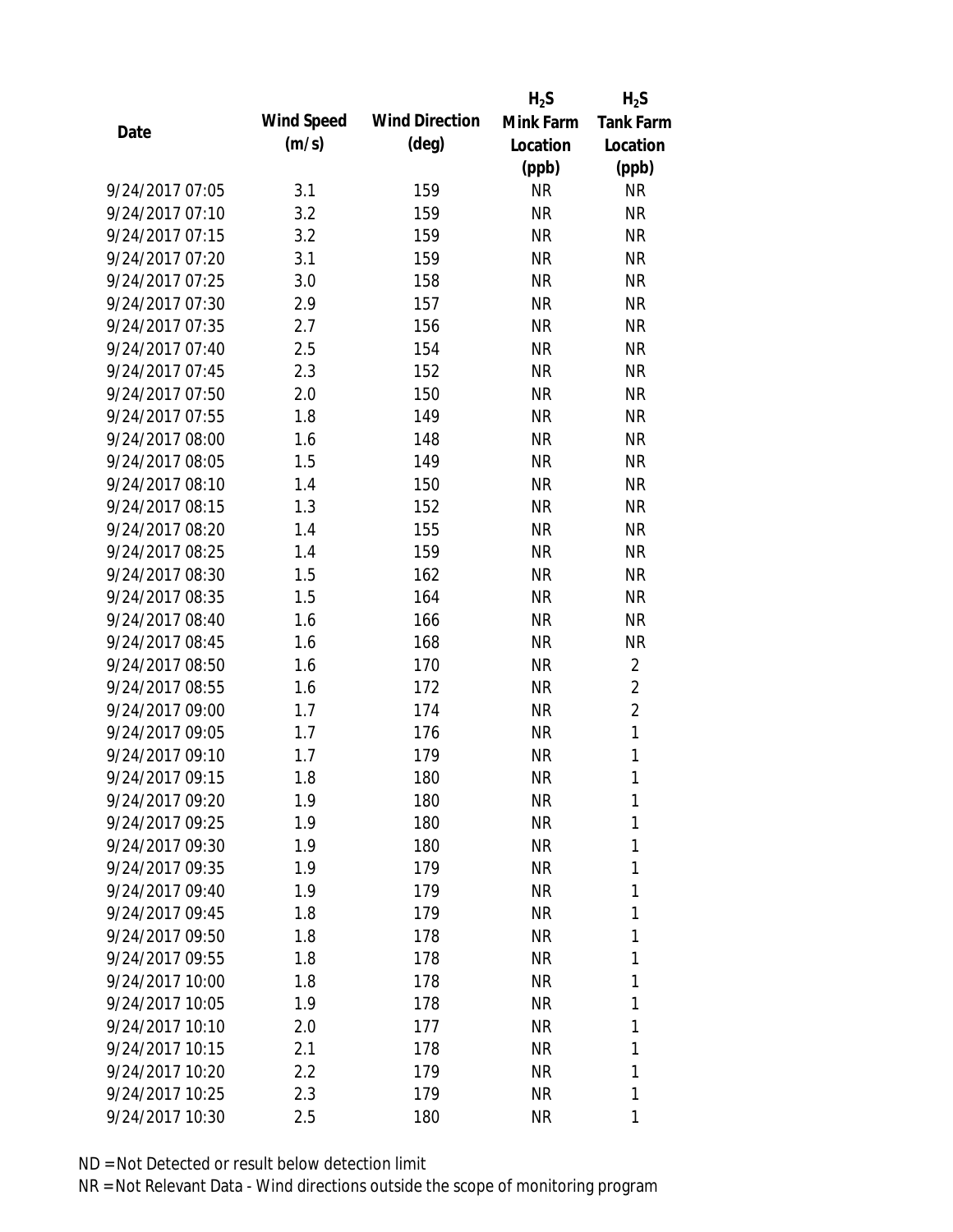|                 |            |                       | $H_2S$    | $H_2S$           |
|-----------------|------------|-----------------------|-----------|------------------|
| Date            | Wind Speed | <b>Wind Direction</b> | Mink Farm | <b>Tank Farm</b> |
|                 | (m/s)      | $(\text{deg})$        | Location  | Location         |
|                 |            |                       | (ppb)     | (ppb)            |
| 9/24/2017 10:35 | 2.6        | 180                   | <b>NR</b> | 1                |
| 9/24/2017 10:40 | 2.7        | 182                   | <b>NR</b> | 1                |
| 9/24/2017 10:45 | 2.8        | 183                   | <b>NR</b> | 1                |
| 9/24/2017 10:50 | 2.8        | 186                   | <b>NR</b> | 1                |
| 9/24/2017 10:55 | 2.8        | 189                   | <b>NR</b> | 1                |
| 9/24/2017 11:00 | 2.8        | 192                   | <b>NR</b> | 1                |
| 9/24/2017 11:05 | 2.7        | 197                   | <b>NR</b> | 1                |
| 9/24/2017 11:10 | 2.6        | 200                   | <b>NR</b> | 1                |
| 9/24/2017 11:15 | 2.6        | 202                   | <b>NR</b> | 1                |
| 9/24/2017 11:20 | 2.6        | 201                   | <b>NR</b> | 1                |
| 9/24/2017 11:25 | 2.7        | 200                   | <b>NR</b> | 1                |
| 9/24/2017 11:30 | 2.8        | 197                   | <b>NR</b> | 1                |
| 9/24/2017 11:35 | 2.9        | 193                   | <b>NR</b> | 1                |
| 9/24/2017 11:40 | 3.1        | 189                   | <b>NR</b> | 1                |
| 9/24/2017 11:45 | 3.2        | 186                   | <b>NR</b> | 1                |
| 9/24/2017 11:50 | 3.3        | 184                   | <b>NR</b> | 1                |
| 9/24/2017 11:55 | 3.4        | 183                   | <b>NR</b> | 1                |
| 9/24/2017 12:00 | 3.4        | 183                   | <b>NR</b> | 1                |
| 9/24/2017 12:05 | 3.3        | 183                   | <b>NR</b> | 1                |
| 9/24/2017 12:10 | 3.2        | 185                   | <b>NR</b> | 1                |
| 9/24/2017 12:15 | 3.1        | 187                   | <b>NR</b> | 1                |
| 9/24/2017 12:20 | 2.9        | 189                   | <b>NR</b> | 1                |
| 9/24/2017 12:25 | 2.8        | 189                   | <b>NR</b> | 1                |
| 9/24/2017 12:30 | 2.7        | 191                   | <b>NR</b> | 1                |
| 9/24/2017 12:35 | 2.5        | 193                   | <b>NR</b> | 1                |
| 9/24/2017 12:40 | 2.4        | 194                   | <b>NR</b> | 1                |
| 9/24/2017 12:45 | 2.3        | 195                   | <b>NR</b> | 1                |
| 9/24/2017 12:50 | 2.4        | 195                   | NR        | 1                |
| 9/24/2017 12:55 | 2.4        | 197                   | NR        | 1                |
| 9/24/2017 13:00 | 2.4        | 199                   | NR        | 1                |
| 9/24/2017 13:05 | 2.6        | 199                   | NR        | 1                |
| 9/24/2017 13:10 | 2.8        | 202                   | NR        | 1                |
| 9/24/2017 13:15 | 3.0        | 204                   | NR        | 1                |
| 9/24/2017 13:20 | 3.1        | 205                   | NR        | 1                |
| 9/24/2017 13:25 | 3.2        | 203                   | NR        | 1                |
| 9/24/2017 13:30 | 3.2        | 199                   | NR        | 1                |
| 9/24/2017 13:35 | 3.1        | 195                   | NR        | 1                |
| 9/24/2017 13:40 | 2.9        | 189                   | NR        | 1                |
| 9/24/2017 13:45 | 2.8        | 183                   | NR        | 1                |
| 9/24/2017 13:50 | 2.8        | 179                   | NR        | 1                |
| 9/24/2017 13:55 | 2.8        | 180                   | <b>NR</b> | 1                |
| 9/24/2017 14:00 | 2.9        | 184                   | <b>NR</b> | 1                |
|                 |            |                       |           |                  |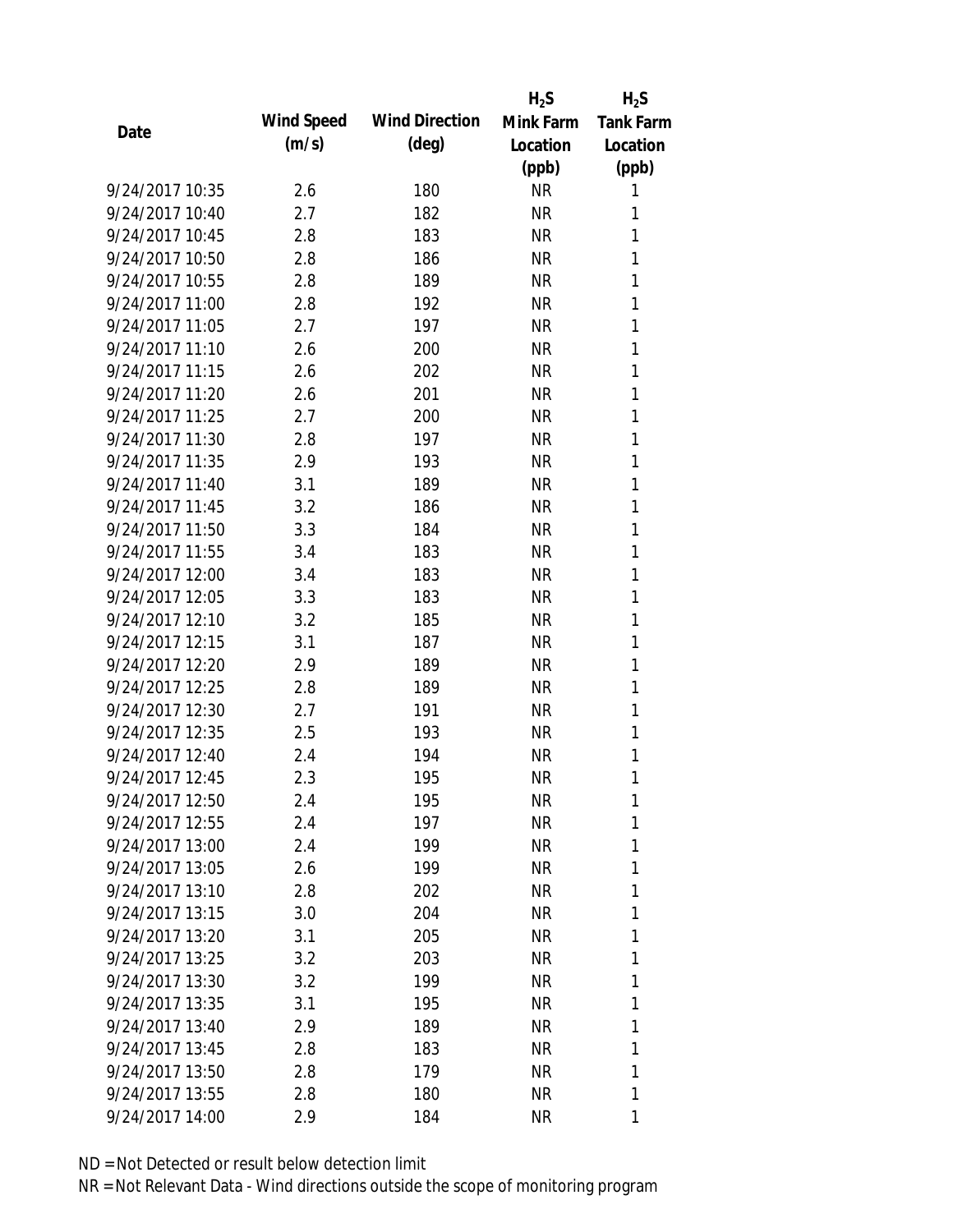|                 |            |                       | $H_2S$    | $H_2S$           |
|-----------------|------------|-----------------------|-----------|------------------|
| Date            | Wind Speed | <b>Wind Direction</b> | Mink Farm | <b>Tank Farm</b> |
|                 | (m/s)      | $(\text{deg})$        | Location  | Location         |
|                 |            |                       | (ppb)     | (ppb)            |
| 9/24/2017 14:05 | 3.0        | 187                   | <b>NR</b> | 1                |
| 9/24/2017 14:10 | 3.1        | 191                   | <b>NR</b> | 1                |
| 9/24/2017 14:15 | 3.1        | 195                   | <b>NR</b> | 1                |
| 9/24/2017 14:20 | 3.0        | 198                   | <b>NR</b> | 1                |
| 9/24/2017 14:25 | 2.9        | 198                   | <b>NR</b> | 1                |
| 9/24/2017 14:30 | 2.8        | 196                   | <b>NR</b> | 1                |
| 9/24/2017 14:35 | 2.7        | 194                   | <b>NR</b> | 1                |
| 9/24/2017 14:40 | 2.6        | 190                   | <b>NR</b> | $\mathbf{1}$     |
| 9/24/2017 14:45 | 2.5        | 185                   | <b>NR</b> | 1                |
| 9/24/2017 14:50 | 2.5        | 179                   | <b>NR</b> | 1                |
| 9/24/2017 14:55 | 2.6        | 174                   | <b>NR</b> | 1                |
| 9/24/2017 15:00 | 2.7        | 170                   | <b>NR</b> | 1                |
| 9/24/2017 15:05 | 2.8        | 167                   | <b>NR</b> | <b>NR</b>        |
| 9/24/2017 15:10 | 2.9        | 166                   | <b>NR</b> | <b>NR</b>        |
| 9/24/2017 15:15 | 3.1        | 166                   | <b>NR</b> | <b>NR</b>        |
| 9/24/2017 15:20 | 3.1        | 167                   | <b>NR</b> | <b>NR</b>        |
| 9/24/2017 15:25 | 3.1        | 169                   | <b>NR</b> | <b>NR</b>        |
| 9/24/2017 15:30 | 3.0        | 167                   | <b>NR</b> | <b>NR</b>        |
| 9/24/2017 15:35 | 2.9        | 167                   | <b>NR</b> | <b>NR</b>        |
| 9/24/2017 15:40 | 2.7        | 167                   | <b>NR</b> | <b>NR</b>        |
| 9/24/2017 15:45 | 2.6        | 167                   | <b>NR</b> | <b>NR</b>        |
| 9/24/2017 15:50 | 2.5        | 166                   | <b>NR</b> | <b>NR</b>        |
| 9/24/2017 15:55 | 2.6        | 165                   | <b>NR</b> | <b>NR</b>        |
| 9/24/2017 16:00 | 2.7        | 166                   | <b>NR</b> | <b>NR</b>        |
| 9/24/2017 16:05 | 2.8        | 166                   | <b>NR</b> | <b>NR</b>        |
| 9/24/2017 16:10 | 2.8        | 165                   | <b>NR</b> | <b>NR</b>        |
| 9/24/2017 16:15 | 3.0        | 163                   | <b>NR</b> | <b>NR</b>        |
| 9/24/2017 16:20 | 3.1        | 162                   | <b>NR</b> | NR               |
| 9/24/2017 16:25 | 3.3        | 161                   | <b>NR</b> | <b>NR</b>        |
| 9/24/2017 16:30 | 3.4        | 160                   | <b>NR</b> | <b>NR</b>        |
| 9/24/2017 16:35 | 3.5        | 159                   | <b>NR</b> | <b>NR</b>        |
| 9/24/2017 16:40 | 3.7        | 158                   | <b>NR</b> | NR               |
| 9/24/2017 16:45 | 3.9        | 159                   | <b>NR</b> | <b>NR</b>        |
| 9/24/2017 16:50 | 4.0        | 161                   | <b>NR</b> | <b>NR</b>        |
| 9/24/2017 16:55 | 4.0        | 163                   | <b>NR</b> | <b>NR</b>        |
| 9/24/2017 17:00 | 3.9        | 166                   | <b>NR</b> | <b>NR</b>        |
| 9/24/2017 17:05 | 3.8        | 169                   | NR        | <b>NR</b>        |
| 9/24/2017 17:10 | 3.7        | 173                   | NR        | 1                |
| 9/24/2017 17:15 | 3.5        | 176                   | <b>NR</b> | 1                |
| 9/24/2017 17:20 | 3.3        | 179                   | <b>NR</b> | 1                |
| 9/24/2017 17:25 | 3.2        | 181                   | <b>NR</b> | 1                |
| 9/24/2017 17:30 | 3.2        | 181                   | <b>NR</b> | 1                |
|                 |            |                       |           |                  |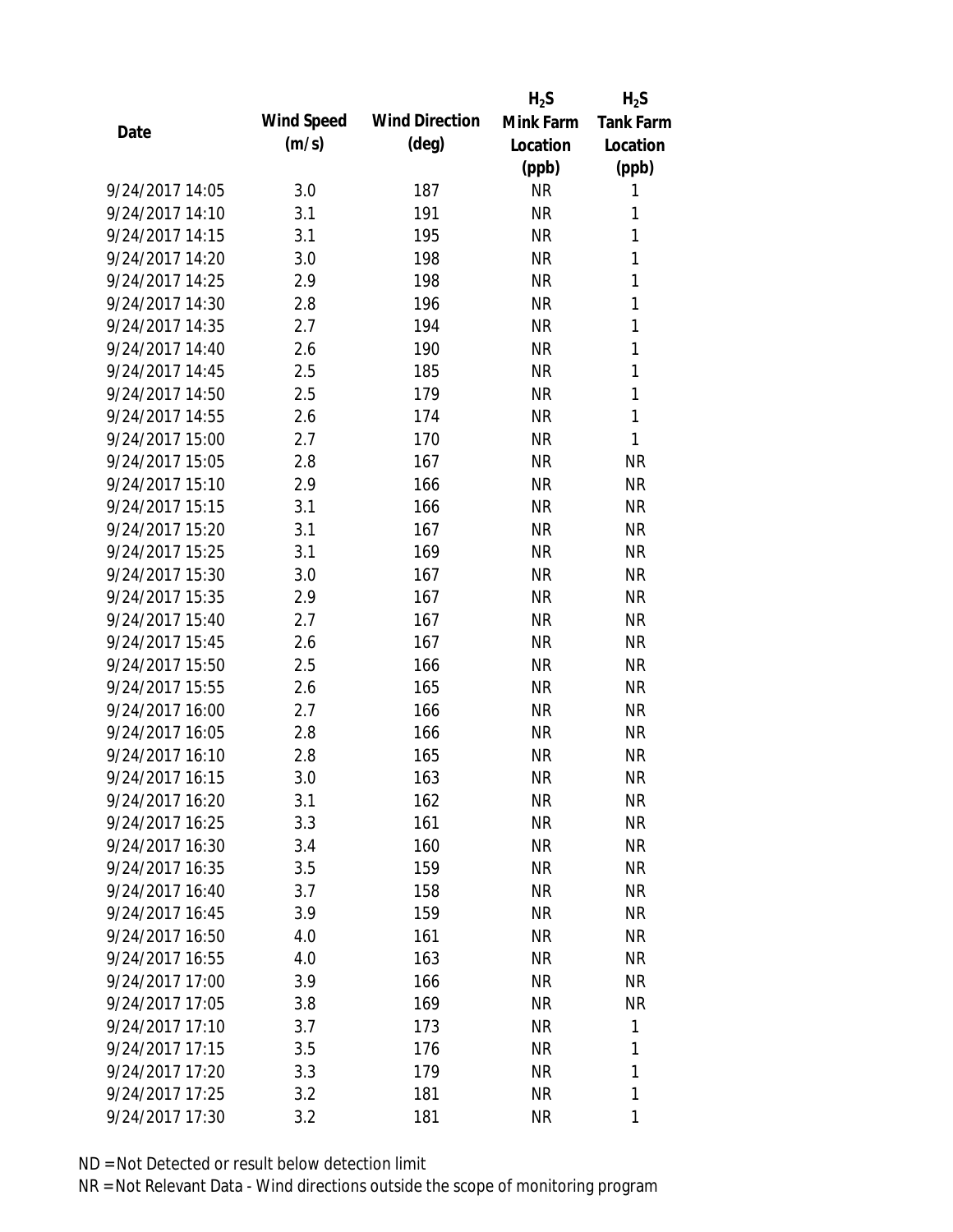|                 |            |                       | $H_2S$    | $H_2S$           |
|-----------------|------------|-----------------------|-----------|------------------|
|                 | Wind Speed | <b>Wind Direction</b> | Mink Farm | <b>Tank Farm</b> |
| Date            | (m/s)      | $(\text{deg})$        | Location  | Location         |
|                 |            |                       | (ppb)     | (ppb)            |
| 9/24/2017 17:35 | 3.2        | 180                   | <b>NR</b> | 1                |
| 9/24/2017 17:40 | 3.3        | 177                   | <b>NR</b> | 1                |
| 9/24/2017 17:45 | 3.3        | 173                   | <b>NR</b> | 1                |
| 9/24/2017 17:50 | 3.4        | 169                   | <b>NR</b> | <b>NR</b>        |
| 9/24/2017 17:55 | 3.5        | 165                   | <b>NR</b> | <b>NR</b>        |
| 9/24/2017 18:00 | 3.4        | 163                   | <b>NR</b> | <b>NR</b>        |
| 9/24/2017 18:05 | 3.4        | 161                   | <b>NR</b> | <b>NR</b>        |
| 9/24/2017 18:10 | 3.3        | 160                   | <b>NR</b> | <b>NR</b>        |
| 9/24/2017 18:15 | 3.2        | 160                   | <b>NR</b> | <b>NR</b>        |
| 9/24/2017 18:20 | 3.0        | 160                   | <b>NR</b> | <b>NR</b>        |
| 9/24/2017 18:25 | 2.9        | 160                   | <b>NR</b> | <b>NR</b>        |
| 9/24/2017 18:30 | 2.8        | 160                   | <b>NR</b> | <b>NR</b>        |
| 9/24/2017 18:35 | 2.6        | 161                   | <b>NR</b> | <b>NR</b>        |
| 9/24/2017 18:40 | 2.5        | 162                   | <b>NR</b> | <b>NR</b>        |
| 9/24/2017 18:45 | 2.4        | 162                   | <b>NR</b> | <b>NR</b>        |
| 9/24/2017 18:50 | 2.3        | 162                   | <b>NR</b> | <b>NR</b>        |
| 9/24/2017 18:55 | 2.2        | 162                   | <b>NR</b> | <b>NR</b>        |
| 9/24/2017 19:00 | 2.2        | 160                   | <b>NR</b> | <b>NR</b>        |
| 9/24/2017 19:05 | 2.2        | 158                   | <b>NR</b> | <b>NR</b>        |
| 9/24/2017 19:10 | 2.2        | 156                   | <b>NR</b> | <b>NR</b>        |
| 9/24/2017 19:15 | 2.2        | 154                   | <b>NR</b> | <b>NR</b>        |
| 9/24/2017 19:20 | 2.3        | 152                   | <b>NR</b> | <b>NR</b>        |
| 9/24/2017 19:25 | 2.3        | 150                   | <b>NR</b> | <b>NR</b>        |
| 9/24/2017 19:30 | 2.3        | 149                   | <b>NR</b> | <b>NR</b>        |
| 9/24/2017 19:35 | 2.4        | 147                   | <b>NR</b> | <b>NR</b>        |
| 9/24/2017 19:40 | 2.4        | 145                   | <b>NR</b> | <b>NR</b>        |
| 9/24/2017 19:45 | 2.4        | 143                   | <b>NR</b> | <b>NR</b>        |
| 9/24/2017 19:50 | 2.5        | 142                   | <b>NR</b> | <b>NR</b>        |
| 9/24/2017 19:55 | 2.5        | 141                   | <b>NR</b> | <b>NR</b>        |
| 9/24/2017 20:00 | 2.5        | 140                   | <b>NR</b> | <b>NR</b>        |
| 9/24/2017 20:05 | 2.6        | 140                   | <b>NR</b> | <b>NR</b>        |
| 9/24/2017 20:10 | 2.6        | 140                   | <b>NR</b> | <b>NR</b>        |
| 9/24/2017 20:15 | 2.6        | 139                   | <b>NR</b> | <b>NR</b>        |
| 9/24/2017 20:20 | 2.6        | 137                   | <b>NR</b> | <b>NR</b>        |
| 9/24/2017 20:25 | 2.5        | 134                   | <b>NR</b> | <b>NR</b>        |
| 9/24/2017 20:30 | 2.5        | 130                   | <b>NR</b> | <b>NR</b>        |
| 9/24/2017 20:35 | 2.5        | 125                   | <b>NR</b> | NR               |
| 9/24/2017 20:40 | 2.5        | 120                   | NR        | <b>NR</b>        |
| 9/24/2017 20:45 | 2.5        | 116                   | <b>NR</b> | <b>NR</b>        |
| 9/24/2017 20:50 | 2.5        | 113                   | NR        | NR               |
| 9/24/2017 20:55 | 2.5        | 111                   | <b>NR</b> | <b>NR</b>        |
| 9/24/2017 21:00 | 2.6        | 110                   | <b>NR</b> | <b>NR</b>        |
|                 |            |                       |           |                  |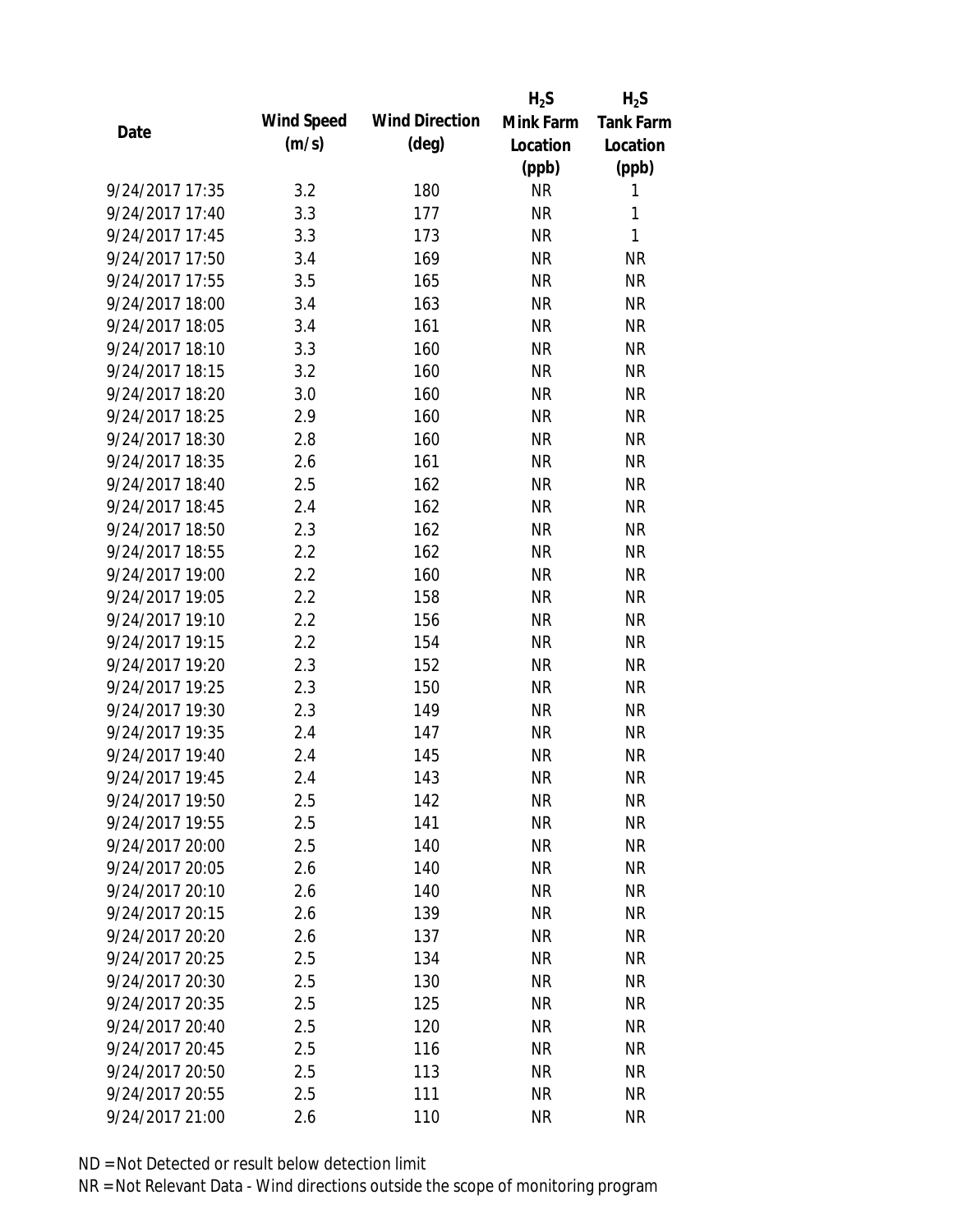|                 |            |                       | $H_2S$    | $H_2S$           |
|-----------------|------------|-----------------------|-----------|------------------|
| Date            | Wind Speed | <b>Wind Direction</b> | Mink Farm | <b>Tank Farm</b> |
|                 | (m/s)      | $(\text{deg})$        | Location  | Location         |
|                 |            |                       | (ppb)     | (ppb)            |
| 9/24/2017 21:05 | 2.6        | 109                   | <b>NR</b> | <b>NR</b>        |
| 9/24/2017 21:10 | 2.7        | 109                   | <b>NR</b> | <b>NR</b>        |
| 9/24/2017 21:15 | 2.7        | 109                   | <b>NR</b> | <b>NR</b>        |
| 9/24/2017 21:20 | 2.7        | 109                   | <b>NR</b> | <b>NR</b>        |
| 9/24/2017 21:25 | 2.7        | 110                   | <b>NR</b> | <b>NR</b>        |
| 9/24/2017 21:30 | 2.7        | 110                   | <b>NR</b> | <b>NR</b>        |
| 9/24/2017 21:35 | 2.8        | 110                   | <b>NR</b> | <b>NR</b>        |
| 9/24/2017 21:40 | 2.8        | 110                   | <b>NR</b> | <b>NR</b>        |
| 9/24/2017 21:45 | 2.8        | 111                   | <b>NR</b> | <b>NR</b>        |
| 9/24/2017 21:50 | 2.9        | 112                   | <b>NR</b> | <b>NR</b>        |
| 9/24/2017 21:55 | 3.0        | 114                   | <b>NR</b> | <b>NR</b>        |
| 9/24/2017 22:00 | 3.0        | 115                   | <b>NR</b> | <b>NR</b>        |
| 9/24/2017 22:05 | 3.0        | 116                   | <b>NR</b> | <b>NR</b>        |
| 9/24/2017 22:10 | 3.0        | 117                   | <b>NR</b> | <b>NR</b>        |
| 9/24/2017 22:15 | 3.0        | 119                   | <b>NR</b> | <b>NR</b>        |
| 9/24/2017 22:20 | 2.9        | 120                   | <b>NR</b> | <b>NR</b>        |
| 9/24/2017 22:25 | 2.9        | 121                   | <b>NR</b> | <b>NR</b>        |
| 9/24/2017 22:30 | 2.8        | 123                   | <b>NR</b> | <b>NR</b>        |
| 9/24/2017 22:35 | 2.7        | 124                   | <b>NR</b> | <b>NR</b>        |
| 9/24/2017 22:40 | 2.6        | 125                   | <b>NR</b> | <b>NR</b>        |
| 9/24/2017 22:45 | 2.6        | 126                   | <b>NR</b> | <b>NR</b>        |
| 9/24/2017 22:50 | 2.5        | 126                   | <b>NR</b> | <b>NR</b>        |
| 9/24/2017 22:55 | 2.5        | 127                   | <b>NR</b> | <b>NR</b>        |
| 9/24/2017 23:00 | 2.4        | 128                   | <b>NR</b> | <b>NR</b>        |
| 9/24/2017 23:05 | 2.4        | 128                   | <b>NR</b> | <b>NR</b>        |
| 9/24/2017 23:10 | 2.4        | 129                   | <b>NR</b> | <b>NR</b>        |
| 9/24/2017 23:15 | 2.3        | 130                   | <b>NR</b> | <b>NR</b>        |
| 9/24/2017 23:20 | 2.3        | 131                   | NR        | NR               |
| 9/24/2017 23:25 | 2.4        | 132                   | <b>NR</b> | <b>NR</b>        |
| 9/24/2017 23:30 | 2.4        | 133                   | <b>NR</b> | <b>NR</b>        |
| 9/24/2017 23:35 | 2.5        | 135                   | <b>NR</b> | <b>NR</b>        |
| 9/24/2017 23:40 | 2.5        | 136                   | <b>NR</b> | NR               |
| 9/24/2017 23:45 | 2.6        | 137                   | <b>NR</b> | <b>NR</b>        |
| 9/24/2017 23:50 | 2.6        | 139                   | <b>NR</b> | <b>NR</b>        |
| 9/24/2017 23:55 | 2.6        | 140                   | <b>NR</b> | <b>NR</b>        |
| 9/24/2017 24:00 | 2.5        | 141                   | <b>NR</b> | <b>NR</b>        |
| 9/25/2017 00:05 | 2.5        | 142                   | <b>NR</b> | <b>NR</b>        |
| 9/25/2017 00:10 | 2.5        | 143                   | NR        | <b>NR</b>        |
| 9/25/2017 00:15 | 2.4        | 144                   | <b>NR</b> | <b>NR</b>        |
| 9/25/2017 00:20 | 2.4        | 144                   | <b>NR</b> | <b>NR</b>        |
| 9/25/2017 00:25 | 2.4        | 145                   | <b>NR</b> | <b>NR</b>        |
| 9/25/2017 00:30 | 2.4        | 146                   | <b>NR</b> | <b>NR</b>        |
|                 |            |                       |           |                  |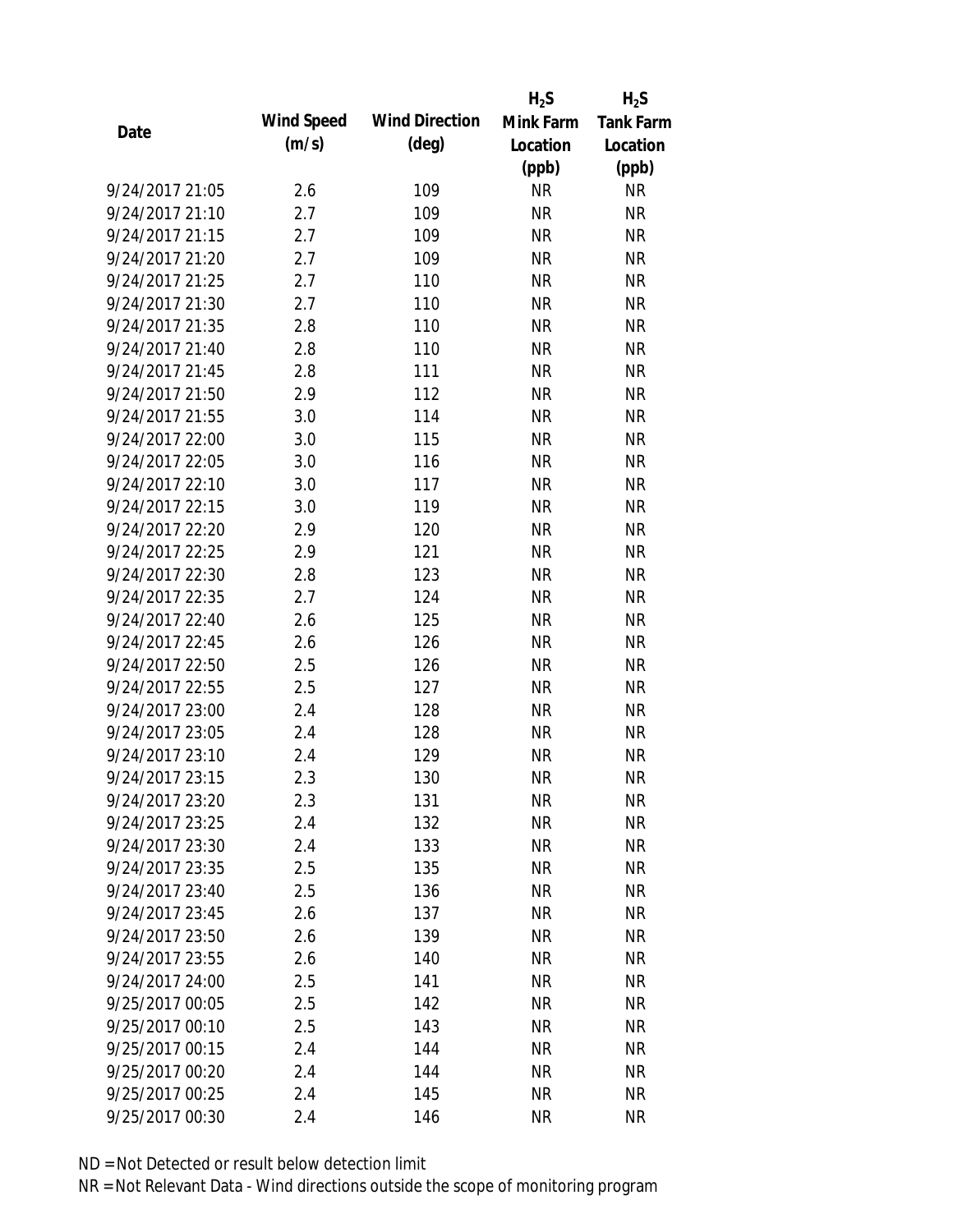|                 |            |                       | $H_2S$    | $H_2S$           |
|-----------------|------------|-----------------------|-----------|------------------|
| Date            | Wind Speed | <b>Wind Direction</b> | Mink Farm | <b>Tank Farm</b> |
|                 | (m/s)      | $(\text{deg})$        | Location  | Location         |
|                 |            |                       | (ppb)     | (ppb)            |
| 9/25/2017 00:35 | 2.5        | 146                   | <b>NR</b> | <b>NR</b>        |
| 9/25/2017 00:40 | 2.6        | 148                   | <b>NR</b> | <b>NR</b>        |
| 9/25/2017 00:45 | 2.7        | 149                   | <b>NR</b> | <b>NR</b>        |
| 9/25/2017 00:50 | 2.8        | 150                   | <b>NR</b> | <b>NR</b>        |
| 9/25/2017 00:55 | 2.9        | 151                   | <b>NR</b> | <b>NR</b>        |
| 9/25/2017 01:00 | 3.1        | 153                   | <b>NR</b> | <b>NR</b>        |
| 9/25/2017 01:05 | 3.2        | 154                   | <b>NR</b> | <b>NR</b>        |
| 9/25/2017 01:10 | 3.3        | 155                   | <b>NR</b> | <b>NR</b>        |
| 9/25/2017 01:15 | 3.3        | 156                   | <b>NR</b> | <b>NR</b>        |
| 9/25/2017 01:20 | 3.3        | 158                   | <b>NR</b> | <b>NR</b>        |
| 9/25/2017 01:25 | 3.3        | 159                   | <b>NR</b> | <b>NR</b>        |
| 9/25/2017 01:30 | 3.2        | 160                   | <b>NR</b> | <b>NR</b>        |
| 9/25/2017 01:35 | 3.1        | 160                   | <b>NR</b> | <b>NR</b>        |
| 9/25/2017 01:40 | 3.1        | 160                   | <b>NR</b> | <b>NR</b>        |
| 9/25/2017 01:45 | 3.0        | 160                   | <b>NR</b> | <b>NR</b>        |
| 9/25/2017 01:50 | 3.0        | 159                   | <b>NR</b> | <b>NR</b>        |
| 9/25/2017 01:55 | 3.0        | 159                   | <b>NR</b> | <b>NR</b>        |
| 9/25/2017 02:00 | 3.0        | 158                   | <b>NR</b> | <b>NR</b>        |
| 9/25/2017 02:05 | 3.1        | 158                   | <b>NR</b> | <b>NR</b>        |
| 9/25/2017 02:10 | 3.1        | 157                   | <b>NR</b> | <b>NR</b>        |
| 9/25/2017 02:15 | 3.2        | 157                   | <b>NR</b> | <b>NR</b>        |
| 9/25/2017 02:20 | 3.2        | 157                   | <b>NR</b> | <b>NR</b>        |
| 9/25/2017 02:25 | 3.3        | 156                   | <b>NR</b> | <b>NR</b>        |
| 9/25/2017 02:30 | 3.3        | 156                   | <b>NR</b> | <b>NR</b>        |
| 9/25/2017 02:35 | 3.3        | 156                   | <b>NR</b> | <b>NR</b>        |
| 9/25/2017 02:40 | 3.3        | 155                   | <b>NR</b> | <b>NR</b>        |
| 9/25/2017 02:45 | 3.3        | 155                   | <b>NR</b> | <b>NR</b>        |
| 9/25/2017 02:50 | 3.3        | 155                   | NR        | NR               |
| 9/25/2017 02:55 | 3.3        | 155                   | <b>NR</b> | <b>NR</b>        |
| 9/25/2017 03:00 | 3.3        | 156                   | <b>NR</b> | <b>NR</b>        |
| 9/25/2017 03:05 | 3.3        | 156                   | <b>NR</b> | <b>NR</b>        |
| 9/25/2017 03:10 | 3.3        | 157                   | <b>NR</b> | <b>NR</b>        |
| 9/25/2017 03:15 | 3.2        | 158                   | <b>NR</b> | <b>NR</b>        |
| 9/25/2017 03:20 | 3.1        | 159                   | <b>NR</b> | <b>NR</b>        |
| 9/25/2017 03:25 | 3.1        | 161                   | <b>NR</b> | <b>NR</b>        |
| 9/25/2017 03:30 | 3.0        | 162                   | <b>NR</b> | <b>NR</b>        |
| 9/25/2017 03:35 | 3.0        | 164                   | <b>NR</b> | <b>NR</b>        |
| 9/25/2017 03:40 | 3.0        | 165                   | NR        | <b>NR</b>        |
| 9/25/2017 03:45 | 3.1        | 166                   | <b>NR</b> | <b>NR</b>        |
| 9/25/2017 03:50 | 3.2        | 168                   | <b>NR</b> | <b>NR</b>        |
| 9/25/2017 03:55 | 3.3        | 169                   | <b>NR</b> | <b>NR</b>        |
| 9/25/2017 04:00 | 3.3        | 169                   | <b>NR</b> | <b>NR</b>        |
|                 |            |                       |           |                  |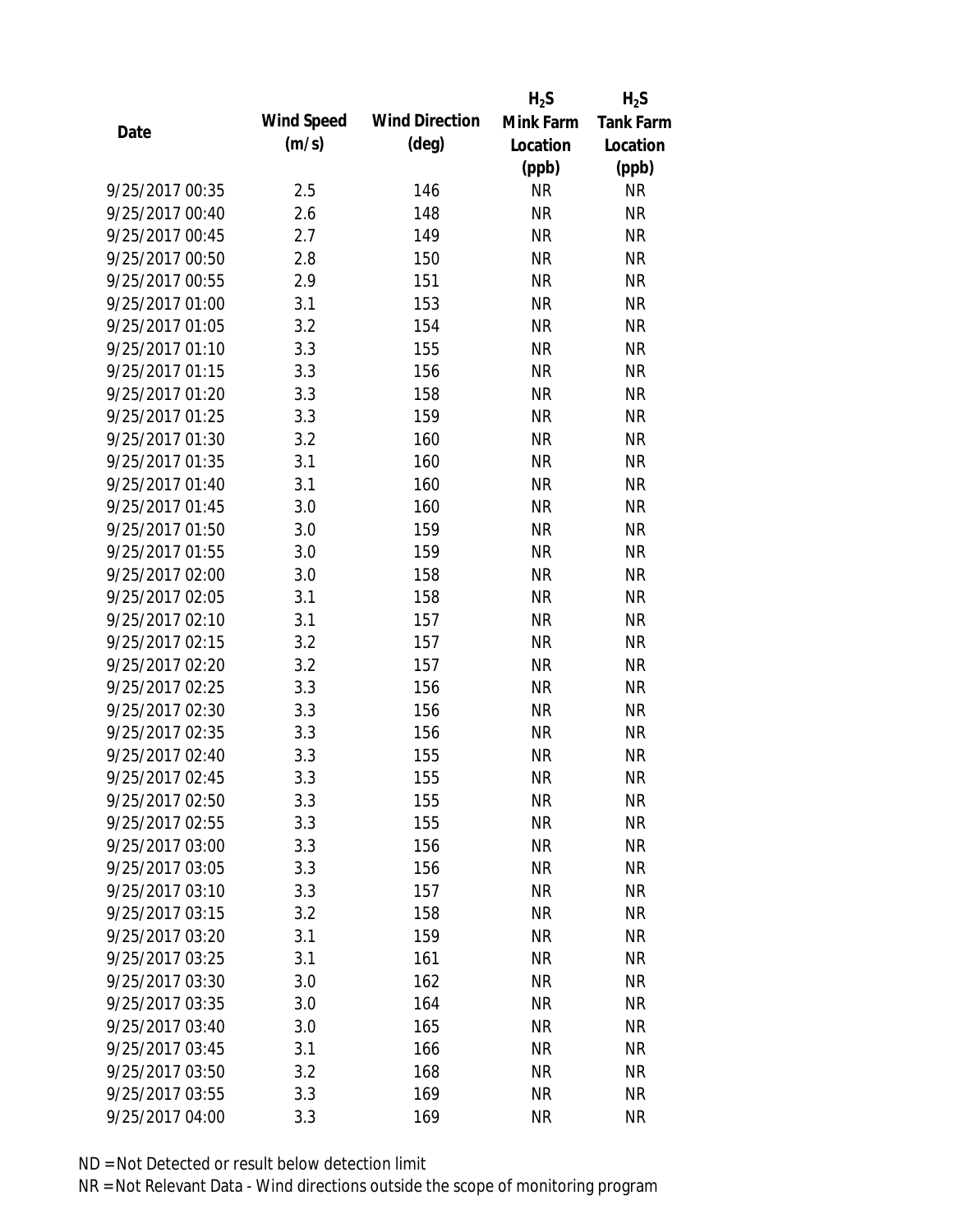|                 |            |                       | $H_2S$    | $H_2S$           |
|-----------------|------------|-----------------------|-----------|------------------|
| Date            | Wind Speed | <b>Wind Direction</b> | Mink Farm | <b>Tank Farm</b> |
|                 | (m/s)      | $(\text{deg})$        | Location  | Location         |
|                 |            |                       | (ppb)     | (ppb)            |
| 9/25/2017 04:05 | 3.4        | 170                   | <b>NR</b> | 1                |
| 9/25/2017 04:10 | 3.4        | 170                   | <b>NR</b> | 1                |
| 9/25/2017 04:15 | 3.4        | 170                   | <b>NR</b> | 1                |
| 9/25/2017 04:20 | 3.4        | 170                   | <b>NR</b> | 1                |
| 9/25/2017 04:25 | 3.3        | 170                   | <b>NR</b> | 1                |
| 9/25/2017 04:30 | 3.2        | 170                   | <b>NR</b> | 1                |
| 9/25/2017 04:35 | 3.2        | 170                   | <b>NR</b> | 1                |
| 9/25/2017 04:40 | 3.1        | 170                   | <b>NR</b> | 1                |
| 9/25/2017 04:45 | 3.1        | 170                   | <b>NR</b> | 1                |
| 9/25/2017 04:50 | 3.1        | 170                   | <b>NR</b> | 1                |
| 9/25/2017 04:55 | 3.0        | 170                   | <b>NR</b> | 1                |
| 9/25/2017 05:00 | 3.0        | 170                   | <b>NR</b> | 1                |
| 9/25/2017 05:05 | 3.0        | 170                   | <b>NR</b> | 1                |
| 9/25/2017 05:10 | 3.1        | 170                   | <b>NR</b> | 1                |
| 9/25/2017 05:15 | 3.1        | 170                   | <b>NR</b> | 1                |
| 9/25/2017 05:20 | 3.2        | 170                   | <b>NR</b> | 1                |
| 9/25/2017 05:25 | 3.2        | 170                   | <b>NR</b> | 1                |
| 9/25/2017 05:30 | 3.3        | 170                   | <b>NR</b> | 1                |
| 9/25/2017 05:35 | 3.4        | 170                   | <b>NR</b> | 1                |
| 9/25/2017 05:40 | 3.4        | 171                   | <b>NR</b> | 1                |
| 9/25/2017 05:45 | 3.3        | 171                   | <b>NR</b> | 1                |
| 9/25/2017 05:50 | 3.3        | 172                   | <b>NR</b> | 1                |
| 9/25/2017 05:55 | 3.2        | 172                   | <b>NR</b> | 1                |
| 9/25/2017 06:00 | 3.0        | 173                   | <b>NR</b> | 1                |
| 9/25/2017 06:05 | 2.9        | 174                   | <b>NR</b> | 1                |
| 9/25/2017 06:10 | 2.8        | 174                   | <b>NR</b> | 1                |
| 9/25/2017 06:15 | 2.7        | 174                   | <b>NR</b> | 1                |
| 9/25/2017 06:20 | 2.6        | 174                   | NR        | 1                |
| 9/25/2017 06:25 | 2.5        | 173                   | NR        | 1                |
| 9/25/2017 06:30 | 2.4        | 173                   | NR        | 1                |
| 9/25/2017 06:35 | 2.4        | 174                   | NR.       | 1                |
| 9/25/2017 06:40 | 2.3        | 174                   | NR        | 1                |
| 9/25/2017 06:45 | 2.3        | 174                   | NR        | 1                |
| 9/25/2017 06:50 | 2.2        | 175                   | NR        | 1                |
| 9/25/2017 06:55 | 2.1        | 175                   | NR        | 1                |
| 9/25/2017 07:00 | 2.0        | 175                   | NR        | 1                |
| 9/25/2017 07:05 | 2.0        | 174                   | NR        | 1                |
| 9/25/2017 07:10 | 2.0        | 174                   | NR        | 1                |
| 9/25/2017 07:15 | 2.1        | 173                   | NR        | 1                |
| 9/25/2017 07:20 | 2.1        | 173                   | NR        | 1                |
| 9/25/2017 07:25 | 2.2        | 172                   | <b>NR</b> | 1                |
| 9/25/2017 07:30 | 2.2        | 172                   | <b>NR</b> | 1                |
|                 |            |                       |           |                  |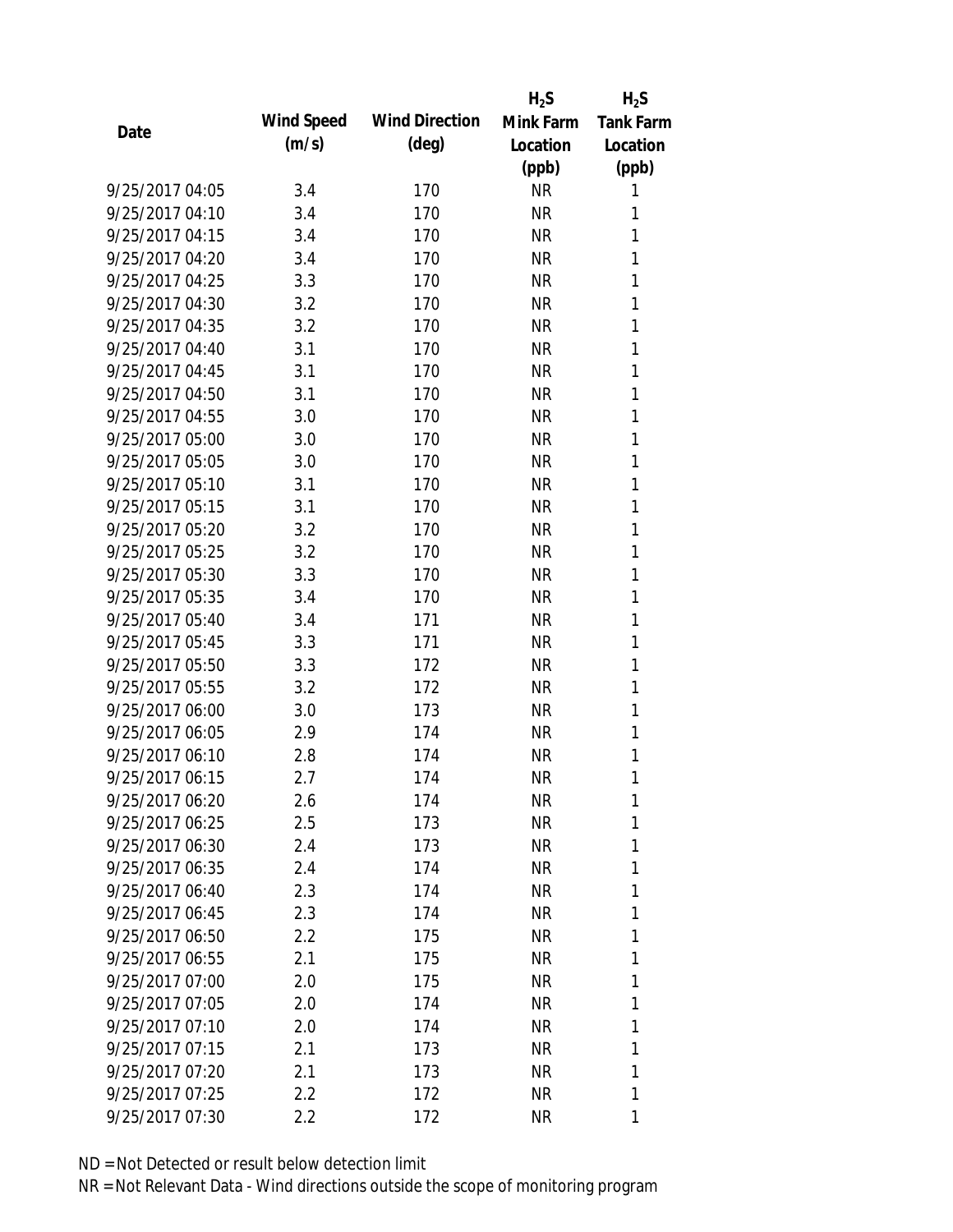|                 |            |                       | $H_2S$    | $H_2S$           |
|-----------------|------------|-----------------------|-----------|------------------|
| Date            | Wind Speed | <b>Wind Direction</b> | Mink Farm | <b>Tank Farm</b> |
|                 | (m/s)      | $(\text{deg})$        | Location  | Location         |
|                 |            |                       | (ppb)     | (ppb)            |
| 9/25/2017 07:35 | 2.2        | 171                   | <b>NR</b> | 1                |
| 9/25/2017 07:40 | 2.2        | 170                   | <b>NR</b> | 1                |
| 9/25/2017 07:45 | 2.2        | 169                   | <b>NR</b> | <b>NR</b>        |
| 9/25/2017 07:50 | 2.2        | 167                   | <b>NR</b> | <b>NR</b>        |
| 9/25/2017 07:55 | 2.1        | 165                   | <b>NR</b> | <b>NR</b>        |
| 9/25/2017 08:00 | 2.1        | 163                   | <b>NR</b> | <b>NR</b>        |
| 9/25/2017 08:05 | 2.1        | 162                   | <b>NR</b> | <b>NR</b>        |
| 9/25/2017 08:10 | 2.0        | 161                   | <b>NR</b> | <b>NR</b>        |
| 9/25/2017 08:15 | 2.1        | 160                   | <b>NR</b> | <b>NR</b>        |
| 9/25/2017 08:20 | 2.1        | 160                   | <b>NR</b> | <b>NR</b>        |
| 9/25/2017 08:25 | 2.2        | 160                   | <b>NR</b> | <b>NR</b>        |
| 9/25/2017 08:30 | 2.3        | 160                   | <b>NR</b> | <b>NR</b>        |
| 9/25/2017 08:35 | 2.4        | 160                   | <b>NR</b> | <b>NR</b>        |
| 9/25/2017 08:40 | 2.5        | 160                   | <b>NR</b> | <b>NR</b>        |
| 9/25/2017 08:45 | 2.5        | 159                   | <b>NR</b> | <b>NR</b>        |
| 9/25/2017 08:50 | 2.5        | 159                   | <b>NR</b> | <b>NR</b>        |
| 9/25/2017 08:55 | 2.5        | 159                   | <b>NR</b> | <b>NR</b>        |
| 9/25/2017 09:00 | 2.4        | 160                   | <b>NR</b> | <b>NR</b>        |
| 9/25/2017 09:05 | 2.3        | 161                   | <b>NR</b> | <b>NR</b>        |
| 9/25/2017 09:10 | 2.2        | 163                   | <b>NR</b> | <b>NR</b>        |
| 9/25/2017 09:15 | 2.2        | 165                   | <b>NR</b> | <b>NR</b>        |
| 9/25/2017 09:20 | 2.2        | 168                   | <b>NR</b> | <b>NR</b>        |
| 9/25/2017 09:25 | 2.2        | 172                   | <b>NR</b> | 1                |
| 9/25/2017 09:30 | 2.2        | 174                   | <b>NR</b> | 1                |
| 9/25/2017 09:35 | 2.3        | 175                   | <b>NR</b> | 1                |
| 9/25/2017 09:40 | 2.4        | 175                   | <b>NR</b> | 1                |
| 9/25/2017 09:45 | 2.4        | 176                   | <b>NR</b> | 1                |
| 9/25/2017 09:50 | 2.4        | 175                   | NR        | 1                |
| 9/25/2017 09:55 | 2.5        | 173                   | <b>NR</b> | 1                |
| 9/25/2017 10:00 | 2.6        | 172                   | NR        | 1                |
| 9/25/2017 10:05 | 2.6        | 171                   | <b>NR</b> | 1                |
| 9/25/2017 10:10 | 2.7        | 171                   | NR        | 1                |
| 9/25/2017 10:15 | 2.7        | 172                   | NR        | 1                |
| 9/25/2017 10:20 | 2.7        | 173                   | <b>NR</b> | 1                |
| 9/25/2017 10:25 | 2.7        | 173                   | <b>NR</b> | 1                |
| 9/25/2017 10:30 | 2.8        | 173                   | <b>NR</b> | 1                |
| 9/25/2017 10:35 | 2.8        | 174                   | NR        | 1                |
| 9/25/2017 10:40 | 2.8        | 172                   | NR        | 1                |
| 9/25/2017 10:45 | 2.8        | 170                   | <b>NR</b> | 1                |
| 9/25/2017 10:50 | 2.8        | 167                   | NR        | NR               |
| 9/25/2017 10:55 | 2.8        | 165                   | <b>NR</b> | <b>NR</b>        |
| 9/25/2017 11:00 | 2.8        | 164                   | <b>NR</b> | <b>NR</b>        |
|                 |            |                       |           |                  |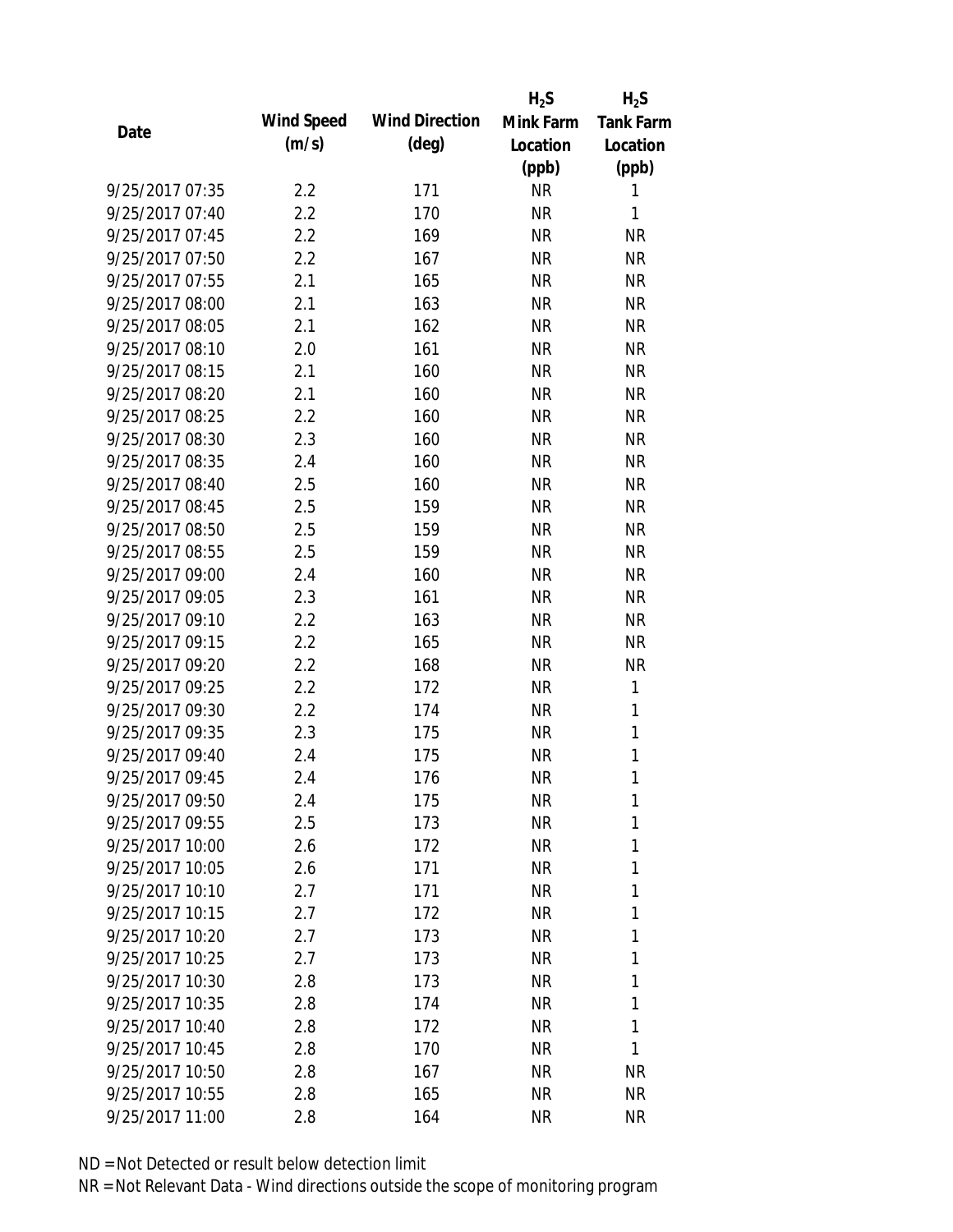|                 |            |                       | $H_2S$    | $H_2S$           |
|-----------------|------------|-----------------------|-----------|------------------|
| Date            | Wind Speed | <b>Wind Direction</b> | Mink Farm | <b>Tank Farm</b> |
|                 | (m/s)      | (deg)                 | Location  | Location         |
|                 |            |                       | (ppb)     | (ppb)            |
| 9/25/2017 11:05 | 2.8        | 162                   | <b>NR</b> | <b>NR</b>        |
| 9/25/2017 11:10 | 2.8        | 162                   | <b>NR</b> | <b>NR</b>        |
| 9/25/2017 11:15 | 2.8        | 163                   | <b>NR</b> | <b>NR</b>        |
| 9/25/2017 11:20 | 2.8        | 163                   | <b>NR</b> | <b>NR</b>        |
| 9/25/2017 11:25 | 2.8        | 164                   | <b>NR</b> | <b>NR</b>        |
| 9/25/2017 11:30 | 2.8        | 165                   | <b>NR</b> | <b>NR</b>        |
| 9/25/2017 11:35 | 2.8        | 165                   | <b>NR</b> | <b>NR</b>        |
| 9/25/2017 11:40 | 2.8        | 165                   | <b>NR</b> | <b>NR</b>        |
| 9/25/2017 11:45 | 2.8        | 165                   | <b>NR</b> | <b>NR</b>        |
| 9/25/2017 11:50 | 2.9        | 165                   | <b>NR</b> | <b>NR</b>        |
| 9/25/2017 11:55 | 2.9        | 166                   | <b>NR</b> | <b>NR</b>        |
| 9/25/2017 12:00 | 2.9        | 167                   | <b>NR</b> | <b>NR</b>        |
| 9/25/2017 12:05 | 2.9        | 168                   | <b>NR</b> | <b>NR</b>        |
| 9/25/2017 12:10 | 3.0        | 167                   | <b>NR</b> | <b>NR</b>        |
| 9/25/2017 12:15 | 2.9        | 167                   | <b>NR</b> | <b>NR</b>        |
| 9/25/2017 12:20 | 2.9        | 166                   | <b>NR</b> | <b>NR</b>        |
| 9/25/2017 12:25 | 2.9        | 164                   | <b>NR</b> | <b>NR</b>        |
| 9/25/2017 12:30 | 2.8        | 163                   | <b>NR</b> | <b>NR</b>        |
| 9/25/2017 12:35 | 2.7        | 163                   | <b>NR</b> | <b>NR</b>        |
| 9/25/2017 12:40 | 2.6        | 164                   | <b>NR</b> | <b>NR</b>        |
| 9/25/2017 12:45 | 2.6        | 167                   | <b>NR</b> | <b>NR</b>        |
| 9/25/2017 12:50 | 2.5        | 172                   | <b>NR</b> | 1                |
| 9/25/2017 12:55 | 2.5        | 178                   | <b>NR</b> | 1                |
| 9/25/2017 13:00 | 2.5        | 184                   | <b>NR</b> | $\mathbf{1}$     |
| 9/25/2017 13:05 | 2.4        | 190                   | <b>NR</b> | 1                |
| 9/25/2017 13:10 | 2.4        | 193                   | <b>NR</b> | 1                |
| 9/25/2017 13:15 | 2.3        | 194                   | <b>NR</b> | $\mathbf{1}$     |
| 9/25/2017 13:20 | 2.3        | 192                   | <b>NR</b> | 1                |
| 9/25/2017 13:25 | 2.3        | 188                   | <b>NR</b> | 1                |
| 9/25/2017 13:30 | 2.4        | 182                   | NR        | 1                |
| 9/25/2017 13:35 | 2.4        | 176                   | <b>NR</b> | 1                |
| 9/25/2017 13:40 | 2.5        | 173                   | NR        | 1                |
| 9/25/2017 13:45 | 2.6        | 172                   | NR        | 1                |
| 9/25/2017 13:50 | 2.6        | 175                   | <b>NR</b> | 1                |
| 9/25/2017 13:55 | 2.6        | 182                   | <b>NR</b> | 1                |
| 9/25/2017 14:00 | 2.5        | 192                   | <b>NR</b> | 1                |
| 9/25/2017 14:05 | 2.4        | 203                   | <b>NR</b> | 1                |
| 9/25/2017 14:10 | 2.3        | 213                   | NR        | 1                |
| 9/25/2017 14:15 | 2.1        | 221                   | NR        | 1                |
| 9/25/2017 14:20 | 2.0        |                       | NR        | 1                |
|                 |            | 223                   |           |                  |
| 9/25/2017 14:25 | 1.9        | 221                   | NR        | 1                |
| 9/25/2017 14:30 | 1.8        | 215                   | <b>NR</b> | 1                |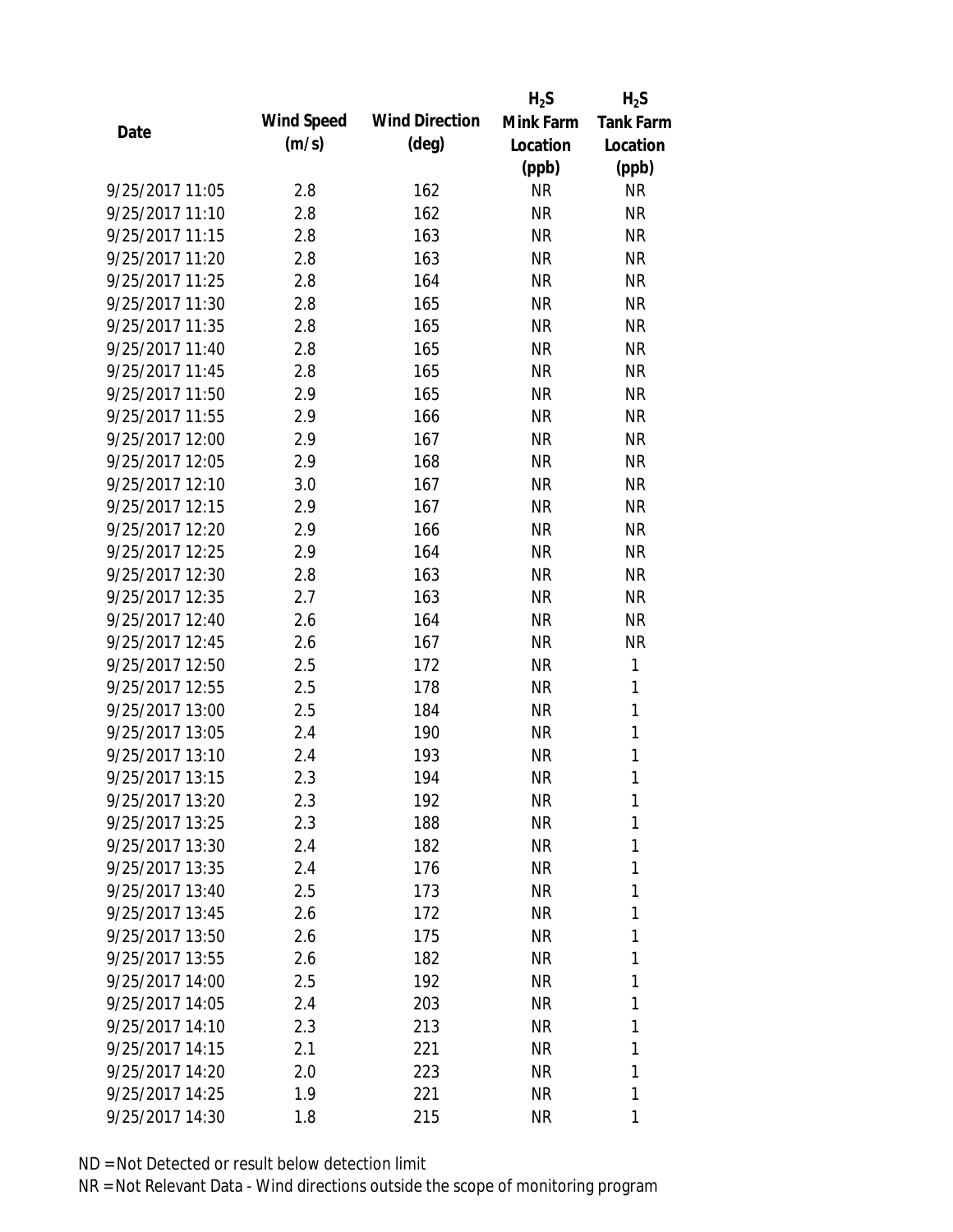|                 |            |                       | $H_2S$    | $H_2S$           |
|-----------------|------------|-----------------------|-----------|------------------|
| Date            | Wind Speed | <b>Wind Direction</b> | Mink Farm | <b>Tank Farm</b> |
|                 | (m/s)      | $(\text{deg})$        | Location  | Location         |
|                 |            |                       | (ppb)     | (ppb)            |
| 9/25/2017 14:35 | 1.7        | 209                   | <b>NR</b> | 1                |
| 9/25/2017 14:40 | 1.7        | 198                   | <b>NR</b> | 1                |
| 9/25/2017 14:45 | 1.7        | 187                   | <b>NR</b> | 1                |
| 9/25/2017 14:50 | 1.7        | 181                   | <b>NR</b> | 1                |
| 9/25/2017 14:55 | 1.7        | 175                   | <b>NR</b> | 1                |
| 9/25/2017 15:00 | 1.6        | 168                   | <b>NR</b> | <b>NR</b>        |
| 9/25/2017 15:05 | 1.6        | 162                   | <b>NR</b> | <b>NR</b>        |
| 9/25/2017 15:10 | 1.7        | 158                   | <b>NR</b> | <b>NR</b>        |
| 9/25/2017 15:15 | 1.7        | 157                   | <b>NR</b> | <b>NR</b>        |
| 9/25/2017 15:20 | 1.9        | 156                   | <b>NR</b> | <b>NR</b>        |
| 9/25/2017 15:25 | 2.0        | 156                   | <b>NR</b> | <b>NR</b>        |
| 9/25/2017 15:30 | 2.1        | 158                   | <b>NR</b> | <b>NR</b>        |
| 9/25/2017 15:35 | 2.3        | 161                   | <b>NR</b> | <b>NR</b>        |
| 9/25/2017 15:40 | 2.4        | 163                   | <b>NR</b> | <b>NR</b>        |
| 9/25/2017 15:45 | 2.6        | 164                   | <b>NR</b> | <b>NR</b>        |
| 9/25/2017 15:50 | 2.8        | 165                   | <b>NR</b> | <b>NR</b>        |
| 9/25/2017 15:55 | 2.9        | 166                   | <b>NR</b> | <b>NR</b>        |
| 9/25/2017 16:00 | 3.0        | 166                   | <b>NR</b> | <b>NR</b>        |
| 9/25/2017 16:05 | 3.0        | 165                   | <b>NR</b> | <b>NR</b>        |
| 9/25/2017 16:10 | 3.0        | 165                   | <b>NR</b> | <b>NR</b>        |
| 9/25/2017 16:15 | 2.9        | 166                   | <b>NR</b> | <b>NR</b>        |
| 9/25/2017 16:20 | 2.8        | 166                   | <b>NR</b> | <b>NR</b>        |
| 9/25/2017 16:25 | 2.7        | 165                   | <b>NR</b> | <b>NR</b>        |
| 9/25/2017 16:30 | 2.6        | 164                   | <b>NR</b> | <b>NR</b>        |
| 9/25/2017 16:35 | 2.7        | 165                   | <b>NR</b> | <b>NR</b>        |
| 9/25/2017 16:40 | 2.9        | 165                   | <b>NR</b> | <b>NR</b>        |
| 9/25/2017 16:45 | 3.1        | 162                   | <b>NR</b> | <b>NR</b>        |
| 9/25/2017 16:50 | 3.3        | 160                   | <b>NR</b> | <b>NR</b>        |
| 9/25/2017 16:55 | 3.5        | 157                   | <b>NR</b> | <b>NR</b>        |
| 9/25/2017 17:00 | 3.6        | 154                   | <b>NR</b> | <b>NR</b>        |
| 9/25/2017 17:05 | 3.8        | 150                   | <b>NR</b> | <b>NR</b>        |
| 9/25/2017 17:10 | 3.8        | 149                   | <b>NR</b> | <b>NR</b>        |
| 9/25/2017 17:15 | 3.9        | 149                   | <b>NR</b> | <b>NR</b>        |
| 9/25/2017 17:20 | 3.9        | 150                   | <b>NR</b> | <b>NR</b>        |
| 9/25/2017 17:25 | 4.0        | 152                   | <b>NR</b> | <b>NR</b>        |
| 9/25/2017 17:30 | 4.1        | 154                   | <b>NR</b> | <b>NR</b>        |
| 9/25/2017 17:35 | 4.1        | 156                   | <b>NR</b> | <b>NR</b>        |
| 9/25/2017 17:40 | 4.1        | 156                   | <b>NR</b> | <b>NR</b>        |
| 9/25/2017 17:45 | 4.1        | 155                   | <b>NR</b> | <b>NR</b>        |
| 9/25/2017 17:50 | 4.1        | 154                   | <b>NR</b> | <b>NR</b>        |
| 9/25/2017 17:55 | 4.0        | 152                   | <b>NR</b> | <b>NR</b>        |
| 9/25/2017 18:00 | 3.9        | 151                   | <b>NR</b> | <b>NR</b>        |
|                 |            |                       |           |                  |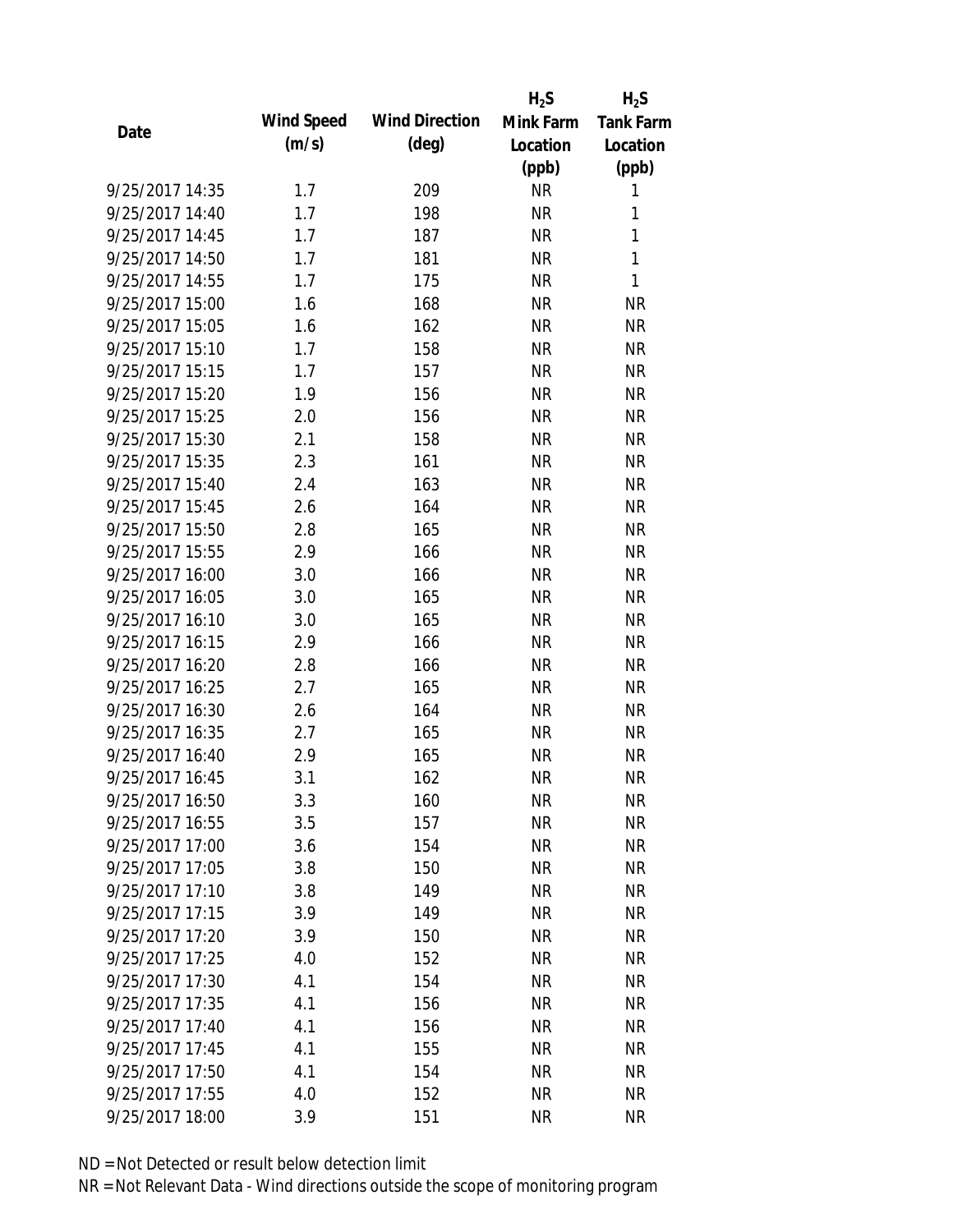|                 |            |                       | $H_2S$    | $H_2S$           |
|-----------------|------------|-----------------------|-----------|------------------|
|                 | Wind Speed | <b>Wind Direction</b> | Mink Farm | <b>Tank Farm</b> |
| Date            | (m/s)      | $(\text{deg})$        | Location  | Location         |
|                 |            |                       | (ppb)     | (ppb)            |
| 9/25/2017 18:05 | 3.8        | 149                   | <b>NR</b> | <b>NR</b>        |
| 9/25/2017 18:10 | 3.6        | 148                   | <b>NR</b> | <b>NR</b>        |
| 9/25/2017 18:15 | 3.5        | 148                   | <b>NR</b> | <b>NR</b>        |
| 9/25/2017 18:20 | 3.3        | 148                   | <b>NR</b> | <b>NR</b>        |
| 9/25/2017 18:25 | 3.2        | 148                   | <b>NR</b> | <b>NR</b>        |
| 9/25/2017 18:30 | 3.1        | 148                   | <b>NR</b> | <b>NR</b>        |
| 9/25/2017 18:35 | 3.0        | 149                   | <b>NR</b> | <b>NR</b>        |
| 9/25/2017 18:40 | 2.9        | 149                   | <b>NR</b> | <b>NR</b>        |
| 9/25/2017 18:45 | 2.9        | 149                   | <b>NR</b> | <b>NR</b>        |
| 9/25/2017 18:50 | 2.9        | 148                   | <b>NR</b> | <b>NR</b>        |
| 9/25/2017 18:55 | 2.9        | 147                   | <b>NR</b> | <b>NR</b>        |
| 9/25/2017 19:00 | 3.0        | 146                   | <b>NR</b> | <b>NR</b>        |
| 9/25/2017 19:05 | 3.0        | 145                   | <b>NR</b> | <b>NR</b>        |
| 9/25/2017 19:10 | 3.1        | 144                   | <b>NR</b> | <b>NR</b>        |
| 9/25/2017 19:15 | 3.1        | 143                   | <b>NR</b> | <b>NR</b>        |
| 9/25/2017 19:20 | 3.1        | 142                   | <b>NR</b> | <b>NR</b>        |
| 9/25/2017 19:25 | 3.0        | 142                   | <b>NR</b> | <b>NR</b>        |
| 9/25/2017 19:30 | 2.9        | 141                   | <b>NR</b> | <b>NR</b>        |
| 9/25/2017 19:35 | 2.9        | 141                   | <b>NR</b> | <b>NR</b>        |
| 9/25/2017 19:40 | 2.9        | 141                   | <b>NR</b> | <b>NR</b>        |
| 9/25/2017 19:45 | 2.8        | 140                   | <b>NR</b> | <b>NR</b>        |
| 9/25/2017 19:50 | 2.8        | 140                   | <b>NR</b> | <b>NR</b>        |
| 9/25/2017 19:55 | 2.8        | 139                   | <b>NR</b> | <b>NR</b>        |
| 9/25/2017 20:00 | 2.9        | 139                   | <b>NR</b> | <b>NR</b>        |
| 9/25/2017 20:05 | 2.9        | 138                   | <b>NR</b> | <b>NR</b>        |
| 9/25/2017 20:10 | 2.9        | 138                   | <b>NR</b> | <b>NR</b>        |
| 9/25/2017 20:15 | 3.0        | 137                   | <b>NR</b> | <b>NR</b>        |
| 9/25/2017 20:20 | 3.0        | 137                   | <b>NR</b> | <b>NR</b>        |
| 9/25/2017 20:25 | 3.0        | 136                   | <b>NR</b> | <b>NR</b>        |
| 9/25/2017 20:30 | 3.0        | 136                   | <b>NR</b> | <b>NR</b>        |
| 9/25/2017 20:35 | 3.0        | 136                   | <b>NR</b> | <b>NR</b>        |
| 9/25/2017 20:40 | 3.0        | 136                   | <b>NR</b> | NR               |
| 9/25/2017 20:45 | 3.0        | 136                   | <b>NR</b> | <b>NR</b>        |
| 9/25/2017 20:50 | 3.0        | 137                   | <b>NR</b> | <b>NR</b>        |
| 9/25/2017 20:55 | 3.0        | 137                   | <b>NR</b> | <b>NR</b>        |
| 9/25/2017 21:00 | 3.0        | 138                   | <b>NR</b> | <b>NR</b>        |
| 9/25/2017 21:05 | 3.0        | 138                   | <b>NR</b> | <b>NR</b>        |
| 9/25/2017 21:10 | 3.0        | 139                   | NR        | <b>NR</b>        |
| 9/25/2017 21:15 | 3.0        | 140                   | <b>NR</b> | <b>NR</b>        |
| 9/25/2017 21:20 | 3.0        | 141                   | <b>NR</b> | NR               |
| 9/25/2017 21:25 | 3.0        | 142                   | <b>NR</b> | <b>NR</b>        |
| 9/25/2017 21:30 | 3.0        | 142                   | <b>NR</b> | <b>NR</b>        |
|                 |            |                       |           |                  |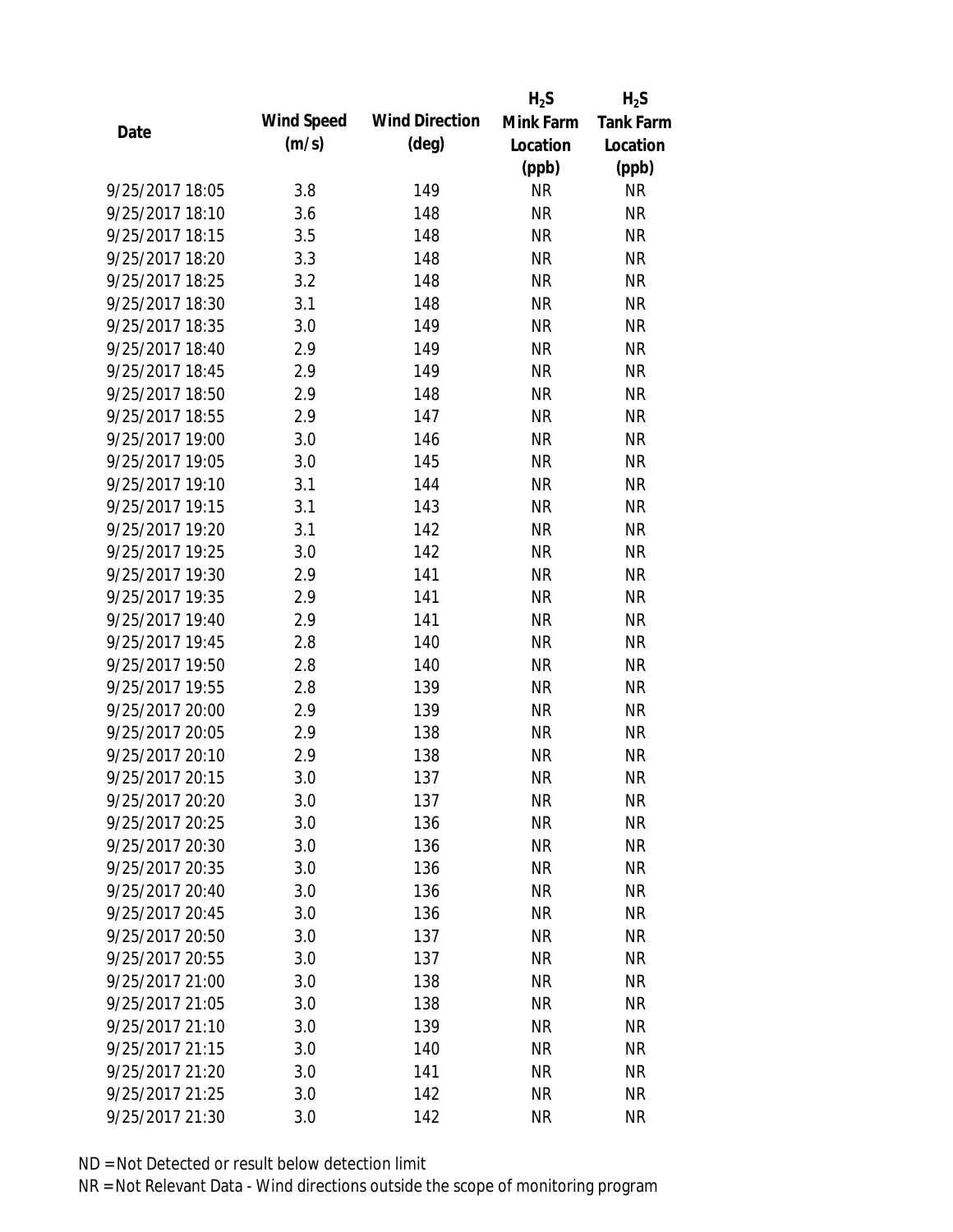|                 |            |                       | $H_2S$    | $H_2S$           |
|-----------------|------------|-----------------------|-----------|------------------|
|                 | Wind Speed | <b>Wind Direction</b> | Mink Farm | <b>Tank Farm</b> |
| Date            | (m/s)      | $(\text{deg})$        | Location  | Location         |
|                 |            |                       | (ppb)     | (ppb)            |
| 9/25/2017 21:35 | 3.0        | 143                   | <b>NR</b> | <b>NR</b>        |
| 9/25/2017 21:40 | 2.9        | 143                   | <b>NR</b> | <b>NR</b>        |
| 9/25/2017 21:45 | 2.9        | 142                   | <b>NR</b> | <b>NR</b>        |
| 9/25/2017 21:50 | 2.9        | 142                   | <b>NR</b> | <b>NR</b>        |
| 9/25/2017 21:55 | 2.8        | 142                   | <b>NR</b> | <b>NR</b>        |
| 9/25/2017 22:00 | 2.8        | 141                   | <b>NR</b> | <b>NR</b>        |
| 9/25/2017 22:05 | 2.8        | 141                   | <b>NR</b> | <b>NR</b>        |
| 9/25/2017 22:10 | 2.8        | 141                   | <b>NR</b> | <b>NR</b>        |
| 9/25/2017 22:15 | 2.8        | 141                   | <b>NR</b> | <b>NR</b>        |
| 9/25/2017 22:20 | 2.8        | 140                   | <b>NR</b> | <b>NR</b>        |
| 9/25/2017 22:25 | 2.8        | 139                   | <b>NR</b> | <b>NR</b>        |
| 9/25/2017 22:30 | 2.8        | 138                   | <b>NR</b> | <b>NR</b>        |
| 9/25/2017 22:35 | 2.8        | 137                   | <b>NR</b> | <b>NR</b>        |
| 9/25/2017 22:40 | 2.8        | 136                   | <b>NR</b> | <b>NR</b>        |
| 9/25/2017 22:45 | 2.8        | 135                   | <b>NR</b> | <b>NR</b>        |
| 9/25/2017 22:50 | 2.8        | 134                   | <b>NR</b> | <b>NR</b>        |
| 9/25/2017 22:55 | 2.9        | 134                   | <b>NR</b> | <b>NR</b>        |
| 9/25/2017 23:00 | 2.9        | 134                   | <b>NR</b> | <b>NR</b>        |
| 9/25/2017 23:05 | 2.9        | 135                   | <b>NR</b> | <b>NR</b>        |
| 9/25/2017 23:10 | 3.0        | 137                   | <b>NR</b> | <b>NR</b>        |
| 9/25/2017 23:15 | 3.0        | 138                   | <b>NR</b> | <b>NR</b>        |
| 9/25/2017 23:20 | 3.0        | 140                   | <b>NR</b> | <b>NR</b>        |
| 9/25/2017 23:25 | 2.9        | 141                   | <b>NR</b> | <b>NR</b>        |
| 9/25/2017 23:30 | 2.9        | 143                   | <b>NR</b> | <b>NR</b>        |
| 9/25/2017 23:35 | 2.8        | 144                   | <b>NR</b> | <b>NR</b>        |
| 9/25/2017 23:40 | 2.8        | 144                   | <b>NR</b> | <b>NR</b>        |
| 9/25/2017 23:45 | 2.7        | 145                   | <b>NR</b> | <b>NR</b>        |
| 9/25/2017 23:50 | 2.7        | 146                   | <b>NR</b> | <b>NR</b>        |
| 9/25/2017 23:55 | 2.6        | 147                   | <b>NR</b> | <b>NR</b>        |
| 9/25/2017 24:00 | 2.7        | 149                   | <b>NR</b> | <b>NR</b>        |
| 9/26/2017 00:05 | 2.7        | 150                   | <b>NR</b> | <b>NR</b>        |
| 9/26/2017 00:10 | 2.8        | 152                   | <b>NR</b> | <b>NR</b>        |
| 9/26/2017 00:15 | 2.9        | 154                   | <b>NR</b> | <b>NR</b>        |
| 9/26/2017 00:20 | 3.0        | 156                   | <b>NR</b> | <b>NR</b>        |
| 9/26/2017 00:25 | 3.1        | 157                   | <b>NR</b> | <b>NR</b>        |
| 9/26/2017 00:30 | 3.2        | 159                   | <b>NR</b> | <b>NR</b>        |
| 9/26/2017 00:35 | 3.2        | 161                   | <b>NR</b> | <b>NR</b>        |
| 9/26/2017 00:40 | 3.3        | 162                   | <b>NR</b> | <b>NR</b>        |
| 9/26/2017 00:45 | 3.3        | 164                   | <b>NR</b> | <b>NR</b>        |
| 9/26/2017 00:50 | 3.3        | 165                   | NR        | NR               |
| 9/26/2017 00:55 | 3.3        | 166                   | <b>NR</b> | <b>NR</b>        |
| 9/26/2017 01:00 | 3.3        | 166                   | <b>NR</b> | <b>NR</b>        |
|                 |            |                       |           |                  |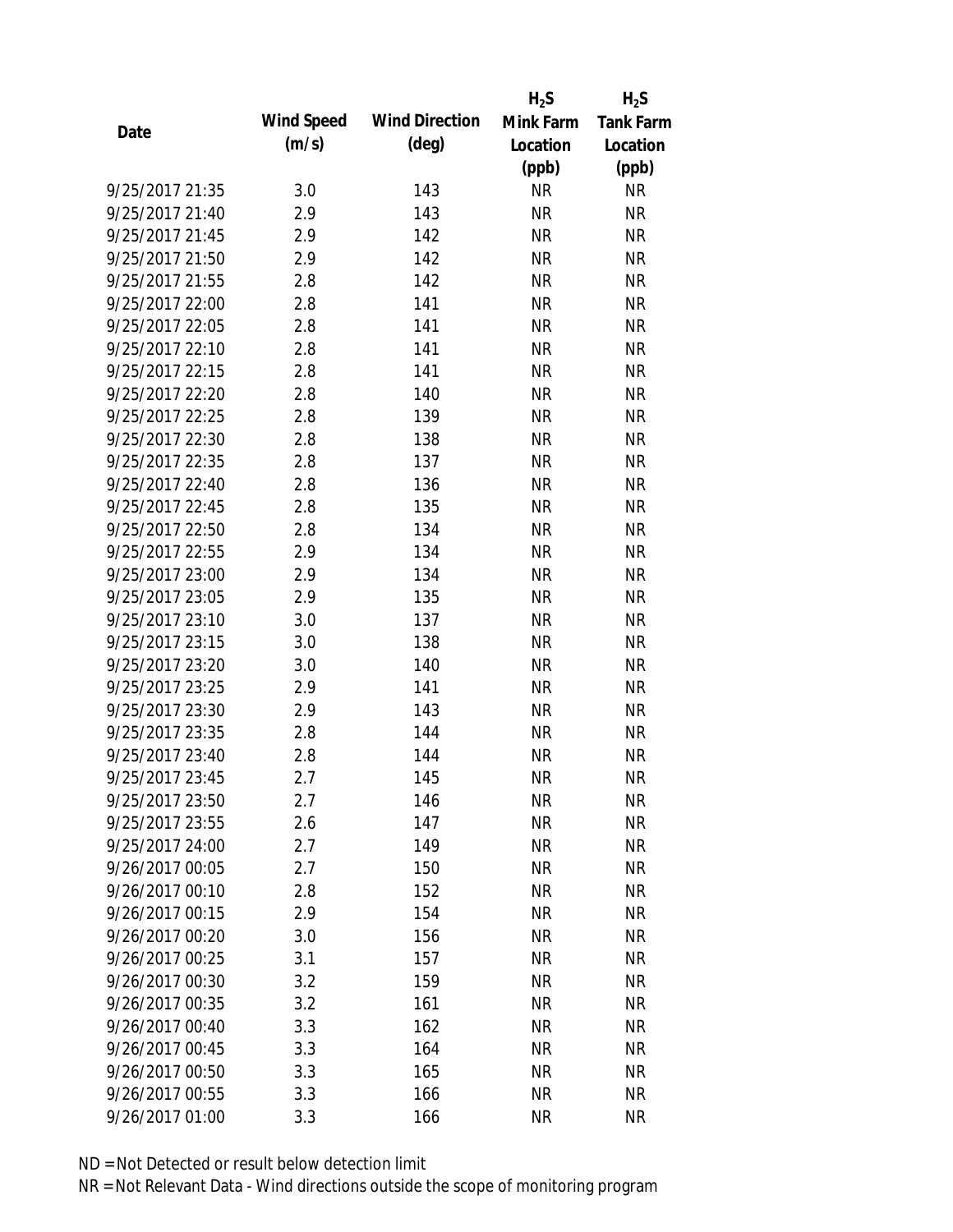|                 |            |                       | $H_2S$    | $H_2S$           |
|-----------------|------------|-----------------------|-----------|------------------|
|                 | Wind Speed | <b>Wind Direction</b> | Mink Farm | <b>Tank Farm</b> |
| Date            | (m/s)      | $(\text{deg})$        | Location  | Location         |
|                 |            |                       | (ppb)     | (ppb)            |
| 9/26/2017 01:05 | 3.3        | 166                   | <b>NR</b> | <b>NR</b>        |
| 9/26/2017 01:10 | 3.3        | 166                   | <b>NR</b> | <b>NR</b>        |
| 9/26/2017 01:15 | 3.3        | 166                   | <b>NR</b> | <b>NR</b>        |
| 9/26/2017 01:20 | 3.3        | 165                   | <b>NR</b> | <b>NR</b>        |
| 9/26/2017 01:25 | 3.2        | 165                   | <b>NR</b> | <b>NR</b>        |
| 9/26/2017 01:30 | 3.2        | 165                   | <b>NR</b> | <b>NR</b>        |
| 9/26/2017 01:35 | 3.1        | 165                   | <b>NR</b> | <b>NR</b>        |
| 9/26/2017 01:40 | 3.1        | 165                   | <b>NR</b> | <b>NR</b>        |
| 9/26/2017 01:45 | 3.0        | 165                   | <b>NR</b> | <b>NR</b>        |
| 9/26/2017 01:50 | 3.0        | 165                   | <b>NR</b> | <b>NR</b>        |
| 9/26/2017 01:55 | 3.0        | 165                   | <b>NR</b> | <b>NR</b>        |
| 9/26/2017 02:00 | 3.0        | 165                   | <b>NR</b> | <b>NR</b>        |
| 9/26/2017 02:05 | 3.0        | 165                   | <b>NR</b> | <b>NR</b>        |
| 9/26/2017 02:10 | 3.1        | 166                   | <b>NR</b> | <b>NR</b>        |
| 9/26/2017 02:15 | 3.2        | 166                   | <b>NR</b> | <b>NR</b>        |
| 9/26/2017 02:20 | 3.3        | 167                   | <b>NR</b> | <b>NR</b>        |
| 9/26/2017 02:25 | 3.4        | 167                   | <b>NR</b> | <b>NR</b>        |
| 9/26/2017 02:30 | 3.5        | 168                   | <b>NR</b> | <b>NR</b>        |
| 9/26/2017 02:35 | 3.6        | 169                   | <b>NR</b> | <b>NR</b>        |
| 9/26/2017 02:40 | 3.6        | 170                   | <b>NR</b> | $\mathbf{1}$     |
| 9/26/2017 02:45 | 3.6        | 171                   | <b>NR</b> | 1                |
| 9/26/2017 02:50 | 3.5        | 172                   | <b>NR</b> | $\mathbf{1}$     |
| 9/26/2017 02:55 | 3.3        | 173                   | <b>NR</b> | $\mathbf{1}$     |
| 9/26/2017 03:00 | 3.1        | 175                   | <b>NR</b> | $\mathbf{1}$     |
| 9/26/2017 03:05 | 2.9        | 177                   | <b>NR</b> | $\mathbf{1}$     |
| 9/26/2017 03:10 | 2.8        | 179                   | <b>NR</b> | $\mathbf{1}$     |
| 9/26/2017 03:15 | 2.7        | 180                   | <b>NR</b> | 1                |
| 9/26/2017 03:20 | 2.7        | 181                   | <b>NR</b> | 1                |
| 9/26/2017 03:25 | 2.8        | 180                   | <b>NR</b> | 1                |
| 9/26/2017 03:30 | 2.9        | 179                   | <b>NR</b> | 1                |
| 9/26/2017 03:35 | 3.0        | 177                   | <b>NR</b> | 1                |
| 9/26/2017 03:40 | 3.2        | 175                   | <b>NR</b> | 1                |
| 9/26/2017 03:45 | 3.3        | 173                   | NR        | 1                |
| 9/26/2017 03:50 | 3.4        | 172                   | <b>NR</b> | 1                |
| 9/26/2017 03:55 | 3.4        | 171                   | NR        | 1                |
| 9/26/2017 04:00 | 3.4        | 171                   | NR        | 1                |
| 9/26/2017 04:05 | 3.4        | 171                   | <b>NR</b> | 1                |
| 9/26/2017 04:10 | 3.4        | 170                   | NR        | 1                |
| 9/26/2017 04:15 | 3.4        | 170                   | <b>NR</b> | 1                |
| 9/26/2017 04:20 | 3.4        | 170                   | NR        | 1                |
| 9/26/2017 04:25 | 3.4        | 169                   | <b>NR</b> | <b>NR</b>        |
| 9/26/2017 04:30 | 3.4        | 169                   | <b>NR</b> | <b>NR</b>        |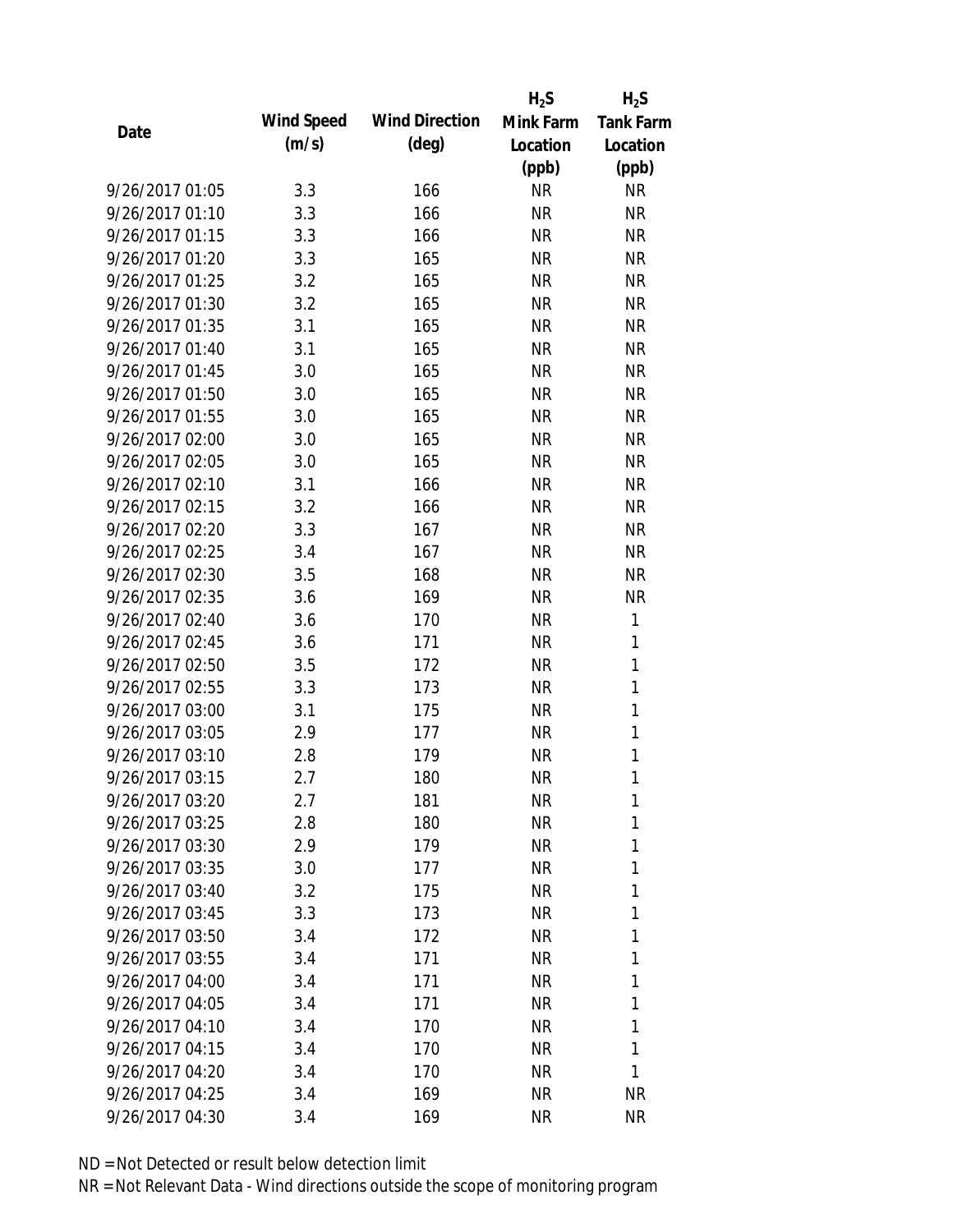|                 |            |                       | $H_2S$    | $H_2S$           |
|-----------------|------------|-----------------------|-----------|------------------|
| Date            | Wind Speed | <b>Wind Direction</b> | Mink Farm | <b>Tank Farm</b> |
|                 | (m/s)      | (deg)                 | Location  | Location         |
|                 |            |                       | (ppb)     | (ppb)            |
| 9/26/2017 04:35 | 3.4        | 169                   | <b>NR</b> | <b>NR</b>        |
| 9/26/2017 04:40 | 3.4        | 169                   | <b>NR</b> | <b>NR</b>        |
| 9/26/2017 04:45 | 3.4        | 168                   | <b>NR</b> | <b>NR</b>        |
| 9/26/2017 04:50 | 3.4        | 168                   | <b>NR</b> | <b>NR</b>        |
| 9/26/2017 04:55 | 3.4        | 168                   | <b>NR</b> | <b>NR</b>        |
| 9/26/2017 05:00 | 3.3        | 168                   | <b>NR</b> | <b>NR</b>        |
| 9/26/2017 05:05 | 3.3        | 168                   | NR        | <b>NR</b>        |
| 9/26/2017 05:10 | 3.2        | 169                   | <b>NR</b> | <b>NR</b>        |
| 9/26/2017 05:15 | 3.2        | 169                   | <b>NR</b> | <b>NR</b>        |
| 9/26/2017 05:20 | 3.1        | 170                   | <b>NR</b> | 1                |
| 9/26/2017 05:25 | 3.0        | 170                   | <b>NR</b> | 1                |
| 9/26/2017 05:30 | 2.9        | 170                   | NR        | 1                |
| 9/26/2017 05:35 | 2.8        | 169                   | <b>NR</b> | <b>NR</b>        |
| 9/26/2017 05:40 | 2.8        | 169                   | <b>NR</b> | <b>NR</b>        |
| 9/26/2017 05:45 | 2.7        | 169                   | <b>NR</b> | <b>NR</b>        |
| 9/26/2017 05:50 | 2.7        | 168                   | <b>NR</b> | <b>NR</b>        |
| 9/26/2017 05:55 | 2.7        | 168                   | <b>NR</b> | <b>NR</b>        |
| 9/26/2017 06:00 | 2.7        | 168                   | <b>NR</b> | <b>NR</b>        |
| 9/26/2017 06:05 | 2.7        | 168                   | <b>NR</b> | <b>NR</b>        |
| 9/26/2017 06:10 | 2.8        | 168                   | <b>NR</b> | <b>NR</b>        |
| 9/26/2017 06:15 | 2.8        | 168                   | <b>NR</b> | <b>NR</b>        |
| 9/26/2017 06:20 | 2.9        | 168                   | <b>NR</b> | <b>NR</b>        |
| 9/26/2017 06:25 | 3.0        | 168                   | <b>NR</b> | <b>NR</b>        |
| 9/26/2017 06:30 | 3.1        | 167                   | <b>NR</b> | <b>NR</b>        |
| 9/26/2017 06:35 | 3.2        | 167                   | <b>NR</b> | <b>NR</b>        |
| 9/26/2017 06:40 | 3.2        | 168                   | <b>NR</b> | <b>NR</b>        |
| 9/26/2017 06:45 | 3.3        | 168                   | <b>NR</b> | <b>NR</b>        |
| 9/26/2017 06:50 | 3.3        | 168                   | NR        | <b>NR</b>        |
| 9/26/2017 06:55 | 3.3        | 168                   | NR        | <b>NR</b>        |
| 9/26/2017 07:00 | 3.2        | 169                   | NR        | <b>NR</b>        |
| 9/26/2017 07:05 | 3.1        | 170                   | NR.       | 1                |
| 9/26/2017 07:10 | 2.9        | 171                   | NR        | 1                |
| 9/26/2017 07:15 | 2.8        | 173                   | NR        | 1                |
| 9/26/2017 07:20 | 2.7        | 174                   | <b>NR</b> | 1                |
| 9/26/2017 07:25 | 2.5        | 176                   | NR        | 1                |
| 9/26/2017 07:30 | 2.4        | 177                   | NR        | 1                |
| 9/26/2017 07:35 | 2.4        | 177                   | NR        | 1                |
| 9/26/2017 07:40 | 2.4        | 177                   | NR        | 1                |
| 9/26/2017 07:45 | 2.5        | 176                   | NR        | 1                |
| 9/26/2017 07:50 | 2.7        | 174                   | NR        | 1                |
| 9/26/2017 07:55 | 2.8        | 172                   | <b>NR</b> | 1                |
| 9/26/2017 08:00 | 2.9        | 171                   | <b>NR</b> | 1                |
|                 |            |                       |           |                  |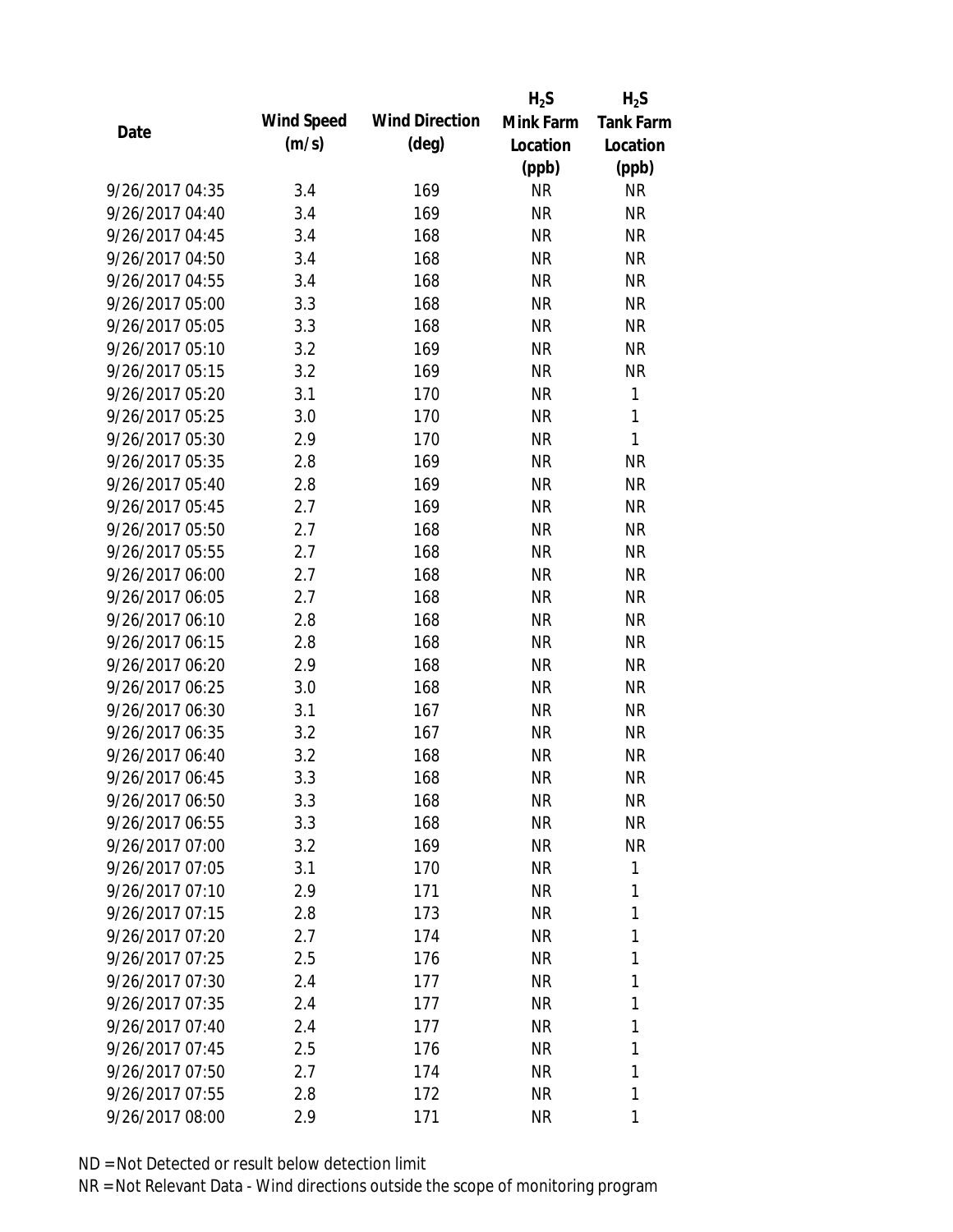|                 |            |                       | $H_2S$    | $H_2S$           |
|-----------------|------------|-----------------------|-----------|------------------|
| Date            | Wind Speed | <b>Wind Direction</b> | Mink Farm | <b>Tank Farm</b> |
|                 | (m/s)      | $(\text{deg})$        | Location  | Location         |
|                 |            |                       | (ppb)     | (ppb)            |
| 9/26/2017 08:05 | 3.0        | 170                   | <b>NR</b> | 1                |
| 9/26/2017 08:10 | 3.1        | 169                   | <b>NR</b> | <b>NR</b>        |
| 9/26/2017 08:15 | 3.1        | 169                   | <b>NR</b> | <b>NR</b>        |
| 9/26/2017 08:20 | 3.1        | 169                   | <b>NR</b> | <b>NR</b>        |
| 9/26/2017 08:25 | 3.1        | 170                   | <b>NR</b> | 1                |
| 9/26/2017 08:30 | 3.0        | 171                   | <b>NR</b> | 1                |
| 9/26/2017 08:35 | 3.0        | 172                   | <b>NR</b> | 1                |
| 9/26/2017 08:40 | 2.9        | 173                   | <b>NR</b> | 1                |
| 9/26/2017 08:45 | 2.8        | 175                   | <b>NR</b> | 1                |
| 9/26/2017 08:50 | 2.8        | 176                   | <b>NR</b> | 1                |
| 9/26/2017 08:55 | 2.7        | 178                   | <b>NR</b> | 1                |
| 9/26/2017 09:00 | 2.6        | 179                   | <b>NR</b> | 1                |
| 9/26/2017 09:05 | 2.6        | 180                   | <b>NR</b> | 1                |
| 9/26/2017 09:10 | 2.5        | 181                   | <b>NR</b> | 1                |
| 9/26/2017 09:15 | 2.5        | 181                   | <b>NR</b> | 1                |
| 9/26/2017 09:20 | 2.5        | 182                   | <b>NR</b> | 1                |
| 9/26/2017 09:25 | 2.5        | 183                   | <b>NR</b> | 1                |
| 9/26/2017 09:30 | 2.5        | 183                   | <b>NR</b> | 1                |
| 9/26/2017 09:35 | 2.6        | 185                   | <b>NR</b> | 1                |
| 9/26/2017 09:40 | 2.6        | 187                   | <b>NR</b> | 1                |
| 9/26/2017 09:45 | 2.7        | 189                   | <b>NR</b> | 1                |
| 9/26/2017 09:50 | 2.7        | 190                   | <b>NR</b> | 1                |
| 9/26/2017 09:55 | 2.7        | 193                   | <b>NR</b> | 1                |
| 9/26/2017 10:00 | 2.7        | 195                   | <b>NR</b> | 1                |
| 9/26/2017 10:05 | 2.7        | 198                   | <b>NR</b> | 1                |
| 9/26/2017 10:10 | 2.7        | 199                   | <b>NR</b> | 1                |
| 9/26/2017 10:15 | 2.8        | 200                   | <b>NR</b> | 1                |
| 9/26/2017 10:20 | 2.9        | 202                   | NR        | 1                |
| 9/26/2017 10:25 | 3.0        | 202                   | <b>NR</b> | 1                |
| 9/26/2017 10:30 | 3.1        | 200                   | <b>NR</b> | 1                |
| 9/26/2017 10:35 | 3.2        | 199                   | <b>NR</b> | 1                |
| 9/26/2017 10:40 | 3.4        | 198                   | <b>NR</b> | 1                |
| 9/26/2017 10:45 | 3.5        | 198                   | NR        | 1                |
| 9/26/2017 10:50 | 3.6        | 198                   | <b>NR</b> | 1                |
| 9/26/2017 10:55 | 3.8        | 199                   | <b>NR</b> | 1                |
| 9/26/2017 11:00 | 3.9        | 202                   | <b>NR</b> | 1                |
| 9/26/2017 11:05 | 3.9        | 204                   | <b>NR</b> | 1                |
| 9/26/2017 11:10 | 3.9        | 206                   | NR        | $\overline{2}$   |
| 9/26/2017 11:15 | 4.0        | 207                   | <b>NR</b> | $\overline{2}$   |
| 9/26/2017 11:20 | 4.0        | 208                   | <b>NR</b> | $\overline{2}$   |
| 9/26/2017 11:25 | 4.0        | 208                   | <b>NR</b> | $\overline{2}$   |
| 9/26/2017 11:30 | 4.0        | 209                   | <b>NR</b> | 2                |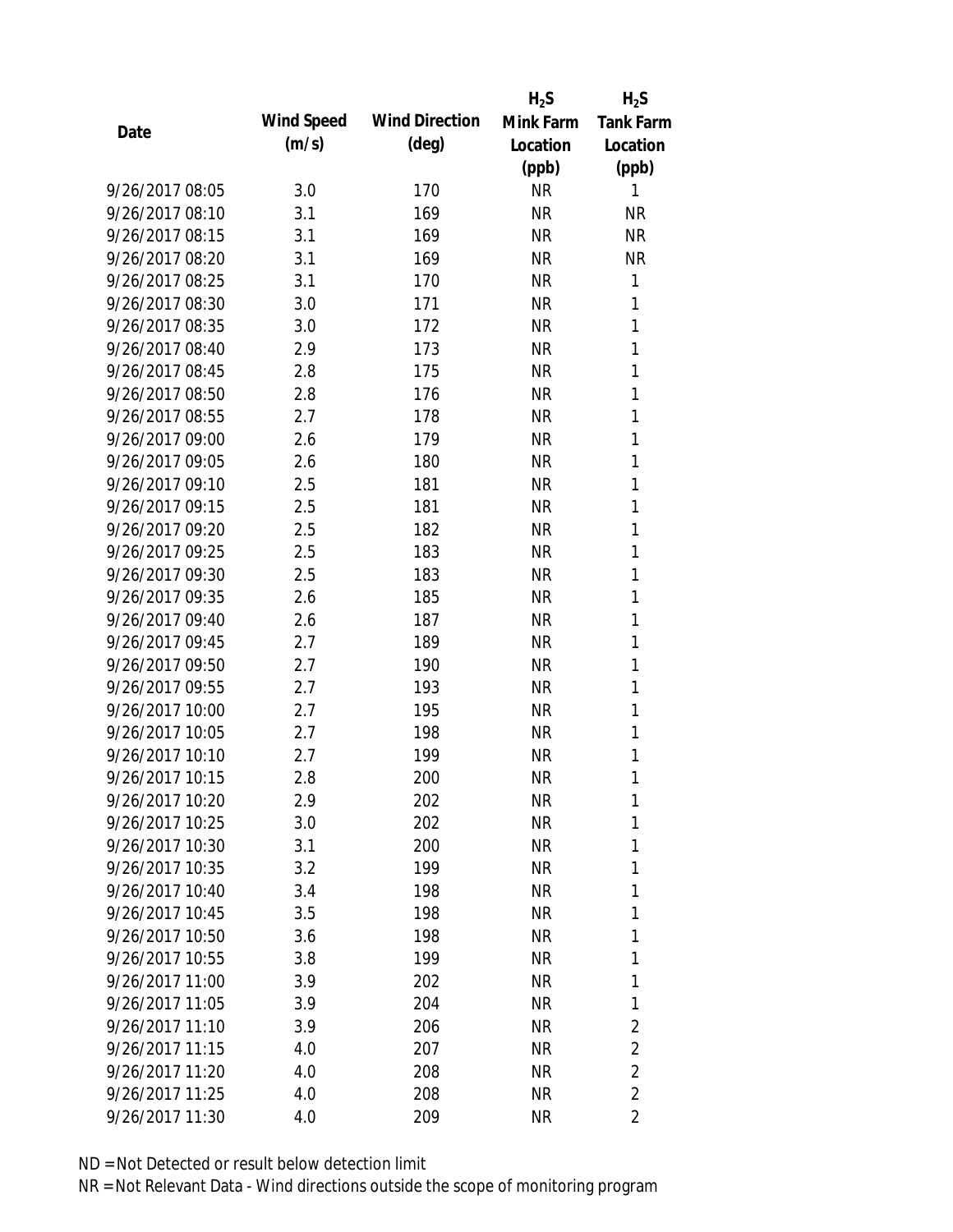|                 |            |                       | $H_2S$    | $H_2S$           |
|-----------------|------------|-----------------------|-----------|------------------|
| Date            | Wind Speed | <b>Wind Direction</b> | Mink Farm | <b>Tank Farm</b> |
|                 | (m/s)      | $(\text{deg})$        | Location  | Location         |
|                 |            |                       | (ppb)     | (ppb)            |
| 9/26/2017 11:35 | 4.1        | 210                   | <b>NR</b> | $\overline{2}$   |
| 9/26/2017 11:40 | 4.1        | 212                   | NR        | $\overline{2}$   |
| 9/26/2017 11:45 | 4.0        | 212                   | <b>NR</b> | $\overline{2}$   |
| 9/26/2017 11:50 | 4.0        | 213                   | <b>NR</b> | 1                |
| 9/26/2017 11:55 | 4.0        | 213                   | <b>NR</b> | 1                |
| 9/26/2017 12:00 | 4.0        | 212                   | <b>NR</b> | 1                |
| 9/26/2017 12:05 | 4.0        | 211                   | <b>NR</b> | 1                |
| 9/26/2017 12:10 | 4.1        | 210                   | <b>NR</b> | 1                |
| 9/26/2017 12:15 | 4.1        | 210                   | <b>NR</b> | 1                |
| 9/26/2017 12:20 | 4.2        | 211                   | <b>NR</b> | 1                |
| 9/26/2017 12:25 | 4.3        | 211                   | <b>NR</b> | 1                |
| 9/26/2017 12:30 | 4.3        | 211                   | <b>NR</b> | 1                |
| 9/26/2017 12:35 | 4.3        | 210                   | <b>NR</b> | 1                |
| 9/26/2017 12:40 | 4.3        | 210                   | <b>NR</b> | 1                |
| 9/26/2017 12:45 | 4.4        | 208                   | <b>NR</b> | 1                |
| 9/26/2017 12:50 | 4.5        | 207                   | <b>NR</b> | 1                |
| 9/26/2017 12:55 | 4.6        | 206                   | <b>NR</b> | 1                |
| 9/26/2017 13:00 | 4.7        | 205                   | <b>NR</b> | 1                |
| 9/26/2017 13:05 | 4.9        | 204                   | <b>NR</b> | 1                |
| 9/26/2017 13:10 | 5.1        | 204                   | <b>NR</b> | 1                |
| 9/26/2017 13:15 | 5.2        | 205                   | <b>NR</b> | 1                |
| 9/26/2017 13:20 | 5.3        | 206                   | <b>NR</b> | 1                |
| 9/26/2017 13:25 | 5.4        | 208                   | <b>NR</b> | 1                |
| 9/26/2017 13:30 | 5.4        | 210                   | <b>NR</b> | 1                |
| 9/26/2017 13:35 | 5.5        | 212                   | <b>NR</b> | 1                |
| 9/26/2017 13:40 | 5.5        | 214                   | <b>NR</b> | 1                |
| 9/26/2017 13:45 | 5.6        | 215                   | <b>NR</b> | 1                |
| 9/26/2017 13:50 | 5.6        | 215                   | NR        | 1                |
| 9/26/2017 13:55 | 5.6        | 215                   | NR        | 1                |
| 9/26/2017 14:00 | 5.6        | 215                   | NR        | 1                |
| 9/26/2017 14:05 | 5.4        | 215                   | NR        | 1                |
| 9/26/2017 14:10 | 5.3        | 216                   | NR        | 1                |
| 9/26/2017 14:15 | 5.1        | 217                   | NR        | 1                |
| 9/26/2017 14:20 | 4.9        | 219                   | NR        | 1                |
| 9/26/2017 14:25 | 4.7        | 221                   | NR        | 1                |
| 9/26/2017 14:30 | 4.7        | 222                   | NR        | 1                |
| 9/26/2017 14:35 | 4.7        | 222                   | NR        | 1                |
| 9/26/2017 14:40 | 4.8        | 222                   | NR        | 1                |
| 9/26/2017 14:45 | 4.9        | 221                   | NR        | 1                |
| 9/26/2017 14:50 | 5.0        | 220                   | NR        | 1                |
| 9/26/2017 14:55 | 5.1        | 218                   | NR        | 1                |
| 9/26/2017 15:00 | 5.1        | 217                   | <b>NR</b> | 1                |
|                 |            |                       |           |                  |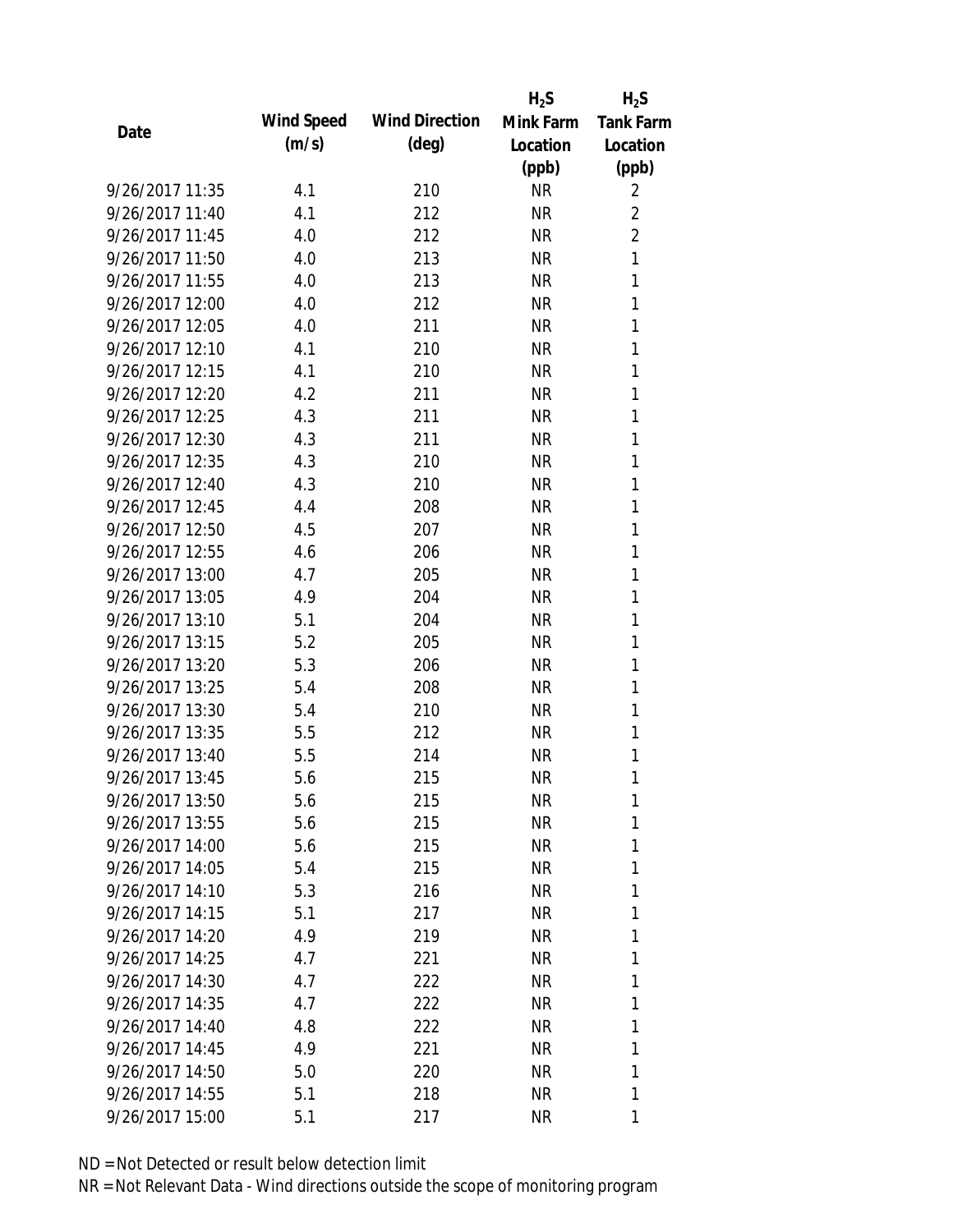|                 |            |                       | $H_2S$    | $H_2S$           |
|-----------------|------------|-----------------------|-----------|------------------|
|                 | Wind Speed | <b>Wind Direction</b> | Mink Farm | <b>Tank Farm</b> |
| Date            | (m/s)      | $(\text{deg})$        | Location  | Location         |
|                 |            |                       | (ppb)     | (ppb)            |
| 9/26/2017 15:05 | 5.0        | 217                   | <b>NR</b> | 1                |
| 9/26/2017 15:10 | 5.0        | 218                   | <b>NR</b> | 1                |
| 9/26/2017 15:15 | 4.9        | 218                   | <b>NR</b> | 1                |
| 9/26/2017 15:20 | 4.8        | 218                   | <b>NR</b> | 1                |
| 9/26/2017 15:25 | 4.7        | 218                   | <b>NR</b> | 1                |
| 9/26/2017 15:30 | 4.6        | 219                   | <b>NR</b> | 1                |
| 9/26/2017 15:35 | 4.6        | 218                   | <b>NR</b> | 1                |
| 9/26/2017 15:40 | 4.5        | 217                   | <b>NR</b> | 1                |
| 9/26/2017 15:45 | 4.4        | 217                   | <b>NR</b> | 1                |
| 9/26/2017 15:50 | 4.3        | 216                   | <b>NR</b> | 1                |
| 9/26/2017 15:55 | 4.3        | 216                   | <b>NR</b> | 1                |
| 9/26/2017 16:00 | 4.3        | 215                   | <b>NR</b> | 1                |
| 9/26/2017 16:05 | 4.4        | 215                   | <b>NR</b> | 1                |
| 9/26/2017 16:10 | 4.5        | 215                   | <b>NR</b> | 1                |
| 9/26/2017 16:15 | 4.6        | 214                   | <b>NR</b> | 1                |
| 9/26/2017 16:20 | 4.6        | 214                   | <b>NR</b> | 1                |
| 9/26/2017 16:25 | 4.5        | 214                   | <b>NR</b> | 1                |
| 9/26/2017 16:30 | 4.4        | 215                   | <b>NR</b> | 1                |
| 9/26/2017 16:35 | 4.3        | 214                   | <b>NR</b> | 1                |
| 9/26/2017 16:40 | 4.1        | 214                   | <b>NR</b> | 1                |
| 9/26/2017 16:45 | 3.9        | 215                   | <b>NR</b> | 1                |
| 9/26/2017 16:50 | 3.8        | 217                   | <b>NR</b> | 1                |
| 9/26/2017 16:55 | 3.8        | 220                   | <b>NR</b> | 1                |
| 9/26/2017 17:00 | 3.9        | 224                   | <b>NR</b> | 1                |
| 9/26/2017 17:05 | 4.0        | 229                   | <b>NR</b> | 1                |
| 9/26/2017 17:10 | 4.1        | 233                   | <b>ND</b> | 1                |
| 9/26/2017 17:15 | 4.2        | 235                   | 1         | 1                |
| 9/26/2017 17:20 | 4.3        | 234                   | <b>ND</b> | 1                |
| 9/26/2017 17:25 | 4.4        | 231                   | <b>ND</b> | 1                |
| 9/26/2017 17:30 | 4.3        | 227                   | <b>NR</b> | 1                |
| 9/26/2017 17:35 | 4.2        | 222                   | <b>NR</b> | 1                |
| 9/26/2017 17:40 | 4.0        | 218                   | <b>NR</b> | 1                |
| 9/26/2017 17:45 | 3.9        | 216                   | NR        | 1                |
| 9/26/2017 17:50 | 3.8        | 216                   | <b>NR</b> | 1                |
| 9/26/2017 17:55 | 3.8        | 219                   | <b>NR</b> | 1                |
| 9/26/2017 18:00 | 3.9        | 224                   | <b>NR</b> | 1                |
| 9/26/2017 18:05 | 3.9        | 231                   | 1         | 1                |
| 9/26/2017 18:10 | 4.0        | 239                   | 1         | 1                |
| 9/26/2017 18:15 | 4.0        | 246                   | 1         | 1                |
| 9/26/2017 18:20 | 3.9        | 252                   | 1         | 1                |
| 9/26/2017 18:25 | 3.8        | 257                   | 1         | 1                |
| 9/26/2017 18:30 | 3.7        | 259                   | 1         | 1                |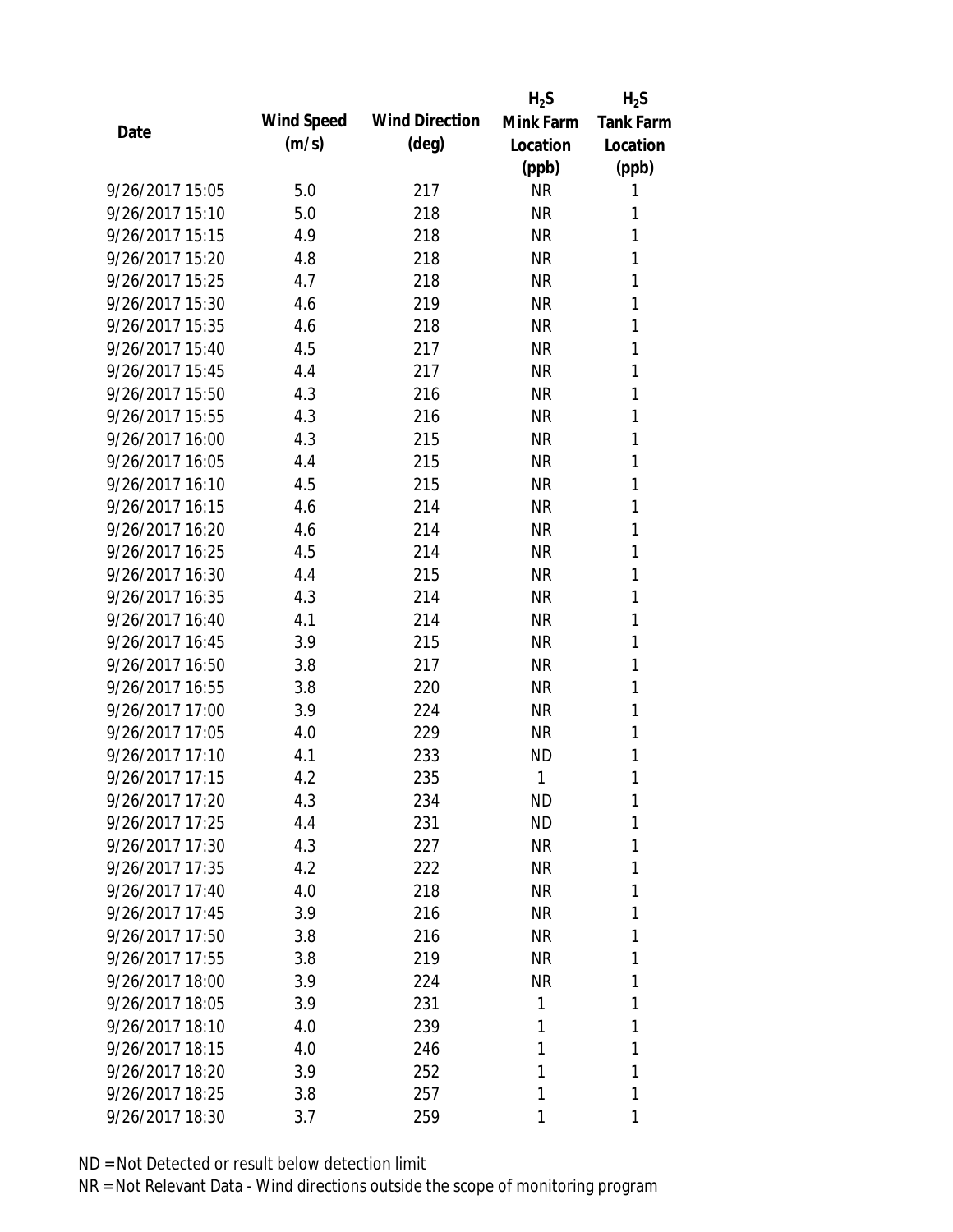|                 |            |                       | $H_2S$    | $H_2S$           |
|-----------------|------------|-----------------------|-----------|------------------|
| Date            | Wind Speed | <b>Wind Direction</b> | Mink Farm | <b>Tank Farm</b> |
|                 | (m/s)      | $(\text{deg})$        | Location  | Location         |
|                 |            |                       | (ppb)     | (ppb)            |
| 9/26/2017 18:35 | 3.5        | 259                   | 1         | 1                |
| 9/26/2017 18:40 | 3.3        | 258                   | 1         | 1                |
| 9/26/2017 18:45 | 3.2        | 257                   | 1         | 1                |
| 9/26/2017 18:50 | 3.0        | 257                   | 1         | 1                |
| 9/26/2017 18:55 | 2.9        | 256                   | 1         | 1                |
| 9/26/2017 19:00 | 2.7        | 256                   | <b>ND</b> | 1                |
| 9/26/2017 19:05 | 2.7        | 256                   | <b>ND</b> | 1                |
| 9/26/2017 19:10 | 2.6        | 257                   | <b>ND</b> | 1                |
| 9/26/2017 19:15 | 2.6        | 259                   | <b>ND</b> | 1                |
| 9/26/2017 19:20 | 2.7        | 262                   | <b>ND</b> | 1                |
| 9/26/2017 19:25 | 2.8        | 266                   | <b>ND</b> | 1                |
| 9/26/2017 19:30 | 2.9        | 271                   | 1         | 1                |
| 9/26/2017 19:35 | 3.0        | 277                   | 1         | <b>NR</b>        |
| 9/26/2017 19:40 | 3.1        | 282                   | 1         | <b>NR</b>        |
| 9/26/2017 19:45 | 3.2        | 288                   | 1         | <b>NR</b>        |
| 9/26/2017 19:50 | 3.3        | 292                   | 1         | <b>NR</b>        |
| 9/26/2017 19:55 | 3.5        | 297                   | 1         | <b>NR</b>        |
| 9/26/2017 20:00 | 3.6        | 300                   | 1         | <b>NR</b>        |
| 9/26/2017 20:05 | 3.7        | 303                   | 1         | <b>NR</b>        |
| 9/26/2017 20:10 | 3.8        | 305                   | 1         | <b>NR</b>        |
| 9/26/2017 20:15 | 3.9        | 307                   | 1         | <b>NR</b>        |
| 9/26/2017 20:20 | 4.0        | 308                   | 1         | <b>NR</b>        |
| 9/26/2017 20:25 | 4.1        | 309                   | 1         | <b>NR</b>        |
| 9/26/2017 20:30 | 4.1        | 310                   | 1         | <b>NR</b>        |
| 9/26/2017 20:35 | 4.1        | 312                   | 1         | <b>NR</b>        |
| 9/26/2017 20:40 | 4.1        | 313                   | 1         | <b>NR</b>        |
| 9/26/2017 20:45 | 4.0        | 315                   | 1         | <b>NR</b>        |
| 9/26/2017 20:50 | 4.0        | 317                   | 1         | NR               |
| 9/26/2017 20:55 | 4.0        | 320                   | 1         | <b>NR</b>        |
| 9/26/2017 21:00 | 4.0        | 321                   | 1         | <b>NR</b>        |
| 9/26/2017 21:05 | 4.1        | 322                   | 1         | <b>NR</b>        |
| 9/26/2017 21:10 | 4.1        | 323                   | 1         | <b>NR</b>        |
| 9/26/2017 21:15 | 4.1        | 324                   | 1         | <b>NR</b>        |
| 9/26/2017 21:20 | 4.2        | 325                   | 1         | <b>NR</b>        |
| 9/26/2017 21:25 | 4.3        | 326                   | 1         | <b>NR</b>        |
| 9/26/2017 21:30 | 4.4        | 327                   | 1         | <b>NR</b>        |
| 9/26/2017 21:35 | 4.4        | 328                   | 1         | <b>NR</b>        |
| 9/26/2017 21:40 | 4.5        | 329                   | 1         | <b>NR</b>        |
| 9/26/2017 21:45 | 4.6        | 329                   | 1         | <b>NR</b>        |
| 9/26/2017 21:50 | 4.6        | 329                   | 1         | <b>NR</b>        |
| 9/26/2017 21:55 | 4.6        | 328                   | 1         | <b>NR</b>        |
| 9/26/2017 22:00 | 4.6        | 328                   | 1         | <b>NR</b>        |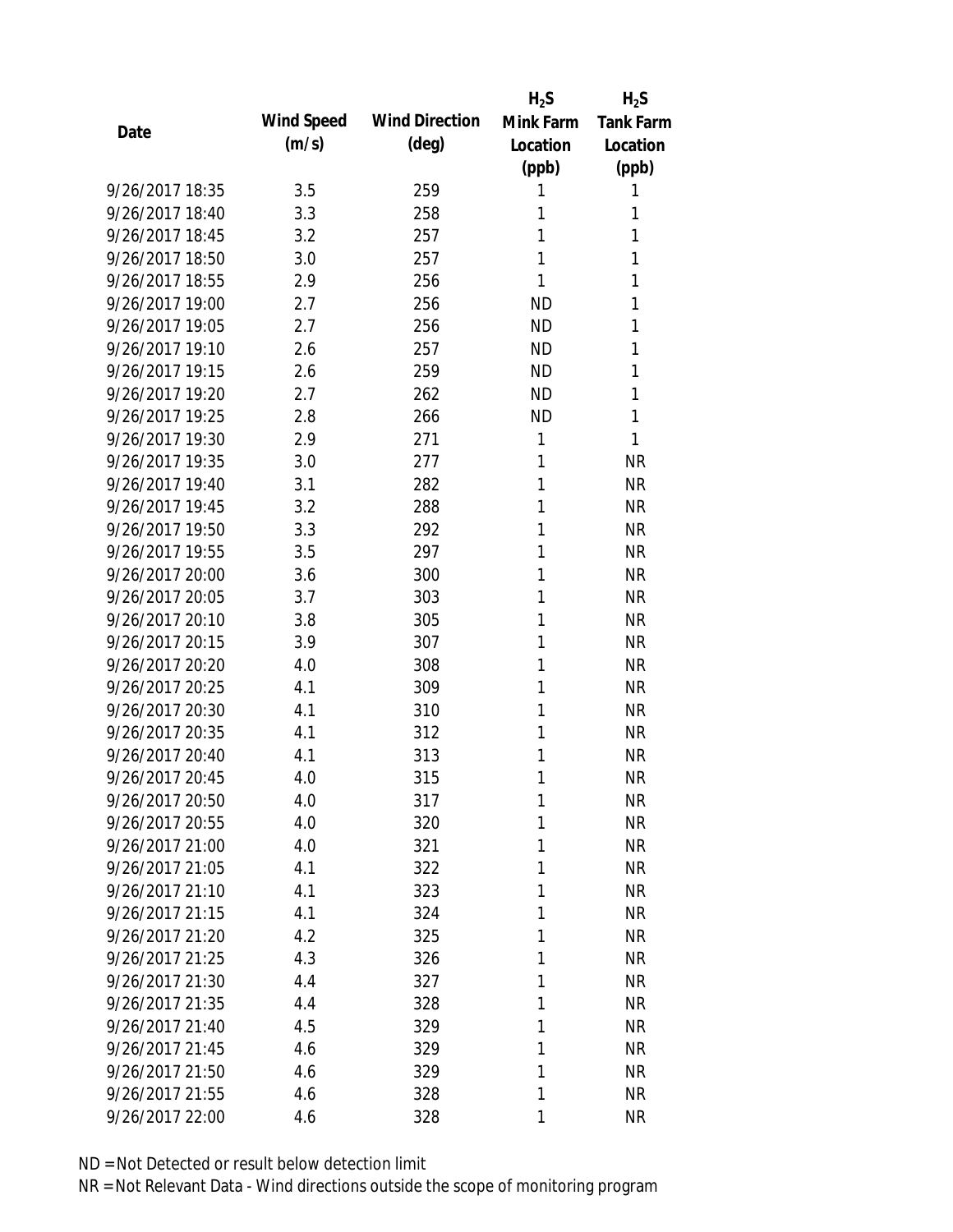|                 |            |                       | $H_2S$    | $H_2S$           |
|-----------------|------------|-----------------------|-----------|------------------|
| Date            | Wind Speed | <b>Wind Direction</b> | Mink Farm | <b>Tank Farm</b> |
|                 | (m/s)      | $(\text{deg})$        | Location  | Location         |
|                 |            |                       | (ppb)     | (ppb)            |
| 9/26/2017 22:05 | 4.5        | 328                   | 1         | <b>NR</b>        |
| 9/26/2017 22:10 | 4.3        | 329                   | 1         | <b>NR</b>        |
| 9/26/2017 22:15 | 4.1        | 329                   | 1         | <b>NR</b>        |
| 9/26/2017 22:20 | 3.9        | 330                   | 1         | <b>NR</b>        |
| 9/26/2017 22:25 | 3.8        | 331                   | 1         | <b>NR</b>        |
| 9/26/2017 22:30 | 3.7        | 331                   | 1         | <b>NR</b>        |
| 9/26/2017 22:35 | 3.6        | 332                   | 1         | <b>NR</b>        |
| 9/26/2017 22:40 | 3.5        | 332                   | 1         | <b>NR</b>        |
| 9/26/2017 22:45 | 3.4        | 333                   | 1         | <b>NR</b>        |
| 9/26/2017 22:50 | 3.3        | 333                   | 1         | <b>NR</b>        |
| 9/26/2017 22:55 | 3.2        | 334                   | 1         | <b>NR</b>        |
| 9/26/2017 23:00 | 3.1        | 334                   | 1         | <b>NR</b>        |
| 9/26/2017 23:05 | 3.0        | 334                   | 1         | <b>NR</b>        |
| 9/26/2017 23:10 | 3.0        | 333                   | 1         | <b>NR</b>        |
| 9/26/2017 23:15 | 2.9        | 332                   | 1         | <b>NR</b>        |
| 9/26/2017 23:20 | 2.9        | 332                   | 1         | <b>NR</b>        |
| 9/26/2017 23:25 | 2.9        | 331                   | 1         | <b>NR</b>        |
| 9/26/2017 23:30 | 3.0        | 331                   | 1         | <b>NR</b>        |
| 9/26/2017 23:35 | 3.0        | 330                   | <b>ND</b> | <b>NR</b>        |
| 9/26/2017 23:40 | 3.0        | 330                   | <b>ND</b> | <b>NR</b>        |
| 9/26/2017 23:45 | 3.1        | 330                   | <b>ND</b> | <b>NR</b>        |
| 9/26/2017 23:50 | 3.2        | 330                   | <b>ND</b> | <b>NR</b>        |
| 9/26/2017 23:55 | 3.3        | 330                   | <b>ND</b> | <b>NR</b>        |
| 9/26/2017 24:00 | 3.4        | 329                   | <b>ND</b> | <b>NR</b>        |
| 9/27/2017 00:05 | 3.5        | 329                   | <b>ND</b> | <b>NR</b>        |
| 9/27/2017 00:10 | 3.6        | 328                   | <b>ND</b> | <b>NR</b>        |
| 9/27/2017 00:15 | 3.6        | 328                   | 1         | <b>NR</b>        |
| 9/27/2017 00:20 | 3.7        | 327                   | 1         | <b>NR</b>        |
| 9/27/2017 00:25 | 3.8        | 326                   | 1         | <b>NR</b>        |
| 9/27/2017 00:30 | 3.9        | 326                   | 1         | <b>NR</b>        |
| 9/27/2017 00:35 | 3.9        | 326                   | 1         | <b>NR</b>        |
| 9/27/2017 00:40 | 3.9        | 326                   | 1         | <b>NR</b>        |
| 9/27/2017 00:45 | 3.9        | 327                   | 1         | <b>NR</b>        |
| 9/27/2017 00:50 | 3.8        | 328                   | 1         | <b>NR</b>        |
| 9/27/2017 00:55 | 3.7        | 328                   | 1         | <b>NR</b>        |
| 9/27/2017 01:00 | 3.5        | 329                   | 1         | <b>NR</b>        |
| 9/27/2017 01:05 | 3.3        | 330                   | 1         | <b>NR</b>        |
| 9/27/2017 01:10 | 3.2        | 330                   | 1         | <b>NR</b>        |
| 9/27/2017 01:15 | 3.2        | 330                   | 1         | <b>NR</b>        |
| 9/27/2017 01:20 | 3.2        | 330                   | 1         | <b>NR</b>        |
| 9/27/2017 01:25 | 3.3        | 330                   | 1         | <b>NR</b>        |
| 9/27/2017 01:30 | 3.4        | 330                   | 1         | <b>NR</b>        |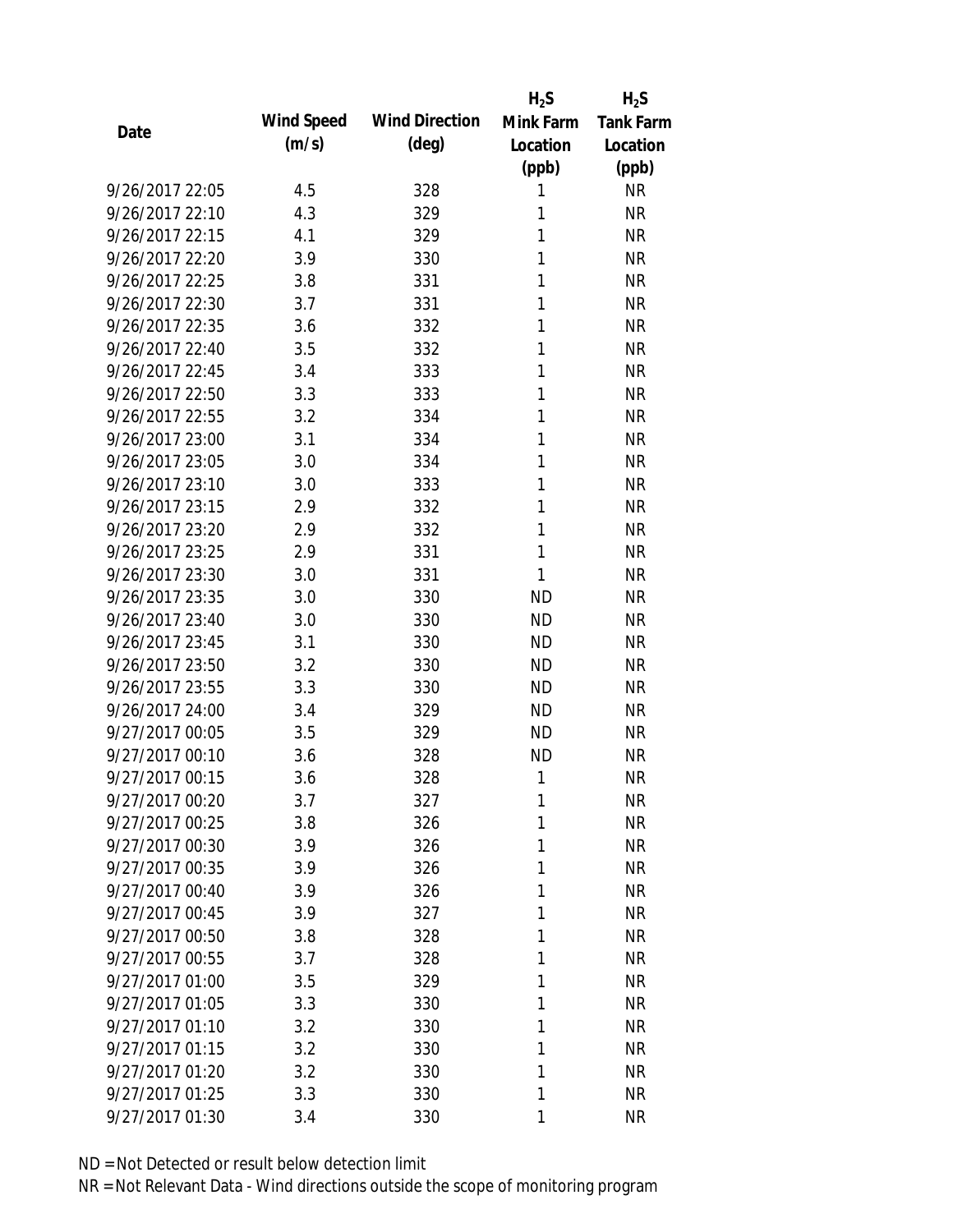|                 |            |                       | $H_2S$    | $H_2S$           |
|-----------------|------------|-----------------------|-----------|------------------|
| Date            | Wind Speed | <b>Wind Direction</b> | Mink Farm | <b>Tank Farm</b> |
|                 | (m/s)      | $(\text{deg})$        | Location  | Location         |
|                 |            |                       | (ppb)     | (ppb)            |
| 9/27/2017 01:35 | 3.4        | 329                   | 1         | <b>NR</b>        |
| 9/27/2017 01:40 | 3.5        | 328                   | 1         | <b>NR</b>        |
| 9/27/2017 01:45 | 3.5        | 328                   | 1         | <b>NR</b>        |
| 9/27/2017 01:50 | 3.5        | 328                   | 1         | <b>NR</b>        |
| 9/27/2017 01:55 | 3.5        | 328                   | 1         | <b>NR</b>        |
| 9/27/2017 02:00 | 3.4        | 327                   | 1         | <b>NR</b>        |
| 9/27/2017 02:05 | 3.4        | 326                   | 1         | <b>NR</b>        |
| 9/27/2017 02:10 | 3.4        | 324                   | 1         | <b>NR</b>        |
| 9/27/2017 02:15 | 3.3        | 323                   | 1         | <b>NR</b>        |
| 9/27/2017 02:20 | 3.3        | 322                   | 1         | <b>NR</b>        |
| 9/27/2017 02:25 | 3.3        | 322                   | 1         | <b>NR</b>        |
| 9/27/2017 02:30 | 3.3        | 323                   | 1         | <b>NR</b>        |
| 9/27/2017 02:35 | 3.3        | 324                   | 1         | <b>NR</b>        |
| 9/27/2017 02:40 | 3.3        | 325                   | 1         | <b>NR</b>        |
| 9/27/2017 02:45 | 3.3        | 327                   | 1         | <b>NR</b>        |
| 9/27/2017 02:50 | 3.2        | 328                   | 1         | <b>NR</b>        |
| 9/27/2017 02:55 | 3.1        | 329                   | 1         | <b>NR</b>        |
| 9/27/2017 03:00 | 3.1        | 330                   | 1         | <b>NR</b>        |
| 9/27/2017 03:05 | 3.1        | 330                   | 1         | <b>NR</b>        |
| 9/27/2017 03:10 | 3.0        | 331                   | 1         | <b>NR</b>        |
| 9/27/2017 03:15 | 3.0        | 331                   | 1         | <b>NR</b>        |
| 9/27/2017 03:20 | 3.0        | 332                   | 1         | <b>NR</b>        |
| 9/27/2017 03:25 | 3.0        | 333                   | 1         | <b>NR</b>        |
| 9/27/2017 03:30 | 2.9        | 334                   | 1         | <b>NR</b>        |
| 9/27/2017 03:35 | 2.9        | 335                   | 1         | <b>NR</b>        |
| 9/27/2017 03:40 | 2.9        | 336                   | 1         | <b>NR</b>        |
| 9/27/2017 03:45 | 2.8        | 337                   | 1         | <b>NR</b>        |
| 9/27/2017 03:50 | 2.8        | 337                   | 1         | NR               |
| 9/27/2017 03:55 | 2.8        | 338                   | 1         | <b>NR</b>        |
| 9/27/2017 04:00 | 2.8        | 338                   | 1         | <b>NR</b>        |
| 9/27/2017 04:05 | 2.8        | 339                   | 1         | <b>NR</b>        |
| 9/27/2017 04:10 | 2.8        | 340                   | 1         | <b>NR</b>        |
| 9/27/2017 04:15 | 2.8        | 340                   | 1         | <b>NR</b>        |
| 9/27/2017 04:20 | 2.8        | 341                   | 1         | <b>NR</b>        |
| 9/27/2017 04:25 | 2.8        | 342                   | 1         | <b>NR</b>        |
| 9/27/2017 04:30 | 2.8        | 344                   | 1         | <b>NR</b>        |
| 9/27/2017 04:35 | 2.9        | 345                   | 1         | <b>NR</b>        |
| 9/27/2017 04:40 | 2.9        | 346                   | 1         | <b>NR</b>        |
| 9/27/2017 04:45 | 2.9        | 347                   | 1         | <b>NR</b>        |
| 9/27/2017 04:50 | 2.9        | 349                   | 1         | <b>NR</b>        |
| 9/27/2017 04:55 | 2.9        | 351                   | 1         | <b>NR</b>        |
| 9/27/2017 05:00 | 3.0        | 353                   | 1         | <b>NR</b>        |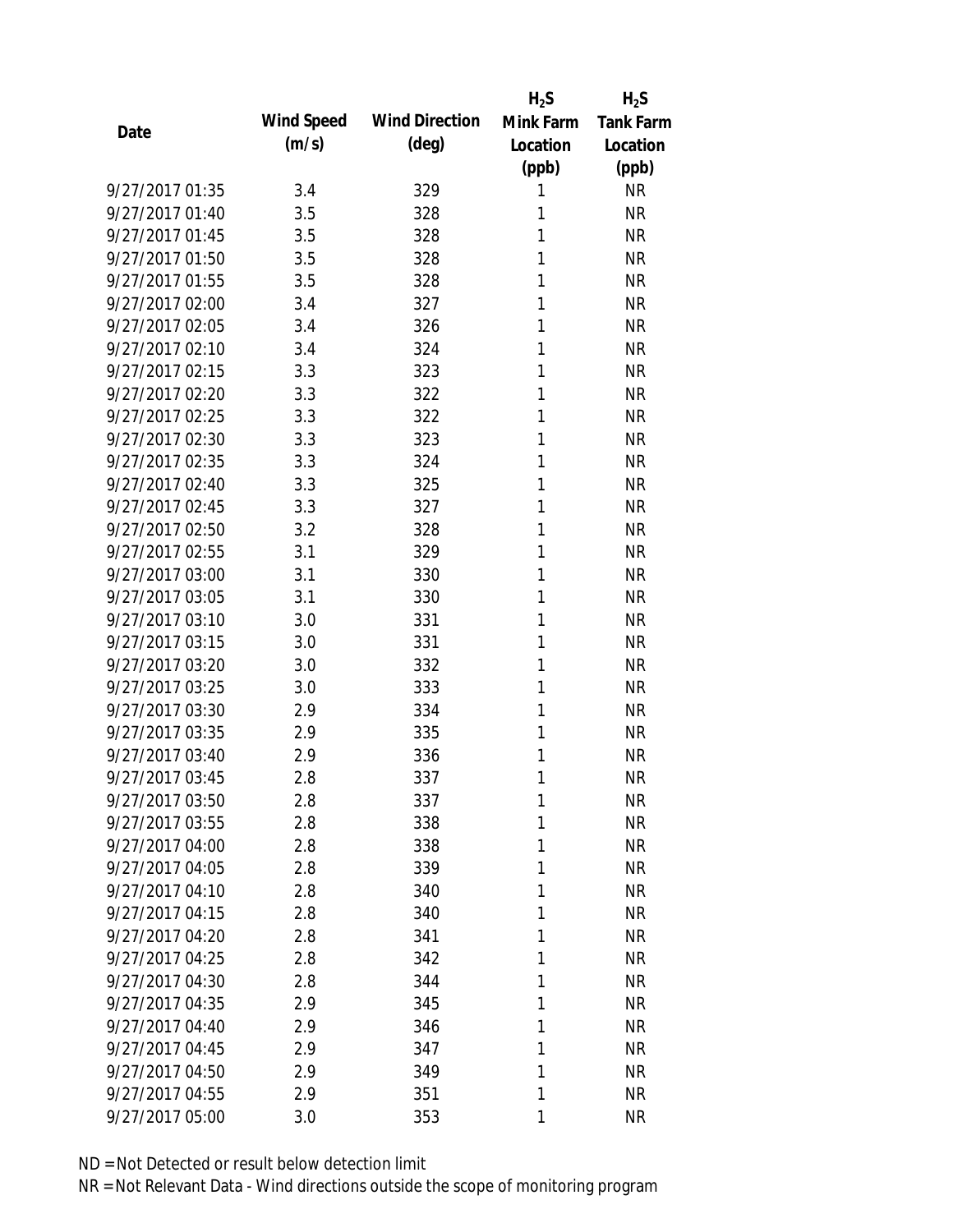|                 |            |                       | $H_2S$    | $H_2S$           |
|-----------------|------------|-----------------------|-----------|------------------|
| Date            | Wind Speed | <b>Wind Direction</b> | Mink Farm | <b>Tank Farm</b> |
|                 | (m/s)      | $(\text{deg})$        | Location  | Location         |
|                 |            |                       | (ppb)     | (ppb)            |
| 9/27/2017 05:05 | 3.0        | 354                   | <b>ND</b> | <b>NR</b>        |
| 9/27/2017 05:10 | 3.0        | 356                   | <b>ND</b> | <b>NR</b>        |
| 9/27/2017 05:15 | 3.1        | 357                   | <b>ND</b> | <b>NR</b>        |
| 9/27/2017 05:20 | 3.2        | 358                   | <b>ND</b> | <b>NR</b>        |
| 9/27/2017 05:25 | 3.3        | 299                   | <b>ND</b> | <b>NR</b>        |
| 9/27/2017 05:30 | 3.3        | 239                   | <b>ND</b> | 1                |
| 9/27/2017 05:35 | 3.4        | 181                   | <b>NR</b> | 1                |
| 9/27/2017 05:40 | 3.3        | 121                   | <b>NR</b> | <b>NR</b>        |
| 9/27/2017 05:45 | 3.2        | 62                    | <b>NR</b> | <b>NR</b>        |
| 9/27/2017 05:50 | 3.1        | 3                     | <b>ND</b> | <b>NR</b>        |
| 9/27/2017 05:55 | 3.1        | 4                     | <b>ND</b> | <b>NR</b>        |
| 9/27/2017 06:00 | 3.0        | 5                     | <b>ND</b> | <b>NR</b>        |
| 9/27/2017 06:05 | 3.0        | 6                     | 1         | <b>NR</b>        |
| 9/27/2017 06:10 | 3.0        | 8                     | 1         | <b>NR</b>        |
| 9/27/2017 06:15 | 2.9        | 9                     | 1         | <b>NR</b>        |
| 9/27/2017 06:20 | 2.9        | 10                    | 1         | <b>NR</b>        |
| 9/27/2017 06:25 | 2.9        | 10                    | 1         | <b>NR</b>        |
| 9/27/2017 06:30 | 2.8        | 10                    | 1         | <b>NR</b>        |
| 9/27/2017 06:35 | 2.8        | 9                     | 1         | <b>NR</b>        |
| 9/27/2017 06:40 | 2.8        | 66                    | <b>NR</b> | <b>NR</b>        |
| 9/27/2017 06:45 | 2.8        | 123                   | <b>NR</b> | <b>NR</b>        |
| 9/27/2017 06:50 | 2.8        | 178                   | <b>NR</b> | 1                |
| 9/27/2017 06:55 | 2.9        | 234                   | 1         | 1                |
| 9/27/2017 07:00 | 3.0        | 291                   | 1         | <b>NR</b>        |
| 9/27/2017 07:05 | 3.1        | 349                   | 1         | <b>NR</b>        |
| 9/27/2017 07:10 | 3.2        | 349                   | 1         | <b>NR</b>        |
| 9/27/2017 07:15 | 3.2        | 291                   | 1         | <b>NR</b>        |
| 9/27/2017 07:20 | 3.4        | 234                   | 1         | 1                |
| 9/27/2017 07:25 | 3.5        | 177                   | <b>NR</b> | 1                |
| 9/27/2017 07:30 | 3.5        | 120                   | <b>NR</b> | <b>NR</b>        |
| 9/27/2017 07:35 | 3.5        | 62                    | <b>NR</b> | <b>NR</b>        |
| 9/27/2017 07:40 | 3.5        | 3                     | <b>ND</b> | NR               |
| 9/27/2017 07:45 | 3.4        | 63                    | <b>NR</b> | NR               |
| 9/27/2017 07:50 | 3.3        | 121                   | <b>NR</b> | <b>NR</b>        |
| 9/27/2017 07:55 | 3.2        | 180                   | <b>NR</b> | 1                |
| 9/27/2017 08:00 | 3.1        | 238                   | 1         | 1                |
| 9/27/2017 08:05 | 3.0        | 296                   | 1         | <b>NR</b>        |
| 9/27/2017 08:10 | 3.0        | 355                   | 1         | <b>NR</b>        |
| 9/27/2017 08:15 | 3.1        | 354                   | 1         | <b>NR</b>        |
| 9/27/2017 08:20 | 3.1        | 353                   | 1         | <b>NR</b>        |
| 9/27/2017 08:25 | 3.2        | 353                   | 1         | <b>NR</b>        |
| 9/27/2017 08:30 | 3.3        | 353                   | 1         | <b>NR</b>        |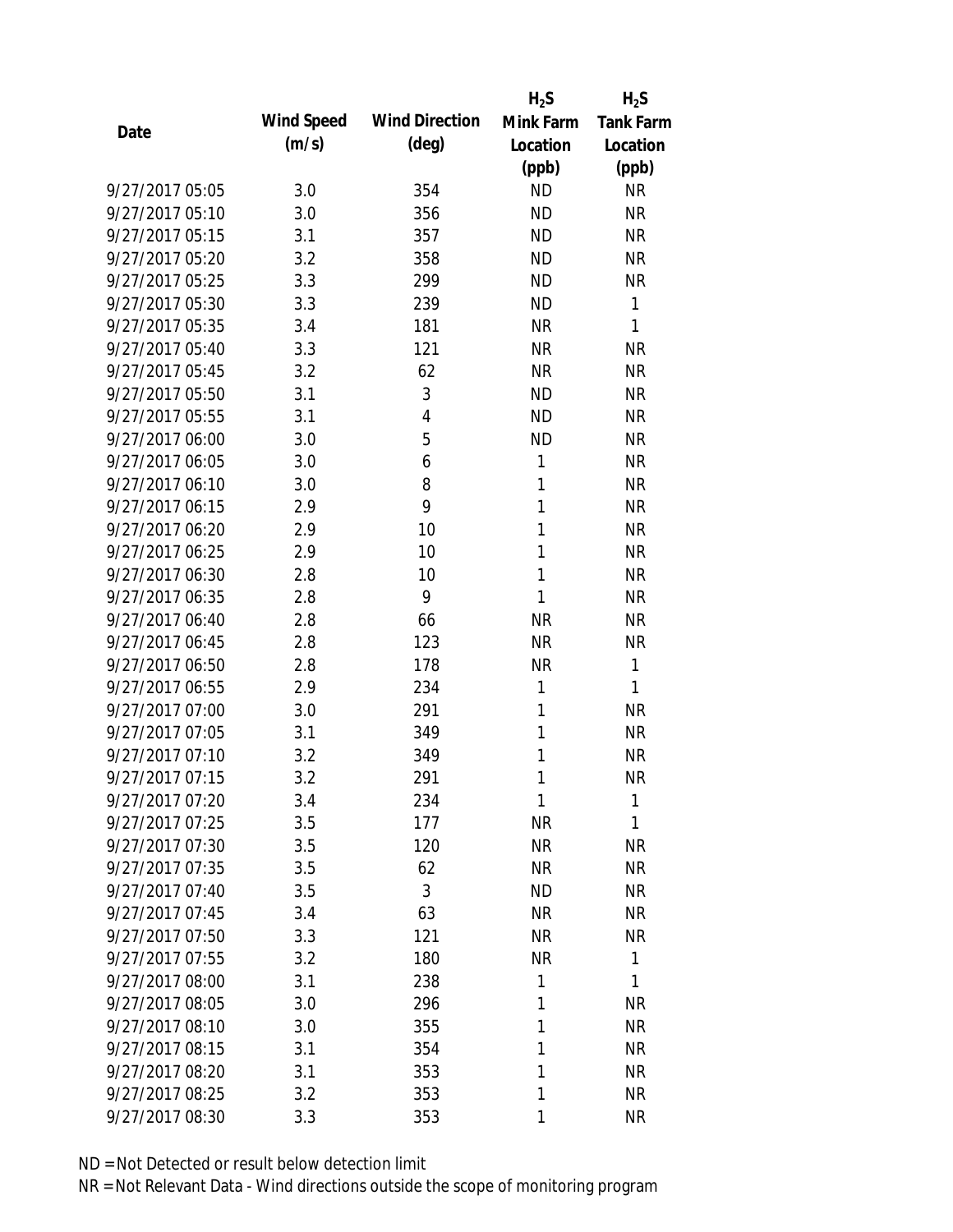|                 |            |                       | $H_2S$    | $H_2S$           |
|-----------------|------------|-----------------------|-----------|------------------|
| Date            | Wind Speed | <b>Wind Direction</b> | Mink Farm | <b>Tank Farm</b> |
|                 | (m/s)      | $(\text{deg})$        | Location  | Location         |
|                 |            |                       | (ppb)     | (ppb)            |
| 9/27/2017 08:35 | 3.4        | 353                   | 1         | <b>NR</b>        |
| 9/27/2017 08:40 | 3.5        | 354                   | 1         | <b>NR</b>        |
| 9/27/2017 08:45 | 3.5        | 355                   | <b>ND</b> | <b>NR</b>        |
| 9/27/2017 08:50 | 3.4        | 355                   | <b>ND</b> | <b>NR</b>        |
| 9/27/2017 08:55 | 3.3        | 356                   | 1         | <b>NR</b>        |
| 9/27/2017 09:00 | 3.2        | 356                   | 1         | <b>NR</b>        |
| 9/27/2017 09:05 | 3.0        | 356                   | 1         | <b>NR</b>        |
| 9/27/2017 09:10 | 2.9        | 354                   | 1         | <b>NR</b>        |
| 9/27/2017 09:15 | 2.8        | 352                   | 1         | <b>NR</b>        |
| 9/27/2017 09:20 | 2.8        | 350                   | 1         | <b>NR</b>        |
| 9/27/2017 09:25 | 2.8        | 348                   | 1         | <b>NR</b>        |
| 9/27/2017 09:30 | 2.8        | 346                   | <b>ND</b> | <b>NR</b>        |
| 9/27/2017 09:35 | 2.9        | 345                   | <b>ND</b> | <b>NR</b>        |
| 9/27/2017 09:40 | 2.9        | 346                   | <b>ND</b> | <b>NR</b>        |
| 9/27/2017 09:45 | 2.9        | 346                   | <b>ND</b> | <b>NR</b>        |
| 9/27/2017 09:50 | 3.0        | 346                   | 1         | <b>NR</b>        |
| 9/27/2017 09:55 | 3.0        | 347                   | 1         | <b>NR</b>        |
| 9/27/2017 10:00 | 3.0        | 348                   | 1         | <b>NR</b>        |
| 9/27/2017 10:05 | 3.0        | 349                   | 1         | <b>NR</b>        |
| 9/27/2017 10:10 | 3.0        | 350                   | 1         | <b>NR</b>        |
| 9/27/2017 10:15 | 3.1        | 352                   | <b>ND</b> | <b>NR</b>        |
| 9/27/2017 10:20 | 3.1        | 354                   | <b>ND</b> | <b>NR</b>        |
| 9/27/2017 10:25 | 3.1        | 355                   | <b>ND</b> | <b>NR</b>        |
| 9/27/2017 10:30 | 3.2        | 355                   | <b>ND</b> | <b>NR</b>        |
| 9/27/2017 10:35 | 3.2        | 353                   | <b>ND</b> | <b>NR</b>        |
| 9/27/2017 10:40 | 3.2        | 350                   | <b>ND</b> | <b>NR</b>        |
| 9/27/2017 10:45 | 3.2        | 347                   | 1         | <b>NR</b>        |
| 9/27/2017 10:50 | 3.2        | 343                   | 1         | <b>NR</b>        |
| 9/27/2017 10:55 | 3.2        | 341                   | 1         | <b>NR</b>        |
| 9/27/2017 11:00 | 3.3        | 340                   | 1         | <b>NR</b>        |
| 9/27/2017 11:05 | 3.3        | 340                   | 1         | <b>NR</b>        |
| 9/27/2017 11:10 | 3.2        | 342                   | 1         | <b>NR</b>        |
| 9/27/2017 11:15 | 3.2        | 343                   | 1         | <b>NR</b>        |
| 9/27/2017 11:20 | 3.1        | 343                   | 1         | <b>NR</b>        |
| 9/27/2017 11:25 | 3.0        | 341                   | 1         | <b>NR</b>        |
| 9/27/2017 11:30 | 2.9        | 340                   | 1         | <b>NR</b>        |
| 9/27/2017 11:35 | 2.8        | 338                   | 1         | <b>NR</b>        |
| 9/27/2017 11:40 | 2.9        | 336                   | 1         | <b>NR</b>        |
| 9/27/2017 11:45 | 2.9        | 334                   | 1         | <b>NR</b>        |
| 9/27/2017 11:50 | 2.9        | 333                   | 1         | <b>NR</b>        |
| 9/27/2017 11:55 | 2.9        | 333                   | 1         | <b>NR</b>        |
| 9/27/2017 12:00 | 3.0        | 333                   | 1         | <b>NR</b>        |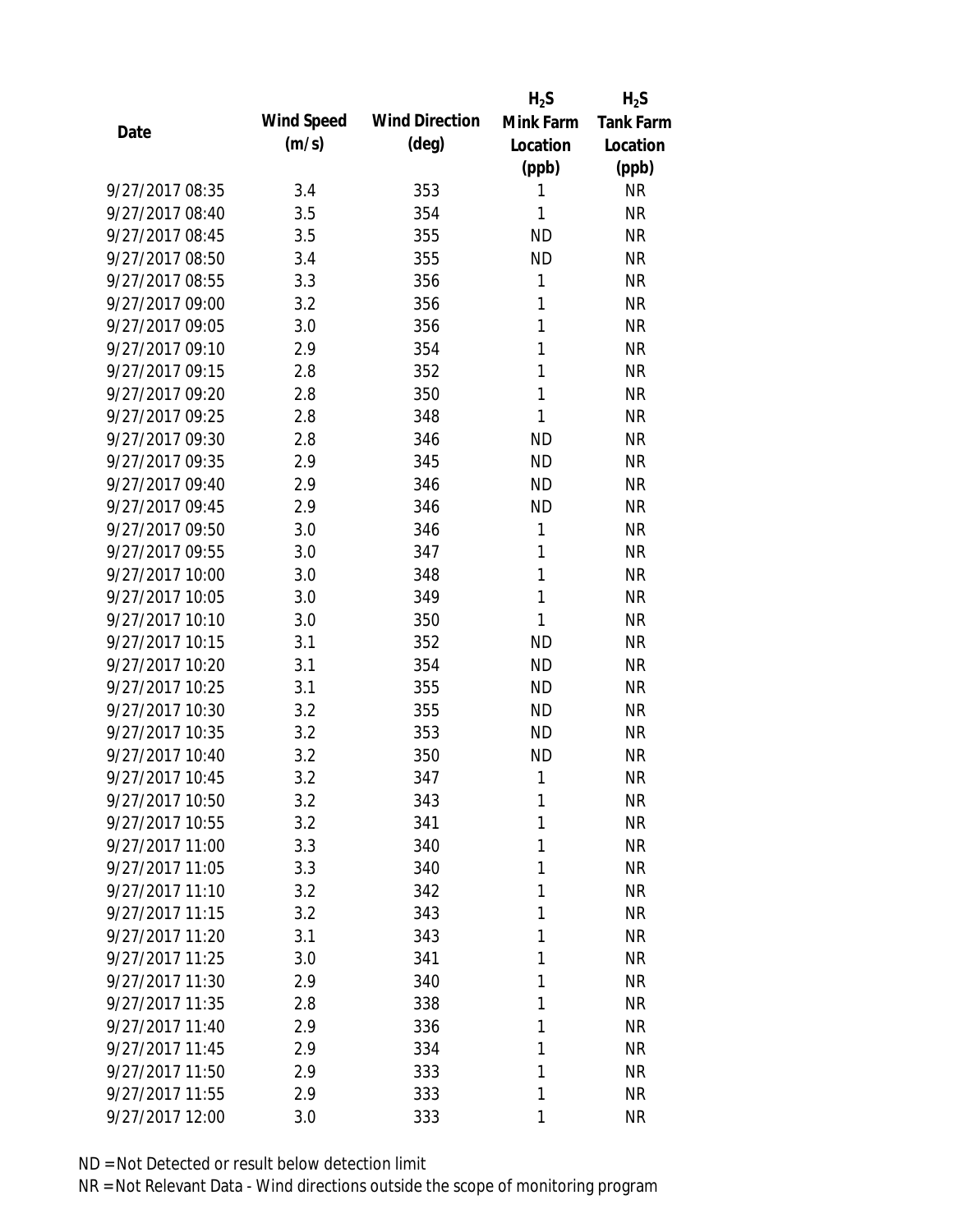|                 |            |                       | $H_2S$    | $H_2S$           |
|-----------------|------------|-----------------------|-----------|------------------|
| Date            | Wind Speed | <b>Wind Direction</b> | Mink Farm | <b>Tank Farm</b> |
|                 | (m/s)      | $(\text{deg})$        | Location  | Location         |
|                 |            |                       | (ppb)     | (ppb)            |
| 9/27/2017 12:05 | 3.1        | 332                   | 1         | <b>NR</b>        |
| 9/27/2017 12:10 | 3.2        | 332                   | 1         | <b>NR</b>        |
| 9/27/2017 12:15 | 3.3        | 332                   | 1         | <b>NR</b>        |
| 9/27/2017 12:20 | 3.4        | 333                   | 1         | <b>NR</b>        |
| 9/27/2017 12:25 | 3.4        | 332                   | 1         | <b>NR</b>        |
| 9/27/2017 12:30 | 3.4        | 330                   | 1         | <b>NR</b>        |
| 9/27/2017 12:35 | 3.4        | 328                   | <b>ND</b> | <b>NR</b>        |
| 9/27/2017 12:40 | 3.4        | 325                   | <b>ND</b> | <b>NR</b>        |
| 9/27/2017 12:45 | 3.4        | 321                   | <b>ND</b> | <b>NR</b>        |
| 9/27/2017 12:50 | 3.4        | 315                   | <b>ND</b> | <b>NR</b>        |
| 9/27/2017 12:55 | 3.4        | 312                   | <b>ND</b> | <b>NR</b>        |
| 9/27/2017 13:00 | 3.5        | 312                   | <b>ND</b> | <b>NR</b>        |
| 9/27/2017 13:05 | 3.6        | 312                   | <b>ND</b> | <b>NR</b>        |
| 9/27/2017 13:10 | 3.6        | 313                   | <b>ND</b> | <b>NR</b>        |
| 9/27/2017 13:15 | 3.7        | 314                   | <b>ND</b> | <b>NR</b>        |
| 9/27/2017 13:20 | 3.7        | 317                   | <b>ND</b> | <b>NR</b>        |
| 9/27/2017 13:25 | 3.8        | 318                   | <b>ND</b> | <b>NR</b>        |
| 9/27/2017 13:30 | 3.8        | 318                   | <b>ND</b> | <b>NR</b>        |
| 9/27/2017 13:35 | 3.7        | 319                   | <b>ND</b> | <b>NR</b>        |
| 9/27/2017 13:40 | 3.7        | 318                   | <b>ND</b> | <b>NR</b>        |
| 9/27/2017 13:45 | 3.7        | 317                   | 1         | <b>NR</b>        |
| 9/27/2017 13:50 | 3.7        | 315                   | 1         | <b>NR</b>        |
| 9/27/2017 13:55 | 3.6        | 313                   | 1         | <b>NR</b>        |
| 9/27/2017 14:00 | 3.6        | 311                   | 1         | <b>NR</b>        |
| 9/27/2017 14:05 | 3.6        | 309                   | 1         | <b>NR</b>        |
| 9/27/2017 14:10 | 3.7        | 308                   | 1         | <b>NR</b>        |
| 9/27/2017 14:15 | 3.8        | 309                   | 1         | <b>NR</b>        |
| 9/27/2017 14:20 | 3.8        | 312                   | 1         | <b>NR</b>        |
| 9/27/2017 14:25 | 3.9        | 313                   | 1         | <b>NR</b>        |
| 9/27/2017 14:30 | 3.9        | 315                   | <b>ND</b> | <b>NR</b>        |
| 9/27/2017 14:35 | 3.8        | 319                   | <b>ND</b> | <b>NR</b>        |
| 9/27/2017 14:40 | 3.6        | 322                   | <b>ND</b> | <b>NR</b>        |
| 9/27/2017 14:45 | 3.4        | 323                   | <b>ND</b> | <b>NR</b>        |
| 9/27/2017 14:50 | 3.4        | 324                   | <b>ND</b> | <b>NR</b>        |
| 9/27/2017 14:55 | 3.3        | 325                   | <b>ND</b> | <b>NR</b>        |
| 9/27/2017 15:00 | 3.3        | 325                   | <b>ND</b> | <b>NR</b>        |
| 9/27/2017 15:05 | 3.4        | 324                   | <b>ND</b> | <b>NR</b>        |
| 9/27/2017 15:10 | 3.6        | 322                   | <b>ND</b> | <b>NR</b>        |
| 9/27/2017 15:15 | 3.8        | 319                   | <b>ND</b> | <b>NR</b>        |
| 9/27/2017 15:20 | 3.9        | 316                   | <b>ND</b> | <b>NR</b>        |
| 9/27/2017 15:25 | 4.1        | 314                   | <b>ND</b> | <b>NR</b>        |
| 9/27/2017 15:30 | 4.2        | 311                   | <b>ND</b> | <b>NR</b>        |
|                 |            |                       |           |                  |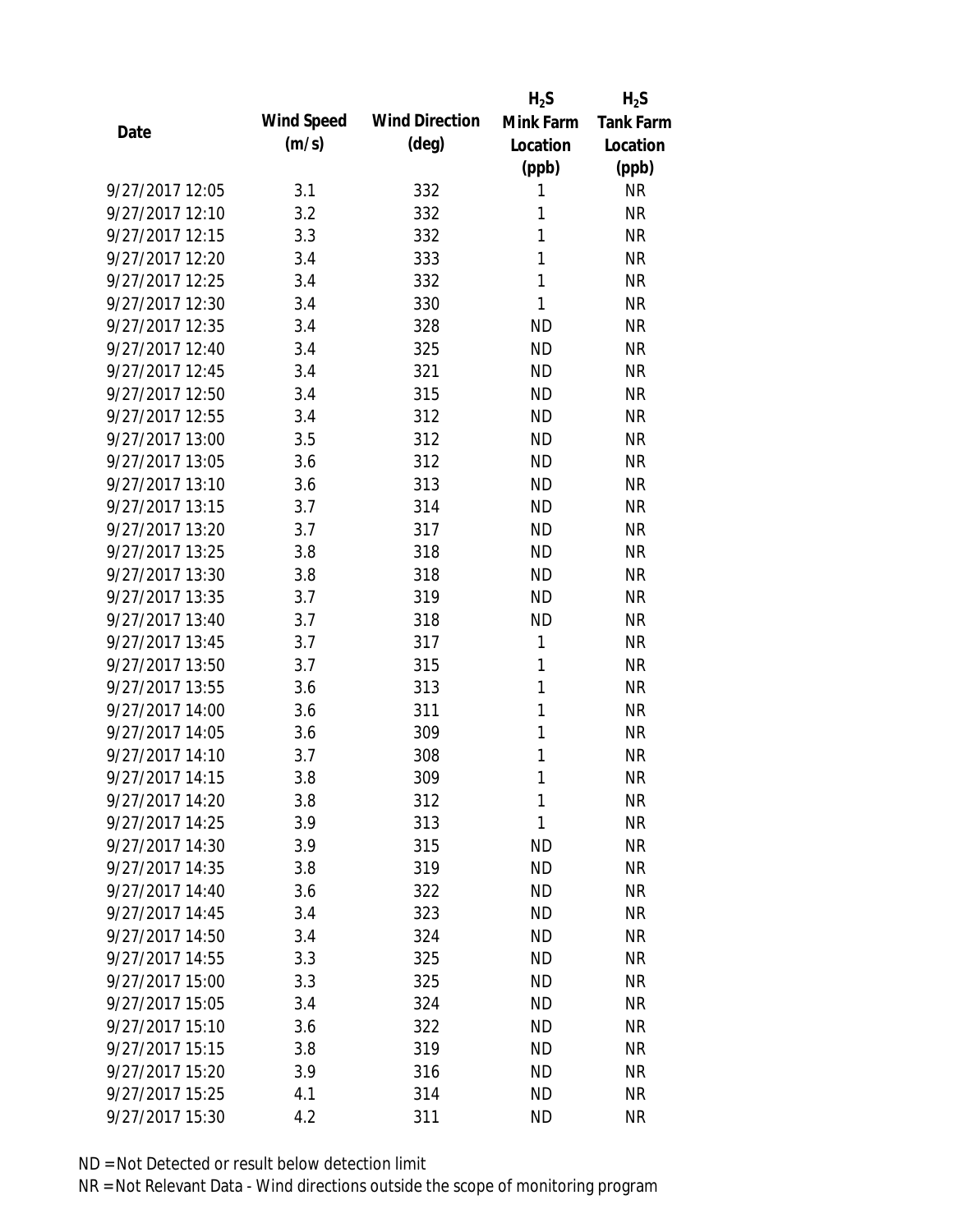|                 |            |                       | $H_2S$    | $H_2S$           |
|-----------------|------------|-----------------------|-----------|------------------|
| Date            | Wind Speed | <b>Wind Direction</b> | Mink Farm | <b>Tank Farm</b> |
|                 | (m/s)      | $(\text{deg})$        | Location  | Location         |
|                 |            |                       | (ppb)     | (ppb)            |
| 9/27/2017 15:35 | 4.2        | 310                   | <b>ND</b> | <b>NR</b>        |
| 9/27/2017 15:40 | 4.2        | 309                   | 1         | <b>NR</b>        |
| 9/27/2017 15:45 | 4.1        | 309                   | 1         | <b>NR</b>        |
| 9/27/2017 15:50 | 4.0        | 309                   | 1         | <b>NR</b>        |
| 9/27/2017 15:55 | 3.9        | 310                   | 1         | <b>NR</b>        |
| 9/27/2017 16:00 | 3.7        | 312                   | 1         | <b>NR</b>        |
| 9/27/2017 16:05 | 3.7        | 314                   | 1         | <b>NR</b>        |
| 9/27/2017 16:10 | 3.6        | 316                   | 1         | <b>NR</b>        |
| 9/27/2017 16:15 | 3.6        | 318                   | 1         | <b>NR</b>        |
| 9/27/2017 16:20 | 3.6        | 321                   | 1         | <b>NR</b>        |
| 9/27/2017 16:25 | 3.7        | 322                   | 1         | <b>NR</b>        |
| 9/27/2017 16:30 | 3.8        | 323                   | 1         | <b>NR</b>        |
| 9/27/2017 16:35 | 3.9        | 324                   | 1         | <b>NR</b>        |
| 9/27/2017 16:40 | 3.9        | 324                   | 1         | <b>NR</b>        |
| 9/27/2017 16:45 | 3.9        | 323                   | 1         | <b>NR</b>        |
| 9/27/2017 16:50 | 3.8        | 323                   | 1         | <b>NR</b>        |
| 9/27/2017 16:55 | 3.7        | 324                   | 1         | <b>NR</b>        |
| 9/27/2017 17:00 | 3.7        | 325                   | 1         | <b>NR</b>        |
| 9/27/2017 17:05 | 3.6        | 326                   | 1         | <b>NR</b>        |
| 9/27/2017 17:10 | 3.6        | 327                   | 1         | <b>NR</b>        |
| 9/27/2017 17:15 | 3.7        | 328                   | 1         | <b>NR</b>        |
| 9/27/2017 17:20 | 3.7        | 329                   | 1         | <b>NR</b>        |
| 9/27/2017 17:25 | 3.8        | 329                   | 1         | <b>NR</b>        |
| 9/27/2017 17:30 | 3.8        | 330                   | 1         | <b>NR</b>        |
| 9/27/2017 17:35 | 3.7        | 331                   | 1         | <b>NR</b>        |
| 9/27/2017 17:40 | 3.6        | 332                   | 1         | <b>NR</b>        |
| 9/27/2017 17:45 | 3.5        | 333                   | 1         | <b>NR</b>        |
| 9/27/2017 17:50 | 3.3        | 334                   | 1         | <b>NR</b>        |
| 9/27/2017 17:55 | 3.1        | 336                   | 1         | <b>NR</b>        |
| 9/27/2017 18:00 | 3.0        | 338                   | 1         | <b>NR</b>        |
| 9/27/2017 18:05 | 3.0        | 338                   | 1         | <b>NR</b>        |
| 9/27/2017 18:10 | 3.1        | 338                   | 1         | NR               |
| 9/27/2017 18:15 | 3.2        | 338                   | 1         | <b>NR</b>        |
| 9/27/2017 18:20 | 3.3        | 338                   | 1         | <b>NR</b>        |
| 9/27/2017 18:25 | 3.4        | 337                   | 1         | <b>NR</b>        |
| 9/27/2017 18:30 | 3.4        | 337                   | 1         | <b>NR</b>        |
| 9/27/2017 18:35 | 3.4        | 337                   | 1         | <b>NR</b>        |
| 9/27/2017 18:40 | 3.4        | 338                   | 1         | <b>NR</b>        |
| 9/27/2017 18:45 | 3.3        | 338                   | 1         | <b>NR</b>        |
| 9/27/2017 18:50 | 3.3        | 338                   | 1         | <b>NR</b>        |
| 9/27/2017 18:55 | 3.3        | 338                   | 1         | <b>NR</b>        |
| 9/27/2017 19:00 | 3.3        | 338                   | 1         | <b>NR</b>        |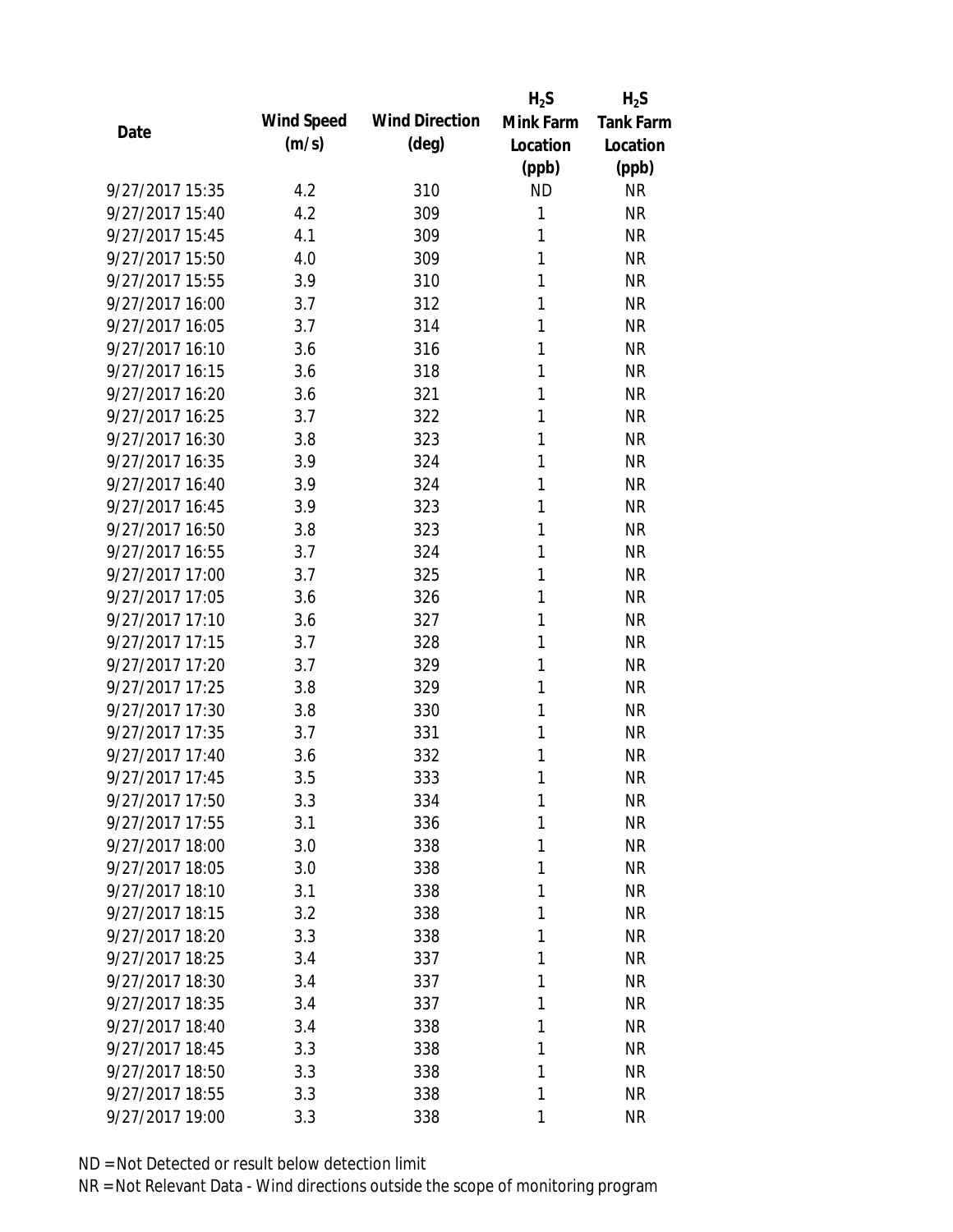|                 |            |                       | $H_2S$    | $H_2S$           |
|-----------------|------------|-----------------------|-----------|------------------|
| Date            | Wind Speed | <b>Wind Direction</b> | Mink Farm | <b>Tank Farm</b> |
|                 | (m/s)      | $(\text{deg})$        | Location  | Location         |
|                 |            |                       | (ppb)     | (ppb)            |
| 9/27/2017 19:05 | 3.3        | 338                   | 1         | <b>NR</b>        |
| 9/27/2017 19:10 | 3.4        | 337                   | 1         | <b>NR</b>        |
| 9/27/2017 19:15 | 3.4        | 337                   | 1         | <b>NR</b>        |
| 9/27/2017 19:20 | 3.4        | 337                   | 1         | <b>NR</b>        |
| 9/27/2017 19:25 | 3.5        | 337                   | 1         | <b>NR</b>        |
| 9/27/2017 19:30 | 3.5        | 337                   | 1         | <b>NR</b>        |
| 9/27/2017 19:35 | 3.5        | 337                   | 1         | <b>NR</b>        |
| 9/27/2017 19:40 | 3.5        | 338                   | 1         | <b>NR</b>        |
| 9/27/2017 19:45 | 3.5        | 339                   | 1         | <b>NR</b>        |
| 9/27/2017 19:50 | 3.4        | 340                   | 1         | <b>NR</b>        |
| 9/27/2017 19:55 | 3.3        | 341                   | 1         | <b>NR</b>        |
| 9/27/2017 20:00 | 3.1        | 343                   | 1         | <b>NR</b>        |
| 9/27/2017 20:05 | 3.0        | 344                   | 1         | <b>NR</b>        |
| 9/27/2017 20:10 | 2.8        | 346                   | 1         | <b>NR</b>        |
| 9/27/2017 20:15 | 2.7        | 347                   | 1         | <b>NR</b>        |
| 9/27/2017 20:20 | 2.6        | 348                   | 1         | <b>NR</b>        |
| 9/27/2017 20:25 | 2.5        | 350                   | <b>ND</b> | <b>NR</b>        |
| 9/27/2017 20:30 | 2.5        | 351                   | <b>ND</b> | <b>NR</b>        |
| 9/27/2017 20:35 | 2.5        | 351                   | <b>ND</b> | <b>NR</b>        |
| 9/27/2017 20:40 | 2.5        | 352                   | <b>ND</b> | <b>NR</b>        |
| 9/27/2017 20:45 | 2.5        | 352                   | <b>ND</b> | <b>NR</b>        |
| 9/27/2017 20:50 | 2.6        | 352                   | 1         | <b>NR</b>        |
| 9/27/2017 20:55 | 2.7        | 352                   | 1         | <b>NR</b>        |
| 9/27/2017 21:00 | 2.7        | 352                   | 1         | <b>NR</b>        |
| 9/27/2017 21:05 | 2.8        | 353                   | 1         | <b>NR</b>        |
| 9/27/2017 21:10 | 2.9        | 353                   | <b>ND</b> | <b>NR</b>        |
| 9/27/2017 21:15 | 3.0        | 353                   | <b>ND</b> | <b>NR</b>        |
| 9/27/2017 21:20 | 3.1        | 352                   | ND        | NR               |
| 9/27/2017 21:25 | 3.1        | 352                   | <b>ND</b> | <b>NR</b>        |
| 9/27/2017 21:30 | 3.2        | 351                   | <b>ND</b> | <b>NR</b>        |
| 9/27/2017 21:35 | 3.2        | 350                   | <b>ND</b> | <b>NR</b>        |
| 9/27/2017 21:40 | 3.2        | 350                   | <b>ND</b> | <b>NR</b>        |
| 9/27/2017 21:45 | 3.3        | 349                   | <b>ND</b> | <b>NR</b>        |
| 9/27/2017 21:50 | 3.3        | 350                   | <b>ND</b> | <b>NR</b>        |
| 9/27/2017 21:55 | 3.3        | 350                   | <b>ND</b> | <b>NR</b>        |
| 9/27/2017 22:00 | 3.4        | 351                   | <b>ND</b> | <b>NR</b>        |
| 9/27/2017 22:05 | 3.4        | 351                   | <b>ND</b> | <b>NR</b>        |
| 9/27/2017 22:10 | 3.3        | 351                   | <b>ND</b> | <b>NR</b>        |
| 9/27/2017 22:15 | 3.3        | 352                   | <b>ND</b> | <b>NR</b>        |
| 9/27/2017 22:20 | 3.2        | 352                   | <b>ND</b> | <b>NR</b>        |
| 9/27/2017 22:25 | 3.1        | 353                   | <b>ND</b> | <b>NR</b>        |
| 9/27/2017 22:30 | 3.0        | 354                   | <b>ND</b> | <b>NR</b>        |
|                 |            |                       |           |                  |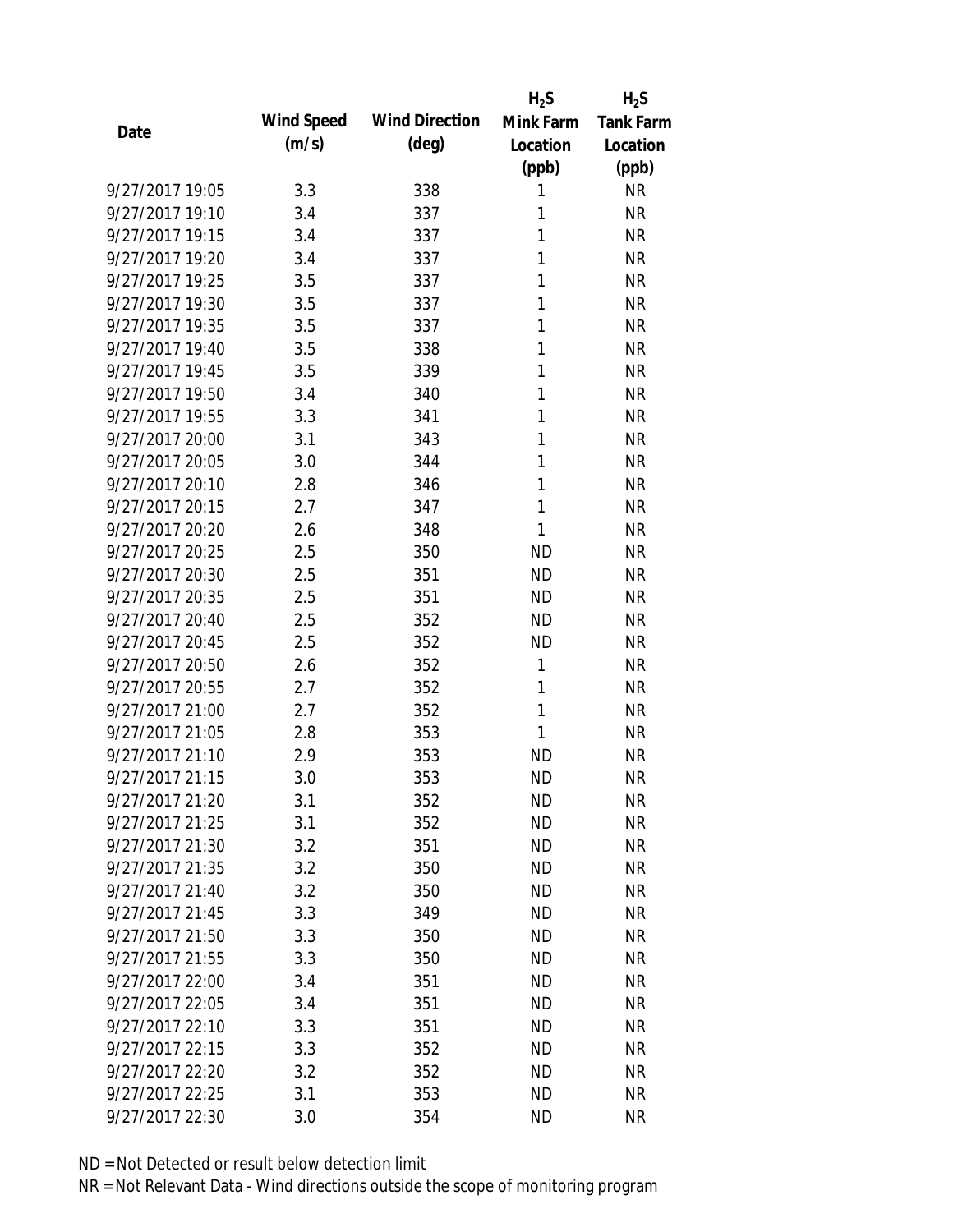|                 |            |                       | $H_2S$    | $H_2S$           |
|-----------------|------------|-----------------------|-----------|------------------|
| Date            | Wind Speed | <b>Wind Direction</b> | Mink Farm | <b>Tank Farm</b> |
|                 | (m/s)      | $(\text{deg})$        | Location  | Location         |
|                 |            |                       | (ppb)     | (ppb)            |
| 9/27/2017 22:35 | 2.9        | 355                   | <b>ND</b> | <b>NR</b>        |
| 9/27/2017 22:40 | 3.0        | 356                   | <b>ND</b> | <b>NR</b>        |
| 9/27/2017 22:45 | 2.9        | 297                   | <b>ND</b> | <b>NR</b>        |
| 9/27/2017 22:50 | 2.9        | 298                   | 1         | <b>NR</b>        |
| 9/27/2017 22:55 | 2.8        | 299                   | 1         | <b>NR</b>        |
| 9/27/2017 23:00 | 2.7        | 299                   | 1         | <b>NR</b>        |
| 9/27/2017 23:05 | 2.6        | 299                   | 1         | <b>NR</b>        |
| 9/27/2017 23:10 | 2.4        | 298                   | 1         | <b>NR</b>        |
| 9/27/2017 23:15 | 2.4        | 357                   | 1         | <b>NR</b>        |
| 9/27/2017 23:20 | 2.3        | 356                   | 1         | <b>NR</b>        |
| 9/27/2017 23:25 | 2.3        | 355                   | 1         | <b>NR</b>        |
| 9/27/2017 23:30 | 2.3        | 355                   | 1         | <b>NR</b>        |
| 9/27/2017 23:35 | 2.4        | 354                   | 1         | <b>NR</b>        |
| 9/27/2017 23:40 | 2.4        | 354                   | 1         | <b>NR</b>        |
| 9/27/2017 23:45 | 2.4        | 354                   | 1         | <b>NR</b>        |
| 9/27/2017 23:50 | 2.4        | 353                   | 1         | <b>NR</b>        |
| 9/27/2017 23:55 | 2.4        | 353                   | 1         | <b>NR</b>        |
| 9/27/2017 24:00 | 2.3        | 353                   | 1         | <b>NR</b>        |
| 9/28/2017 00:05 | 2.2        | 352                   | 1         | <b>NR</b>        |
| 9/28/2017 00:10 | 2.2        | 352                   | 1         | <b>NR</b>        |
| 9/28/2017 00:15 | 2.1        | 352                   | 1         | <b>NR</b>        |
| 9/28/2017 00:20 | 2.1        | 352                   | 1         | <b>NR</b>        |
| 9/28/2017 00:25 | 2.0        | 351                   | 1         | <b>NR</b>        |
| 9/28/2017 00:30 | 2.0        | 351                   | 1         | <b>NR</b>        |
| 9/28/2017 00:35 | 1.9        | 351                   | 1         | <b>NR</b>        |
| 9/28/2017 00:40 | 2.0        | 351                   | 1         | <b>NR</b>        |
| 9/28/2017 00:45 | 2.0        | 351                   | 1         | <b>NR</b>        |
| 9/28/2017 00:50 | 2.0        | 352                   | 1         | <b>NR</b>        |
| 9/28/2017 00:55 | 2.1        | 353                   | 1         | <b>NR</b>        |
| 9/28/2017 01:00 | $2.2\,$    | 354                   | 1         | <b>NR</b>        |
| 9/28/2017 01:05 | 2.2        | 355                   | 1         | <b>NR</b>        |
| 9/28/2017 01:10 | 2.2        | 356                   | 1         | NR               |
| 9/28/2017 01:15 | 2.2        | 357                   | 1         | <b>NR</b>        |
| 9/28/2017 01:20 | 2.2        | 358                   | 1         | <b>NR</b>        |
| 9/28/2017 01:25 | 2.1        | 358                   | 1         | <b>NR</b>        |
| 9/28/2017 01:30 | 2.0        | 299                   | 1         | <b>NR</b>        |
| 9/28/2017 01:35 | 2.0        | 239                   | 1         | 1                |
| 9/28/2017 01:40 | 1.9        | 180                   | <b>NR</b> | $\mathbf{1}$     |
| 9/28/2017 01:45 | 1.8        | 121                   | <b>NR</b> | <b>NR</b>        |
| 9/28/2017 01:50 | 1.8        | 62                    | <b>NR</b> | <b>NR</b>        |
| 9/28/2017 01:55 | 1.7        | 4                     | 1         | <b>NR</b>        |
| 9/28/2017 02:00 | 1.5        | 5                     | 1         | <b>NR</b>        |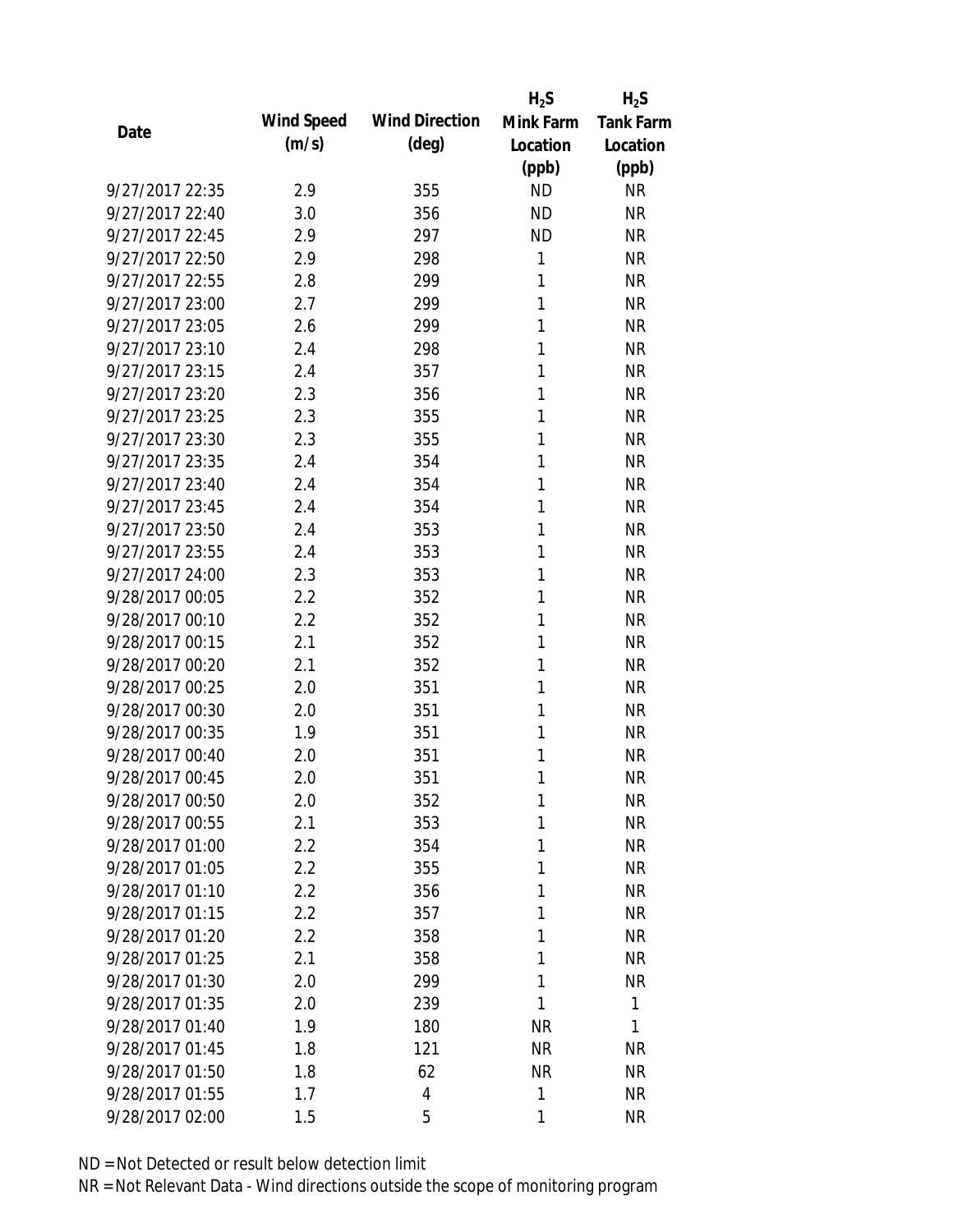|                 |            |                       | $H_2S$         | $H_2S$           |
|-----------------|------------|-----------------------|----------------|------------------|
| Date            | Wind Speed | <b>Wind Direction</b> | Mink Farm      | <b>Tank Farm</b> |
|                 | (m/s)      | $(\text{deg})$        | Location       | Location         |
|                 |            |                       | (ppb)          | (ppb)            |
| 9/28/2017 02:05 | 1.4        | 6                     | 1              | <b>NR</b>        |
| 9/28/2017 02:10 | 1.3        | 7                     | 1              | <b>NR</b>        |
| 9/28/2017 02:15 | 1.2        | 6                     | 1              | <b>NR</b>        |
| 9/28/2017 02:20 | 1.2        | 5                     | 1              | <b>NR</b>        |
| 9/28/2017 02:25 | 1.2        | 63                    | <b>NR</b>      | <b>NR</b>        |
| 9/28/2017 02:30 | 1.2        | 121                   | <b>NR</b>      | <b>NR</b>        |
| 9/28/2017 02:35 | 1.2        | 179                   | <b>NR</b>      | 1                |
| 9/28/2017 02:40 | 1.2        | 236                   | 1              | 1                |
| 9/28/2017 02:45 | 1.2        | 295                   | 1              | <b>NR</b>        |
| 9/28/2017 02:50 | 1.3        | 354                   | 1              | <b>NR</b>        |
| 9/28/2017 02:55 | 1.3        | 353                   | 1              | <b>NR</b>        |
| 9/28/2017 03:00 | 1.3        | 353                   | 1              | <b>NR</b>        |
| 9/28/2017 03:05 | 1.3        | 354                   | 1              | <b>NR</b>        |
| 9/28/2017 03:10 | 1.3        | 355                   | $\overline{2}$ | <b>NR</b>        |
| 9/28/2017 03:15 | 1.4        | 356                   | $\overline{2}$ | <b>NR</b>        |
| 9/28/2017 03:20 | 1.4        | 357                   | $\overline{2}$ | <b>NR</b>        |
| 9/28/2017 03:25 | 1.5        | 357                   | $\overline{2}$ | <b>NR</b>        |
| 9/28/2017 03:30 | 1.5        | 358                   | $\overline{2}$ | <b>NR</b>        |
| 9/28/2017 03:35 | 1.6        | 358                   | 1              | <b>NR</b>        |
| 9/28/2017 03:40 | 1.6        | 357                   | 1              | <b>NR</b>        |
| 9/28/2017 03:45 | 1.6        | 356                   | 1              | <b>NR</b>        |
| 9/28/2017 03:50 | 1.7        | 356                   | 1              | <b>NR</b>        |
| 9/28/2017 03:55 | 1.7        | 355                   | 1              | <b>NR</b>        |
| 9/28/2017 04:00 | 1.7        | 355                   | 1              | <b>NR</b>        |
| 9/28/2017 04:05 | 1.7        | 354                   | 1              | <b>NR</b>        |
| 9/28/2017 04:10 | 1.7        | 354                   | 1              | <b>NR</b>        |
| 9/28/2017 04:15 | 1.7        | 355                   | 1              | <b>NR</b>        |
| 9/28/2017 04:20 | 1.7        | 355                   | 1              | <b>NR</b>        |
| 9/28/2017 04:25 | 1.7        | 356                   | 1              | <b>NR</b>        |
| 9/28/2017 04:30 | 1.7        | 356                   | 1              | NR               |
| 9/28/2017 04:35 | 1.7        | 357                   | 1              | <b>NR</b>        |
| 9/28/2017 04:40 | 1.6        | 357                   | 1              | <b>NR</b>        |
| 9/28/2017 04:45 | 1.6        | 298                   | 1              | <b>NR</b>        |
| 9/28/2017 04:50 | 1.6        | 240                   | 1              | $\mathbf{1}$     |
| 9/28/2017 04:55 | 1.6        | 181                   | <b>NR</b>      | 1                |
| 9/28/2017 05:00 | 1.6        | 123                   | <b>NR</b>      | <b>NR</b>        |
| 9/28/2017 05:05 | 1.6        | 64                    | <b>NR</b>      | <b>NR</b>        |
| 9/28/2017 05:10 | 1.6        | 4                     | 1              | NR               |
| 9/28/2017 05:15 | 1.6        | 63                    | <b>NR</b>      | <b>NR</b>        |
| 9/28/2017 05:20 | 1.7        | 121                   | <b>NR</b>      | <b>NR</b>        |
| 9/28/2017 05:25 | 1.7        | 178                   | <b>NR</b>      | $\overline{2}$   |
| 9/28/2017 05:30 | 1.7        | 235                   | 1              | $\overline{2}$   |
|                 |            |                       |                |                  |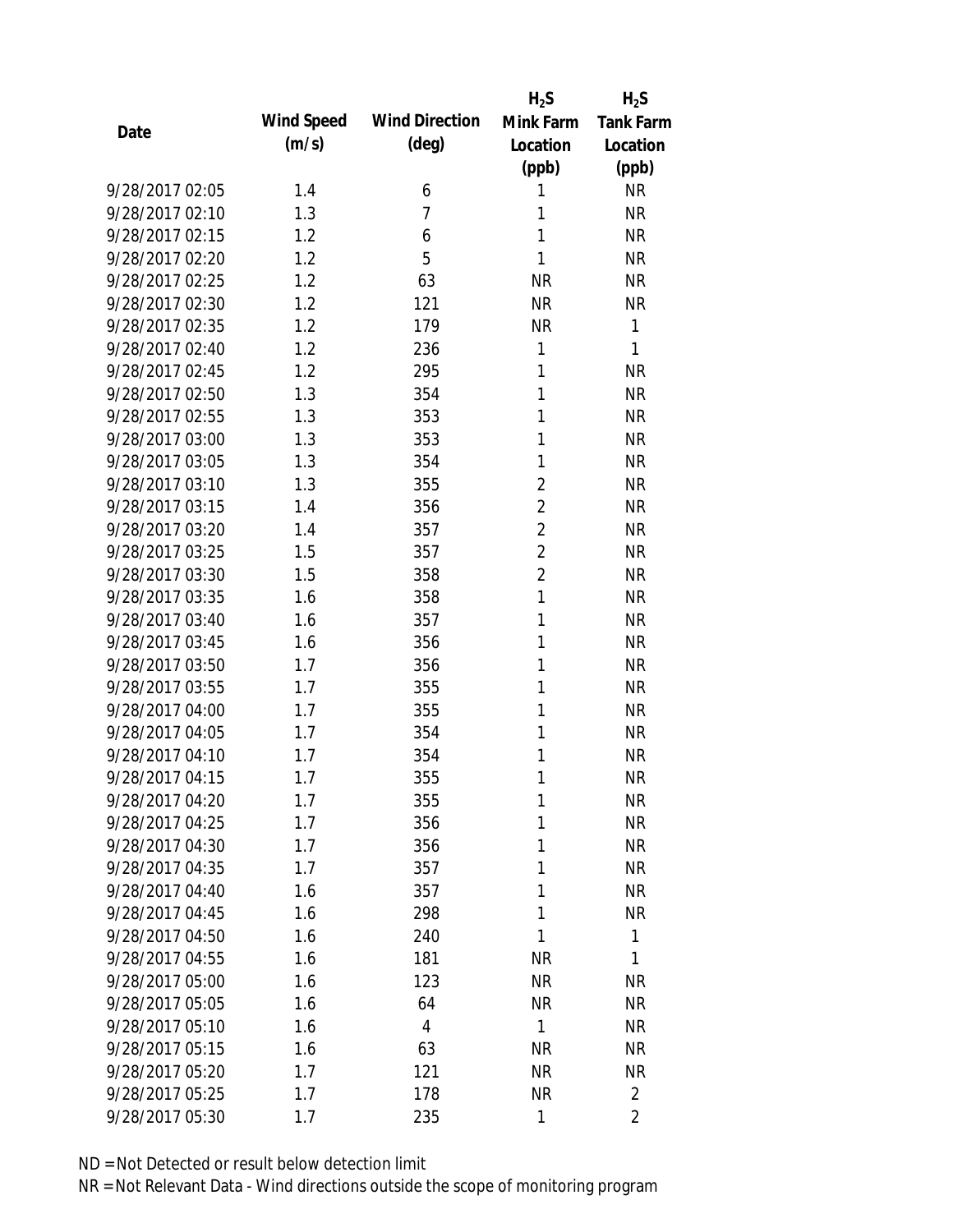|                 |            |                       | $H_2S$         | $H_2S$           |
|-----------------|------------|-----------------------|----------------|------------------|
| Date            | Wind Speed | <b>Wind Direction</b> | Mink Farm      | <b>Tank Farm</b> |
|                 | (m/s)      | $(\text{deg})$        | Location       | Location         |
|                 |            |                       | (ppb)          | (ppb)            |
| 9/28/2017 05:35 | 1.7        | 292                   | 1              | <b>NR</b>        |
| 9/28/2017 05:40 | 1.7        | 349                   | 1              | <b>NR</b>        |
| 9/28/2017 05:45 | 1.7        | 348                   | 1              | <b>NR</b>        |
| 9/28/2017 05:50 | 1.8        | 347                   | 1              | <b>NR</b>        |
| 9/28/2017 05:55 | 1.8        | 348                   | 1              | <b>NR</b>        |
| 9/28/2017 06:00 | 1.8        | 349                   | $\overline{2}$ | <b>NR</b>        |
| 9/28/2017 06:05 | 1.8        | 351                   | $\overline{2}$ | <b>NR</b>        |
| 9/28/2017 06:10 | 1.8        | 352                   | $\overline{2}$ | <b>NR</b>        |
| 9/28/2017 06:15 | 1.9        | 353                   | $\overline{2}$ | <b>NR</b>        |
| 9/28/2017 06:20 | 1.9        | 353                   | $\overline{2}$ | <b>NR</b>        |
| 9/28/2017 06:25 | 1.9        | 353                   | $\overline{2}$ | <b>NR</b>        |
| 9/28/2017 06:30 | 2.0        | 353                   | $\overline{2}$ | <b>NR</b>        |
| 9/28/2017 06:35 | 2.0        | 352                   | $\overline{2}$ | <b>NR</b>        |
| 9/28/2017 06:40 | 2.0        | 351                   | $\mathbf{1}$   | <b>NR</b>        |
| 9/28/2017 06:45 | 2.0        | 351                   | 1              | <b>NR</b>        |
| 9/28/2017 06:50 | 2.0        | 351                   | 1              | <b>NR</b>        |
| 9/28/2017 06:55 | 1.9        | 352                   | 1              | <b>NR</b>        |
| 9/28/2017 07:00 | 1.9        | 294                   | 1              | <b>NR</b>        |
| 9/28/2017 07:05 | 1.9        | 237                   | 1              | 1                |
| 9/28/2017 07:10 | 1.9        | 180                   | <b>NR</b>      | 1                |
| 9/28/2017 07:15 | 1.9        | 123                   | <b>NR</b>      | <b>NR</b>        |
| 9/28/2017 07:20 | 1.9        | 65                    | <b>NR</b>      | <b>NR</b>        |
| 9/28/2017 07:25 | 2.0        | 6                     | 1              | <b>NR</b>        |
| 9/28/2017 07:30 | 2.0        | 7                     | 1              | <b>NR</b>        |
| 9/28/2017 07:35 | 2.0        | 7                     | 1              | <b>NR</b>        |
| 9/28/2017 07:40 | 2.1        | 6                     | 1              | <b>NR</b>        |
| 9/28/2017 07:45 | 2.0        | 5                     | 1              | <b>NR</b>        |
| 9/28/2017 07:50 | 2.0        | 63                    | <b>NR</b>      | <b>NR</b>        |
| 9/28/2017 07:55 | 1.9        | 122                   | <b>NR</b>      | <b>NR</b>        |
| 9/28/2017 08:00 | 1.8        | 180                   | <b>NR</b>      | $\mathbf{1}$     |
| 9/28/2017 08:05 | 1.7        | 240                   | 1              | 1                |
| 9/28/2017 08:10 | 1.7        | 299                   | 1              | <b>NR</b>        |
| 9/28/2017 08:15 | 1.6        | 359                   | 1              | <b>NR</b>        |
| 9/28/2017 08:20 | 1.6        | 359                   | 1              | <b>NR</b>        |
| 9/28/2017 08:25 | 1.6        | 358                   | 1              | <b>NR</b>        |
| 9/28/2017 08:30 | 1.7        | 359                   | 1              | <b>NR</b>        |
| 9/28/2017 08:35 | 1.7        | 358                   | 1              | NR               |
| 9/28/2017 08:40 | 1.7        | 357                   | 1              | NR               |
| 9/28/2017 08:45 | 1.8        | 357                   | 1              | <b>NR</b>        |
| 9/28/2017 08:50 | 1.8        | 356                   | 1              | <b>NR</b>        |
| 9/28/2017 08:55 | 1.8        | 355                   | 1              | <b>NR</b>        |
| 9/28/2017 09:00 | 1.9        | 353                   | 1              | <b>NR</b>        |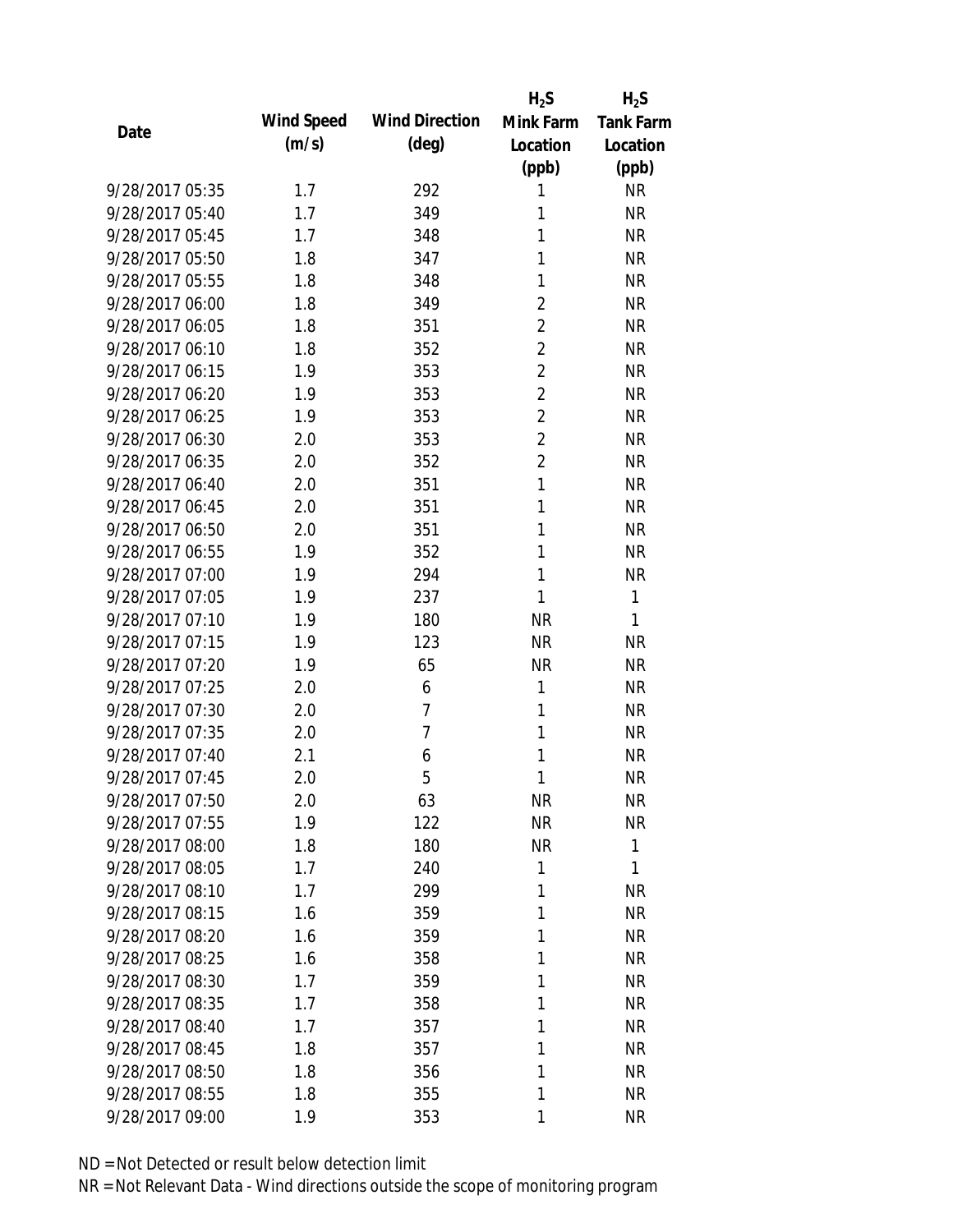|                 |                  |                       | $H_2S$    | $H_2S$           |
|-----------------|------------------|-----------------------|-----------|------------------|
| Date            | Wind Speed       | <b>Wind Direction</b> | Mink Farm | <b>Tank Farm</b> |
|                 | (m/s)            | $(\text{deg})$        | Location  | Location         |
|                 |                  |                       | (ppb)     | (ppb)            |
| 9/28/2017 09:05 | 1.9              | 352                   | 1         | <b>NR</b>        |
| 9/28/2017 09:10 | 2.0              | 351                   | 1         | <b>NR</b>        |
| 9/28/2017 09:15 | 2.0              | 350                   | 1         | <b>NR</b>        |
| 9/28/2017 09:20 | 2.1              | 349                   | 1         | <b>NR</b>        |
| 9/28/2017 09:25 | 2.1              | 348                   | 1         | <b>NR</b>        |
| 9/28/2017 09:30 | 2.2              | 347                   | 1         | <b>NR</b>        |
| 9/28/2017 09:35 | 2.2              | 346                   | 1         | <b>NR</b>        |
| 9/28/2017 09:40 | 2.3              | 346                   | 1         | <b>NR</b>        |
| 9/28/2017 09:45 | 2.3              | 347                   | 1         | <b>NR</b>        |
| 9/28/2017 09:50 | 2.3              | 349                   | 1         | <b>NR</b>        |
| 9/28/2017 09:55 | 2.3              | 291                   | 1         | <b>NR</b>        |
| 9/28/2017 10:00 | 2.4              | 235                   | 1         | 1                |
| 9/28/2017 10:05 | 2.3              | 180                   | <b>NR</b> | 1                |
| 9/28/2017 10:10 | 2.3              | 123                   | <b>NR</b> | <b>NR</b>        |
| 9/28/2017 10:15 | 2.3              | 64                    | <b>NR</b> | <b>NR</b>        |
| 9/28/2017 10:20 | 2.3              | 64                    | <b>NR</b> | <b>NR</b>        |
| 9/28/2017 10:25 | 2.3              | 123                   | <b>NR</b> | <b>NR</b>        |
| 9/28/2017 10:30 | 2.2              | 179                   | <b>NR</b> | 1                |
| 9/28/2017 10:35 | 2.2              | 235                   | 1         | 1                |
| 9/28/2017 10:40 | 2.1              | 235                   | 1         | 1                |
| 9/28/2017 10:45 | 2.1              | 239                   | 1         | 1                |
| 9/28/2017 10:50 | 2.1              | 184                   | <b>NR</b> | $\overline{2}$   |
| 9/28/2017 10:55 | 2.0              | 131                   | <b>NR</b> | <b>NR</b>        |
| 9/28/2017 11:00 | 2.0              | 108                   | <b>NR</b> | <b>NR</b>        |
| 9/28/2017 11:05 | 1.9              | 89                    | <b>NR</b> | <b>NR</b>        |
| 9/28/2017 11:10 | 1.9              | 131                   | <b>NR</b> | <b>NR</b>        |
| 9/28/2017 11:15 | 2.0              | 173                   | <b>NR</b> | 1                |
| 9/28/2017 11:20 | 2.0              | 212                   | NR        | 1                |
| 9/28/2017 11:25 | 2.1              | 252                   | 1         | 1                |
| 9/28/2017 11:30 | $2.2\,$          | 265                   | 1         | 1                |
| 9/28/2017 11:35 | 2.2              | 271                   | 1         | 1                |
| 9/28/2017 11:40 | $2.2\phantom{0}$ | 272                   | 1         | 1                |
| 9/28/2017 11:45 | 2.2              | 272                   | 1         | 1                |
| 9/28/2017 11:50 | 2.2              | 272                   | 1         | 1                |
| 9/28/2017 11:55 | 2.1              | 271                   | 1         | 1                |
| 9/28/2017 12:00 | 2.1              | 269                   | 1         | 1                |
| 9/28/2017 12:05 | 2.1              | 267                   | 1         | 1                |
| 9/28/2017 12:10 | 2.1              | 270                   | 1         | 1                |
| 9/28/2017 12:15 | 2.2              | 274                   | 1         | 1                |
| 9/28/2017 12:20 | 2.2              | 279                   | 1         | NR               |
| 9/28/2017 12:25 | $2.2\phantom{0}$ | 284                   | 1         | <b>NR</b>        |
| 9/28/2017 12:30 | 2.2              | 290                   | 1         | <b>NR</b>        |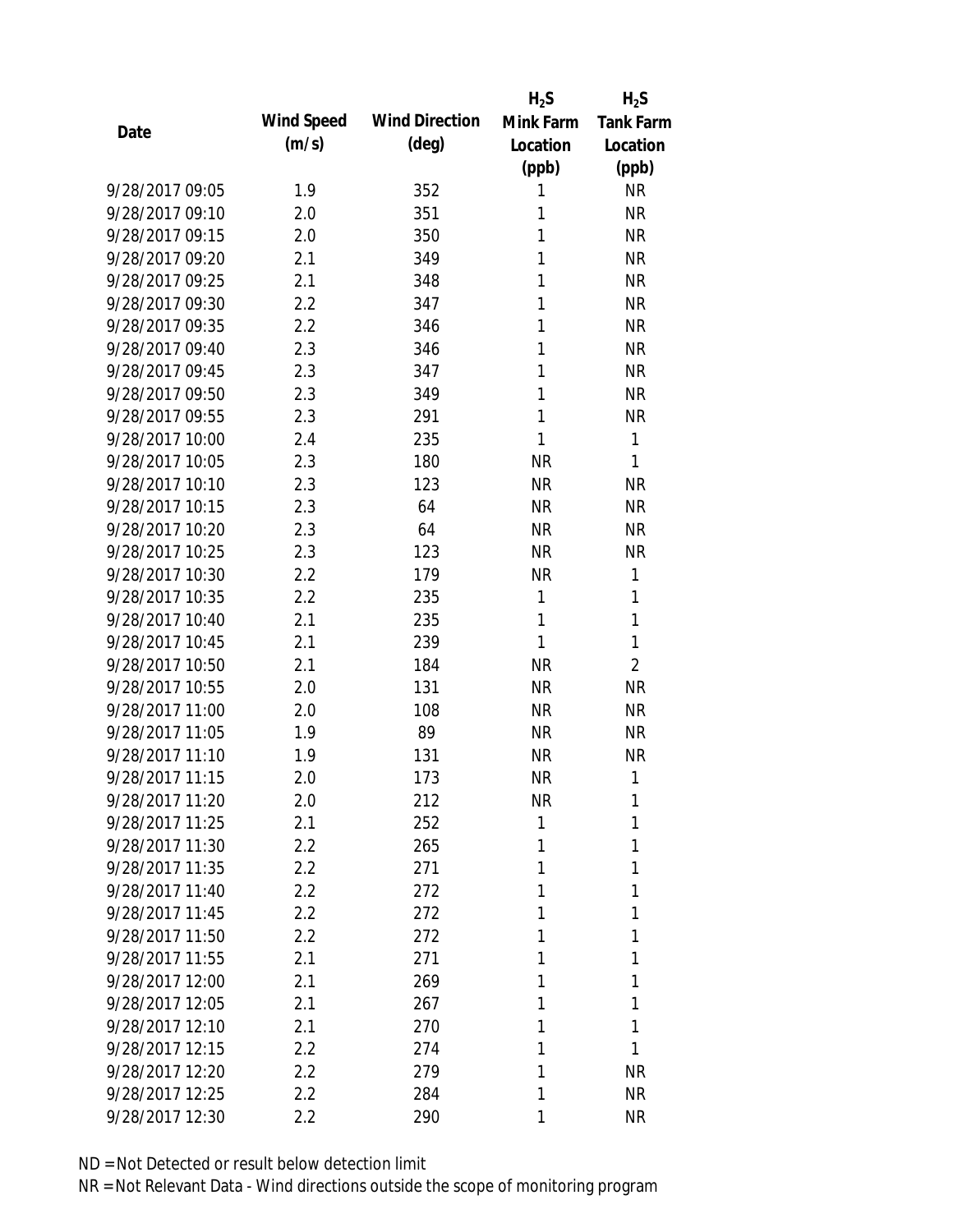|                 |            |                       | $H_2S$    | $H_2S$           |
|-----------------|------------|-----------------------|-----------|------------------|
| Date            | Wind Speed | <b>Wind Direction</b> | Mink Farm | <b>Tank Farm</b> |
|                 | (m/s)      | $(\text{deg})$        | Location  | Location         |
|                 |            |                       | (ppb)     | (ppb)            |
| 9/28/2017 12:35 | 2.3        | 302                   | 1         | <b>NR</b>        |
| 9/28/2017 12:40 | 2.3        | 308                   | 1         | <b>NR</b>        |
| 9/28/2017 12:45 | 2.2        | 312                   | 1         | <b>NR</b>        |
| 9/28/2017 12:50 | 2.2        | 317                   | 1         | <b>NR</b>        |
| 9/28/2017 12:55 | 2.2        | 324                   | 1         | <b>NR</b>        |
| 9/28/2017 13:00 | 2.2        | 330                   | 1         | <b>NR</b>        |
| 9/28/2017 13:05 | 2.1        | 328                   | 1         | <b>NR</b>        |
| 9/28/2017 13:10 | 2.0        | 324                   | 1         | <b>NR</b>        |
| 9/28/2017 13:15 | 2.0        | 318                   | 1         | <b>NR</b>        |
| 9/28/2017 13:20 | 1.9        | 310                   | 1         | <b>NR</b>        |
| 9/28/2017 13:25 | 1.9        | 302                   | 1         | <b>NR</b>        |
| 9/28/2017 13:30 | 1.9        | 297                   | 1         | <b>NR</b>        |
| 9/28/2017 13:35 | 2.0        | 299                   | 1         | <b>NR</b>        |
| 9/28/2017 13:40 | 2.0        | 307                   | 1         | <b>NR</b>        |
| 9/28/2017 13:45 | 2.1        | 319                   | 1         | <b>NR</b>        |
| 9/28/2017 13:50 | 2.2        | 331                   | <b>ND</b> | <b>NR</b>        |
| 9/28/2017 13:55 | 2.3        | 340                   | <b>ND</b> | <b>NR</b>        |
| 9/28/2017 14:00 | 2.3        | 344                   | <b>ND</b> | <b>NR</b>        |
| 9/28/2017 14:05 | 2.5        | 344                   | <b>ND</b> | <b>NR</b>        |
| 9/28/2017 14:10 | 2.6        | 342                   | <b>ND</b> | <b>NR</b>        |
| 9/28/2017 14:15 | 2.7        | 338                   | <b>ND</b> | <b>NR</b>        |
| 9/28/2017 14:20 | 2.9        | 335                   | <b>ND</b> | <b>NR</b>        |
| 9/28/2017 14:25 | 2.9        | 333                   | <b>ND</b> | <b>NR</b>        |
| 9/28/2017 14:30 | 3.0        | 332                   | 1         | <b>NR</b>        |
| 9/28/2017 14:35 | 2.9        | 332                   | 1         | <b>NR</b>        |
| 9/28/2017 14:40 | 2.9        | 331                   | 1         | <b>NR</b>        |
| 9/28/2017 14:45 | 2.8        | 330                   | 1         | <b>NR</b>        |
| 9/28/2017 14:50 | 2.6        | 329                   | 1         | NR               |
| 9/28/2017 14:55 | 2.5        | 329                   | 1         | <b>NR</b>        |
| 9/28/2017 15:00 | 2.5        | 330                   | 1         | <b>NR</b>        |
| 9/28/2017 15:05 | 2.5        | 331                   | 1         | <b>NR</b>        |
| 9/28/2017 15:10 | 2.5        | 333                   | 1         | NR               |
| 9/28/2017 15:15 | 2.6        | 333                   | 1         | <b>NR</b>        |
| 9/28/2017 15:20 | 2.6        | 333                   | 1         | <b>NR</b>        |
| 9/28/2017 15:25 | 2.6        | 331                   | 1         | <b>NR</b>        |
| 9/28/2017 15:30 | 2.6        | 328                   | 1         | <b>NR</b>        |
| 9/28/2017 15:35 | 2.7        | 327                   | ND        | <b>NR</b>        |
| 9/28/2017 15:40 | 2.7        | 326                   | <b>ND</b> | <b>NR</b>        |
| 9/28/2017 15:45 | 2.7        | 326                   | <b>ND</b> | <b>NR</b>        |
| 9/28/2017 15:50 | 2.7        | 328                   | ND        | NR               |
| 9/28/2017 15:55 | 2.7        | 330                   | <b>ND</b> | <b>NR</b>        |
| 9/28/2017 16:00 | 2.6        | 333                   | <b>ND</b> | <b>NR</b>        |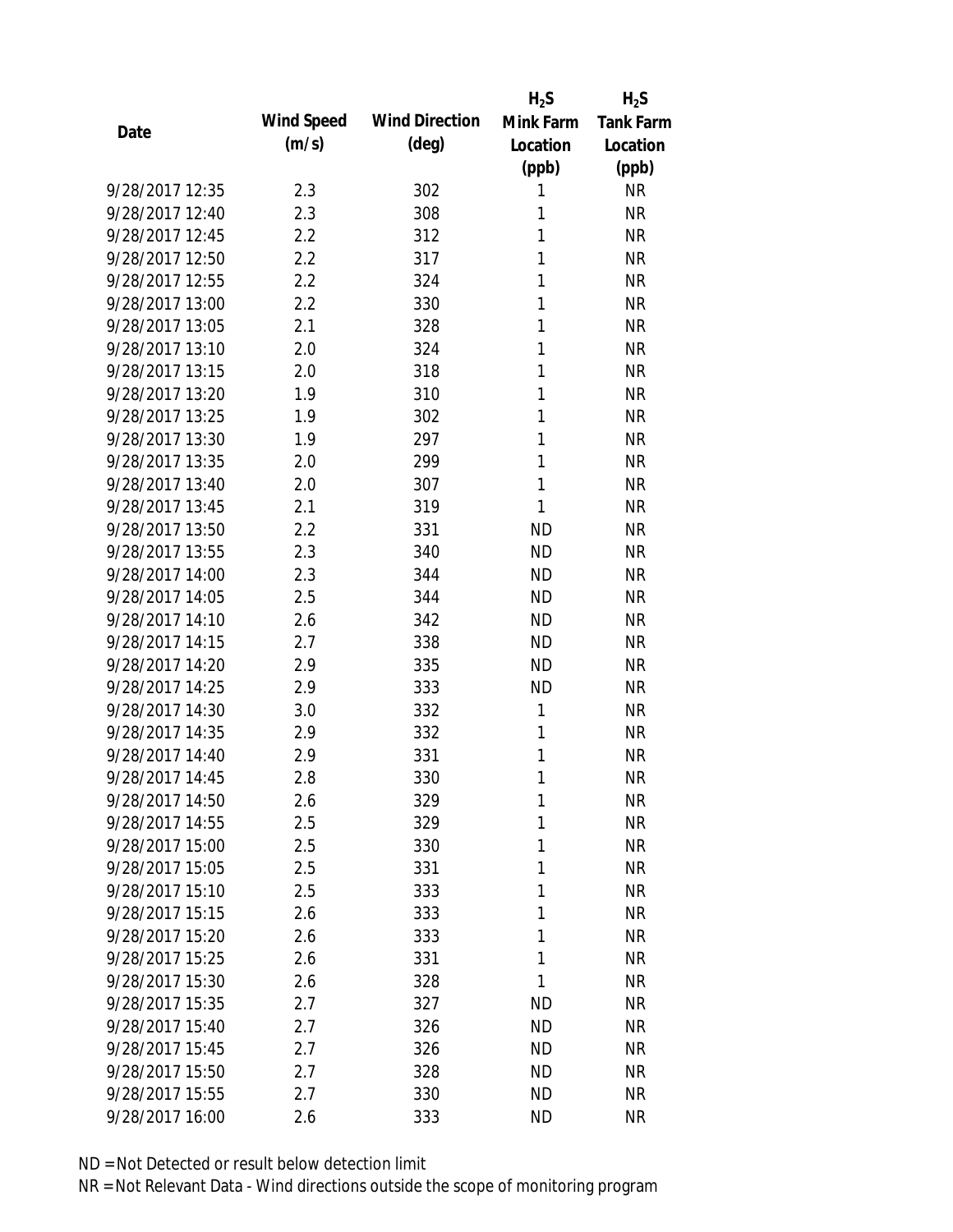|                 |            |                       | $H_2S$    | $H_2S$           |
|-----------------|------------|-----------------------|-----------|------------------|
| Date            | Wind Speed | <b>Wind Direction</b> | Mink Farm | <b>Tank Farm</b> |
|                 | (m/s)      | $(\text{deg})$        | Location  | Location         |
|                 |            |                       | (ppb)     | (ppb)            |
| 9/28/2017 16:05 | 2.5        | 332                   | <b>ND</b> | <b>NR</b>        |
| 9/28/2017 16:10 | 2.4        | 329                   | 1         | <b>NR</b>        |
| 9/28/2017 16:15 | 2.2        | 325                   | 1         | <b>NR</b>        |
| 9/28/2017 16:20 | 2.2        | 319                   | 1         | <b>NR</b>        |
| 9/28/2017 16:25 | 2.2        | 311                   | 1         | <b>NR</b>        |
| 9/28/2017 16:30 | 2.2        | 303                   | 1         | <b>NR</b>        |
| 9/28/2017 16:35 | 2.3        | 298                   | 1         | <b>NR</b>        |
| 9/28/2017 16:40 | 2.4        | 292                   | 1         | <b>NR</b>        |
| 9/28/2017 16:45 | 2.4        | 288                   | 1         | <b>NR</b>        |
| 9/28/2017 16:50 | 2.4        | 286                   | 1         | <b>NR</b>        |
| 9/28/2017 16:55 | 2.4        | 286                   | 1         | <b>NR</b>        |
| 9/28/2017 17:00 | 2.4        | 288                   | 1         | <b>NR</b>        |
| 9/28/2017 17:05 | 2.3        | 291                   | 1         | <b>NR</b>        |
| 9/28/2017 17:10 | 2.2        | 297                   | 1         | <b>NR</b>        |
| 9/28/2017 17:15 | 2.1        | 305                   | 1         | <b>NR</b>        |
| 9/28/2017 17:20 | 1.9        | 312                   | 1         | <b>NR</b>        |
| 9/28/2017 17:25 | 1.8        | 319                   | 1         | <b>NR</b>        |
| 9/28/2017 17:30 | 1.7        | 325                   | 1         | <b>NR</b>        |
| 9/28/2017 17:35 | 1.6        | 328                   | 1         | <b>NR</b>        |
| 9/28/2017 17:40 | 1.5        | 331                   | 1         | <b>NR</b>        |
| 9/28/2017 17:45 | 1.5        | 330                   | 1         | <b>NR</b>        |
| 9/28/2017 17:50 | 1.5        | 326                   | <b>ND</b> | <b>NR</b>        |
| 9/28/2017 17:55 | 1.5        | 322                   | <b>ND</b> | <b>NR</b>        |
| 9/28/2017 18:00 | 1.5        | 320                   | <b>ND</b> | <b>NR</b>        |
| 9/28/2017 18:05 | 1.5        | 315                   | <b>ND</b> | <b>NR</b>        |
| 9/28/2017 18:10 | 1.5        | 307                   | <b>ND</b> | <b>NR</b>        |
| 9/28/2017 18:15 | 1.5        | 302                   | 1         | <b>NR</b>        |
| 9/28/2017 18:20 | 1.5        | 296                   | 1         | <b>NR</b>        |
| 9/28/2017 18:25 | 1.5        | 292                   | 1         | <b>NR</b>        |
| 9/28/2017 18:30 | 1.5        | 285                   | 1         | <b>NR</b>        |
| 9/28/2017 18:35 | 1.6        | 279                   | 1         | <b>NR</b>        |
| 9/28/2017 18:40 | 1.6        | 275                   | 1         | 1                |
| 9/28/2017 18:45 | 1.7        | 271                   | 1         | 1                |
| 9/28/2017 18:50 | 1.6        | 266                   | 1         | 1                |
| 9/28/2017 18:55 | 1.6        | 260                   | 1         | 1                |
| 9/28/2017 19:00 | 1.6        | 253                   | ΝD        | 1                |
| 9/28/2017 19:05 | 1.6        | 246                   | <b>ND</b> | 1                |
| 9/28/2017 19:10 | 1.5        | 240                   | ND        | 1                |
| 9/28/2017 19:15 | 1.5        | 235                   | <b>ND</b> | 1                |
| 9/28/2017 19:20 | 1.4        | 231                   | ND        | 1                |
| 9/28/2017 19:25 | 1.4        | 228                   | <b>NR</b> | 1                |
| 9/28/2017 19:30 | 1.4        | 226                   | <b>NR</b> | 1                |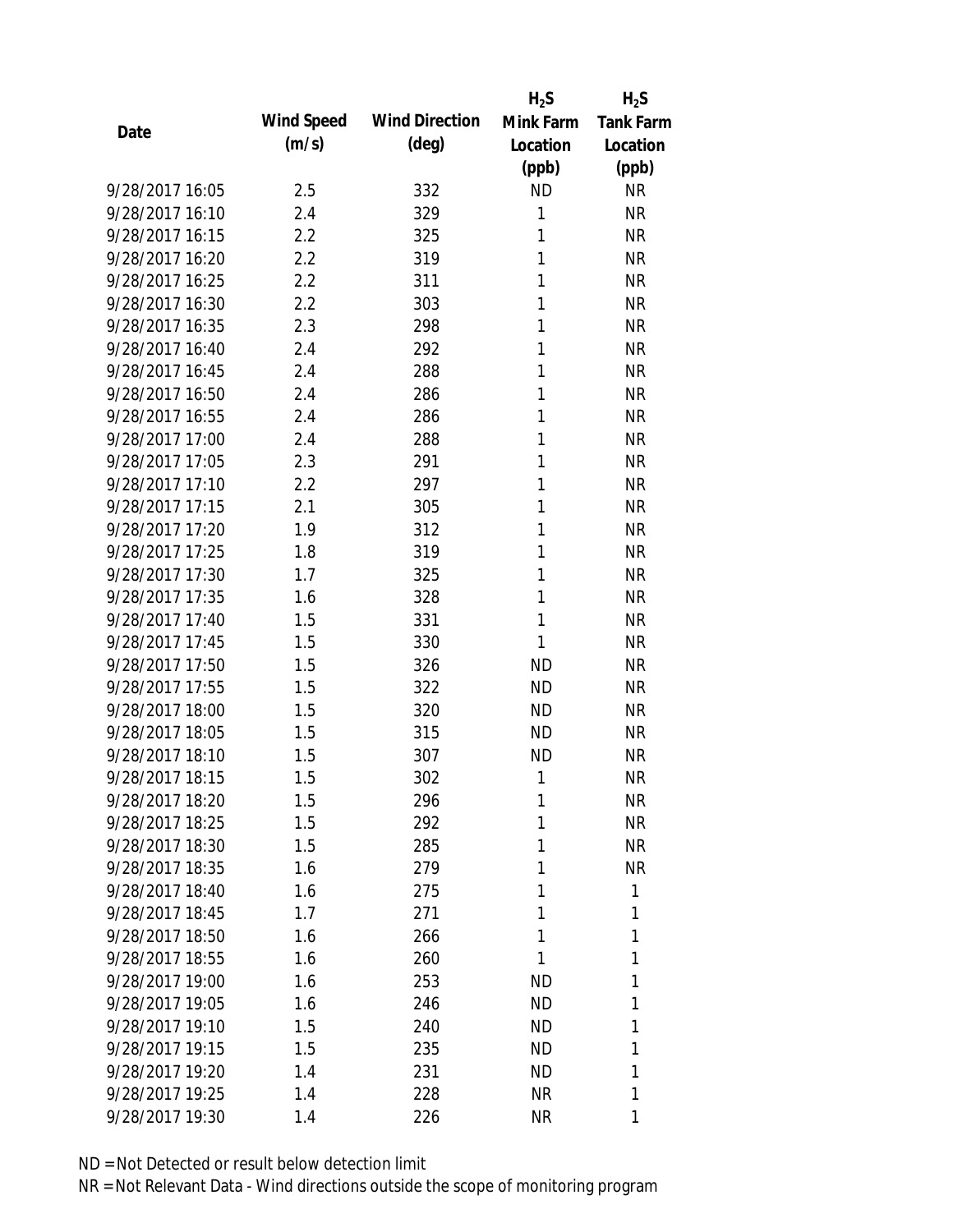|                 |            |                       | $H_2S$    | $H_2S$           |
|-----------------|------------|-----------------------|-----------|------------------|
| Date            | Wind Speed | <b>Wind Direction</b> | Mink Farm | <b>Tank Farm</b> |
|                 | (m/s)      | $(\text{deg})$        | Location  | Location         |
|                 |            |                       | (ppb)     | (ppb)            |
| 9/28/2017 19:35 | 1.4        | 224                   | <b>NR</b> | 1                |
| 9/28/2017 19:40 | 1.4        | 222                   | <b>NR</b> | 1                |
| 9/28/2017 19:45 | 1.4        | 218                   | <b>NR</b> | 1                |
| 9/28/2017 19:50 | 1.5        | 213                   | <b>NR</b> | 1                |
| 9/28/2017 19:55 | 1.4        | 209                   | <b>NR</b> | 1                |
| 9/28/2017 20:00 | 1.4        | 204                   | <b>NR</b> | 1                |
| 9/28/2017 20:05 | 1.3        | 199                   | <b>NR</b> | 1                |
| 9/28/2017 20:10 | 1.3        | 196                   | <b>NR</b> | 1                |
| 9/28/2017 20:15 | 1.2        | 194                   | <b>NR</b> | 1                |
| 9/28/2017 20:20 | 1.2        | 194                   | <b>NR</b> | 1                |
| 9/28/2017 20:25 | 1.2        | 195                   | <b>NR</b> | 1                |
| 9/28/2017 20:30 | 1.2        | 196                   | <b>NR</b> | 1                |
| 9/28/2017 20:35 | 1.3        | 199                   | <b>NR</b> | 1                |
| 9/28/2017 20:40 | 1.3        | 202                   | <b>NR</b> | 1                |
| 9/28/2017 20:45 | 1.3        | 206                   | <b>NR</b> | 1                |
| 9/28/2017 20:50 | 1.3        | 211                   | <b>NR</b> | 1                |
| 9/28/2017 20:55 | 1.3        | 217                   | <b>NR</b> | 1                |
| 9/28/2017 21:00 | 1.3        | 224                   | <b>NR</b> | 1                |
| 9/28/2017 21:05 | 1.3        | 230                   | 1         | 1                |
| 9/28/2017 21:10 | 1.3        | 235                   | 1         | 1                |
| 9/28/2017 21:15 | 1.4        | 237                   | <b>ND</b> | 1                |
| 9/28/2017 21:20 | 1.4        | 237                   | <b>ND</b> | 1                |
| 9/28/2017 21:25 | 1.5        | 235                   | <b>ND</b> | 1                |
| 9/28/2017 21:30 | 1.6        | 231                   | 1         | $\overline{2}$   |
| 9/28/2017 21:35 | 1.8        | 227                   | <b>NR</b> | $\overline{2}$   |
| 9/28/2017 21:40 | 1.9        | 223                   | <b>NR</b> | $\overline{2}$   |
| 9/28/2017 21:45 | 2.0        | 220                   | <b>NR</b> | $\overline{2}$   |
| 9/28/2017 21:50 | 2.1        | 219                   | NR        | 2                |
| 9/28/2017 21:55 | 2.2        | 218                   | <b>NR</b> | $\overline{2}$   |
| 9/28/2017 22:00 | $2.2\,$    | 219                   | <b>NR</b> | 1                |
| 9/28/2017 22:05 | 2.1        | 220                   | <b>NR</b> | 1                |
| 9/28/2017 22:10 | 2.1        | 221                   | <b>NR</b> | 1                |
| 9/28/2017 22:15 | 2.0        | 221                   | NR        | 1                |
| 9/28/2017 22:20 | 2.0        | 222                   | <b>NR</b> | 1                |
| 9/28/2017 22:25 | 1.9        | 222                   | NR        | 1                |
| 9/28/2017 22:30 | 1.9        | 222                   | <b>NR</b> | 1                |
| 9/28/2017 22:35 | 1.9        | 221                   | <b>NR</b> | 1                |
| 9/28/2017 22:40 | 1.9        | 219                   | NR        | 1                |
| 9/28/2017 22:45 | 1.9        | 218                   | <b>NR</b> | 1                |
| 9/28/2017 22:50 | 1.9        | 217                   | <b>NR</b> | 1                |
| 9/28/2017 22:55 | 2.0        | 217                   | <b>NR</b> | 1                |
| 9/28/2017 23:00 | 2.0        | 216                   | <b>NR</b> | 1                |
|                 |            |                       |           |                  |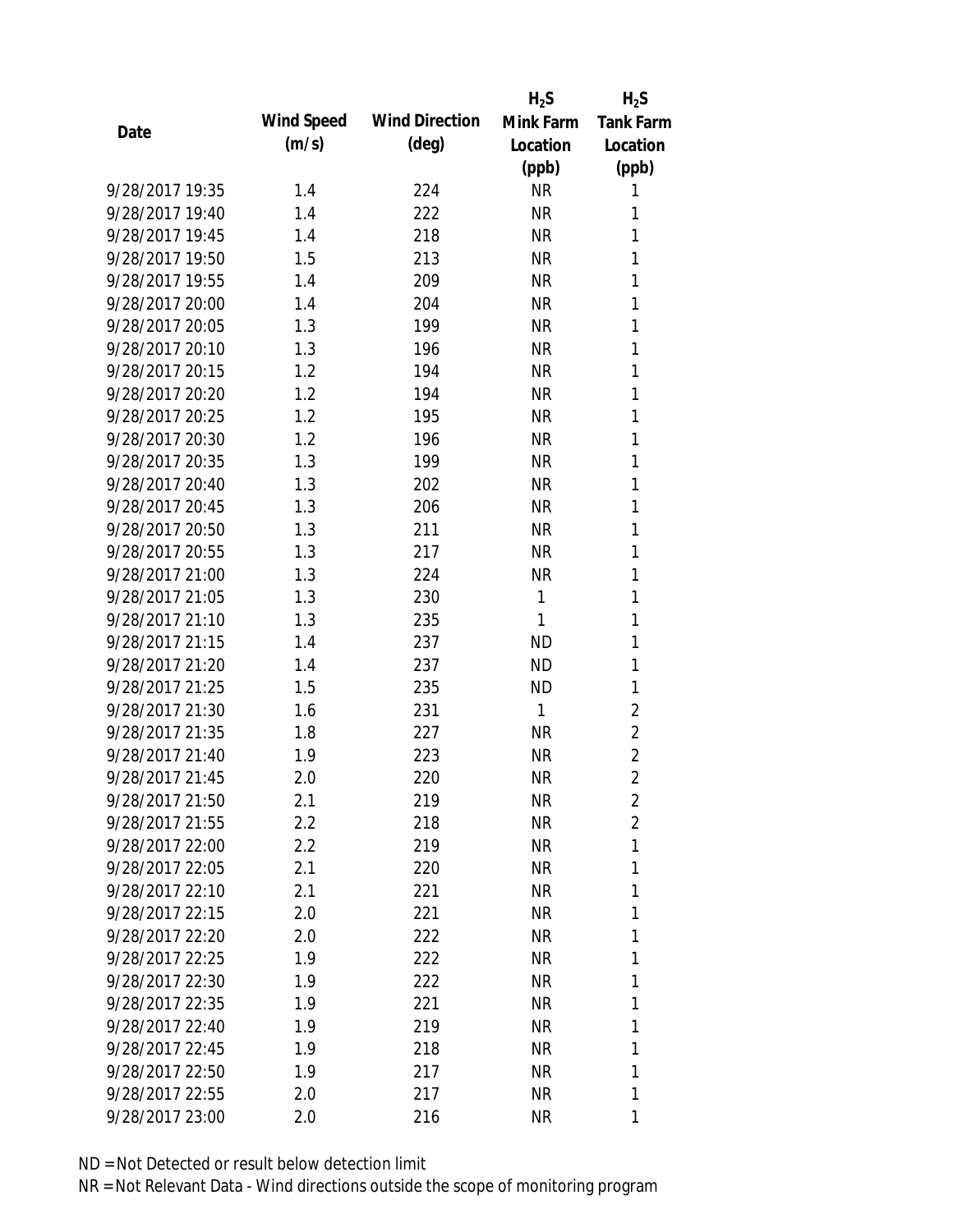|                 |            |                       | $H_2S$    | $H_2S$           |
|-----------------|------------|-----------------------|-----------|------------------|
| Date            | Wind Speed | <b>Wind Direction</b> | Mink Farm | <b>Tank Farm</b> |
|                 | (m/s)      | $(\text{deg})$        | Location  | Location         |
|                 |            |                       | (ppb)     | (ppb)            |
| 9/28/2017 23:05 | 2.1        | 217                   | <b>NR</b> | 1                |
| 9/28/2017 23:10 | 2.1        | 217                   | <b>NR</b> | 1                |
| 9/28/2017 23:15 | 2.1        | 216                   | <b>NR</b> | 1                |
| 9/28/2017 23:20 | 2.2        | 216                   | <b>NR</b> | 1                |
| 9/28/2017 23:25 | 2.2        | 215                   | <b>NR</b> | 1                |
| 9/28/2017 23:30 | 2.2        | 215                   | <b>NR</b> | 1                |
| 9/28/2017 23:35 | 2.2        | 214                   | <b>NR</b> | 1                |
| 9/28/2017 23:40 | 2.2        | 213                   | <b>NR</b> | 1                |
| 9/28/2017 23:45 | 2.2        | 213                   | <b>NR</b> | 1                |
| 9/28/2017 23:50 | 2.2        | 214                   | <b>NR</b> | 1                |
| 9/28/2017 23:55 | 2.3        | 214                   | <b>NR</b> | 1                |
| 9/28/2017 24:00 | 2.4        | 215                   | <b>NR</b> | 1                |
| 9/29/2017 00:05 | 2.4        | 216                   | <b>NR</b> | 1                |
| 9/29/2017 00:10 | 2.5        | 217                   | <b>NR</b> | 1                |
| 9/29/2017 00:15 | 2.7        | 217                   | <b>NR</b> | 1                |
| 9/29/2017 00:20 | 2.7        | 217                   | <b>NR</b> | 1                |
| 9/29/2017 00:25 | 2.8        | 217                   | <b>NR</b> | 1                |
| 9/29/2017 00:30 | 2.8        | 217                   | <b>NR</b> | 1                |
| 9/29/2017 00:35 | 2.8        | 217                   | <b>NR</b> | 1                |
| 9/29/2017 00:40 | 2.8        | 216                   | <b>NR</b> | 1                |
| 9/29/2017 00:45 | 2.9        | 216                   | <b>NR</b> | 1                |
| 9/29/2017 00:50 | 2.9        | 216                   | <b>NR</b> | 1                |
| 9/29/2017 00:55 | 2.9        | 216                   | <b>NR</b> | 1                |
| 9/29/2017 01:00 | 3.0        | 216                   | <b>NR</b> | 1                |
| 9/29/2017 01:05 | 3.1        | 215                   | <b>NR</b> | 1                |
| 9/29/2017 01:10 | 3.2        | 215                   | <b>NR</b> | 1                |
| 9/29/2017 01:15 | 3.2        | 215                   | <b>NR</b> | 1                |
| 9/29/2017 01:20 | 3.2        | 215                   | <b>NR</b> | 1                |
| 9/29/2017 01:25 | 3.2        | 215                   | <b>NR</b> | 1                |
| 9/29/2017 01:30 | 3.2        | 215                   | <b>NR</b> | 1                |
| 9/29/2017 01:35 | 3.2        | 216                   | <b>NR</b> | 1                |
| 9/29/2017 01:40 | 3.2        | 216                   | <b>NR</b> | 1                |
| 9/29/2017 01:45 | 3.2        | 217                   | <b>NR</b> | 1                |
| 9/29/2017 01:50 | 3.2        | 218                   | <b>NR</b> | 1                |
| 9/29/2017 01:55 | 3.3        | 219                   | <b>NR</b> | 1                |
| 9/29/2017 02:00 | 3.3        | 219                   | NR        | 1                |
| 9/29/2017 02:05 | 3.3        | 218                   | <b>NR</b> | 1                |
| 9/29/2017 02:10 | 3.3        | 217                   | NR.       | 1                |
| 9/29/2017 02:15 | 3.3        | 215                   | <b>NR</b> | 1                |
| 9/29/2017 02:20 | 3.3        | 212                   | NR        | 1                |
| 9/29/2017 02:25 | 3.2        | 209                   | <b>NR</b> | 1                |
| 9/29/2017 02:30 | 3.1        | 207                   | <b>NR</b> | 1                |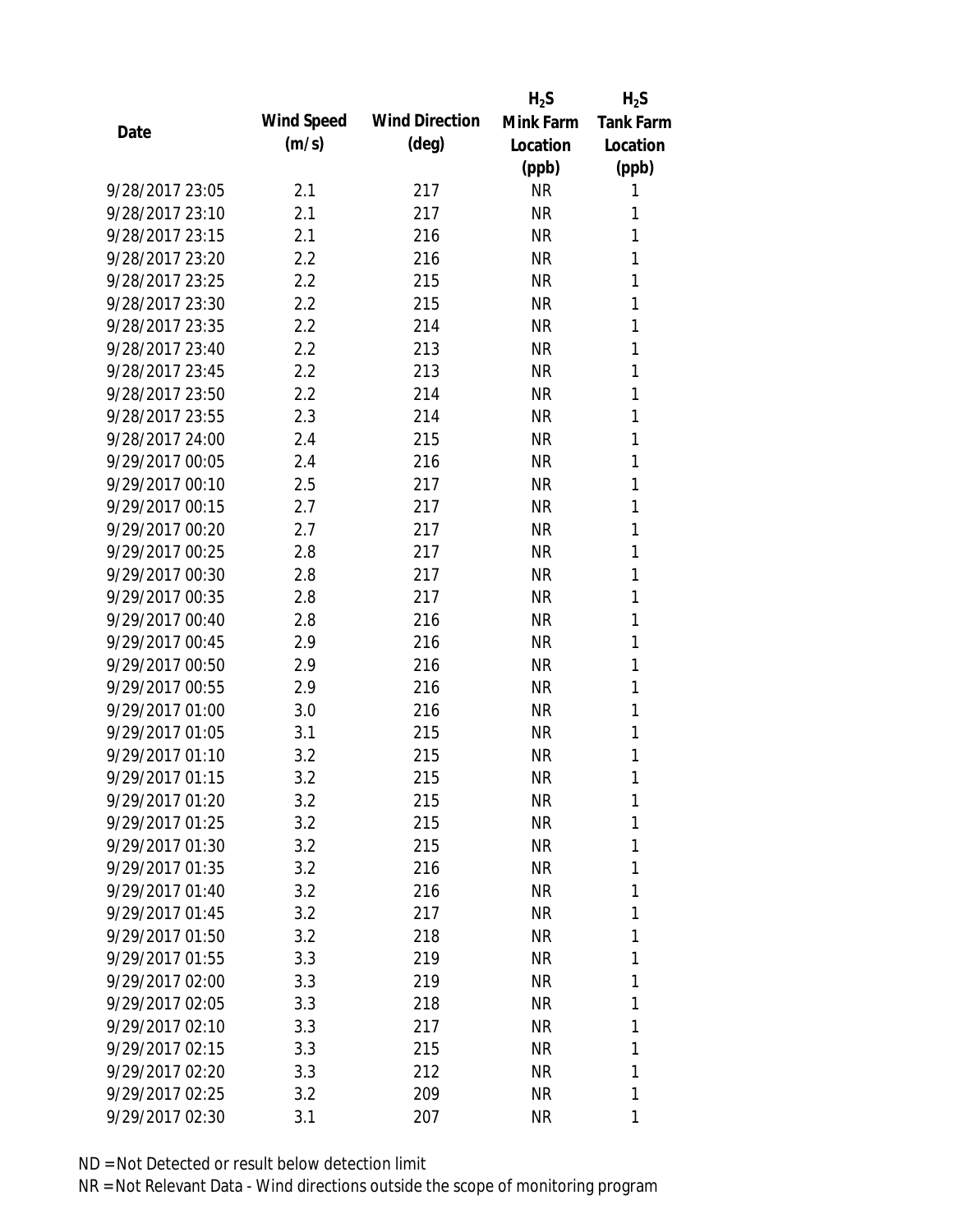|                 |            |                       | $H_2S$    | $H_2S$           |
|-----------------|------------|-----------------------|-----------|------------------|
| Date            | Wind Speed | <b>Wind Direction</b> | Mink Farm | <b>Tank Farm</b> |
|                 | (m/s)      | $(\text{deg})$        | Location  | Location         |
|                 |            |                       | (ppb)     | (ppb)            |
| 9/29/2017 02:35 | 3.1        | 205                   | <b>NR</b> | 1                |
| 9/29/2017 02:40 | 3.1        | 204                   | <b>NR</b> | 1                |
| 9/29/2017 02:45 | 3.0        | 204                   | <b>NR</b> | 1                |
| 9/29/2017 02:50 | 3.0        | 204                   | <b>NR</b> | 1                |
| 9/29/2017 02:55 | 3.0        | 205                   | <b>NR</b> | 1                |
| 9/29/2017 03:00 | 2.9        | 206                   | <b>NR</b> | 1                |
| 9/29/2017 03:05 | 2.9        | 208                   | <b>NR</b> | 1                |
| 9/29/2017 03:10 | 2.9        | 210                   | <b>NR</b> | 1                |
| 9/29/2017 03:15 | 2.8        | 212                   | <b>NR</b> | 1                |
| 9/29/2017 03:20 | 2.8        | 215                   | <b>NR</b> | 1                |
| 9/29/2017 03:25 | 2.8        | 216                   | <b>NR</b> | 1                |
| 9/29/2017 03:30 | 2.8        | 218                   | <b>NR</b> | 1                |
| 9/29/2017 03:35 | 2.8        | 222                   | <b>NR</b> | 1                |
| 9/29/2017 03:40 | 2.8        | 226                   | <b>NR</b> | 1                |
| 9/29/2017 03:45 | 2.8        | 232                   | 1         | 1                |
| 9/29/2017 03:50 | 2.8        | 240                   | 1         | 1                |
| 9/29/2017 03:55 | 2.7        | 250                   | 1         | 1                |
| 9/29/2017 04:00 | 2.7        | 261                   | 1         | 1                |
| 9/29/2017 04:05 | 2.6        | 270                   | 1         | 1                |
| 9/29/2017 04:10 | 2.5        | 277                   | 1         | <b>NR</b>        |
| 9/29/2017 04:15 | 2.5        | 280                   | 1         | <b>NR</b>        |
| 9/29/2017 04:20 | 2.4        | 281                   | 1         | <b>NR</b>        |
| 9/29/2017 04:25 | 2.4        | 280                   | 1         | <b>NR</b>        |
| 9/29/2017 04:30 | 2.4        | 276                   | 1         | <b>NR</b>        |
| 9/29/2017 04:35 | 2.3        | 271                   | 1         | 1                |
| 9/29/2017 04:40 | 2.3        | 266                   | 1         | 1                |
| 9/29/2017 04:45 | 2.3        | 261                   | 1         | 1                |
| 9/29/2017 04:50 | 2.4        | 257                   | 1         | 1                |
| 9/29/2017 04:55 | 2.4        | 253                   | 1         | 1                |
| 9/29/2017 05:00 | 2.5        | 250                   | 1         | 1                |
| 9/29/2017 05:05 | 2.6        | 248                   | 1         | $\overline{2}$   |
| 9/29/2017 05:10 | 2.7        | 247                   | 1         | $\overline{2}$   |
| 9/29/2017 05:15 | 2.8        | 246                   | 1         | $\overline{2}$   |
| 9/29/2017 05:20 | 2.9        | 246                   | 1         | $\overline{2}$   |
| 9/29/2017 05:25 | 2.8        | 246                   | 1         | $\overline{2}$   |
| 9/29/2017 05:30 | 2.8        | 246                   | 1         | $\overline{2}$   |
| 9/29/2017 05:35 | 2.8        | 246                   | 1         | $\overline{2}$   |
| 9/29/2017 05:40 | 2.7        | 245                   | 1         | $\overline{2}$   |
| 9/29/2017 05:45 | 2.6        | 244                   | 1         | $\overline{2}$   |
| 9/29/2017 05:50 | 2.6        | 243                   | 1         | $\overline{2}$   |
| 9/29/2017 05:55 | 2.5        | 241                   | 1         | $\overline{2}$   |
| 9/29/2017 06:00 | 2.5        | 240                   | 1         | $\overline{2}$   |
|                 |            |                       |           |                  |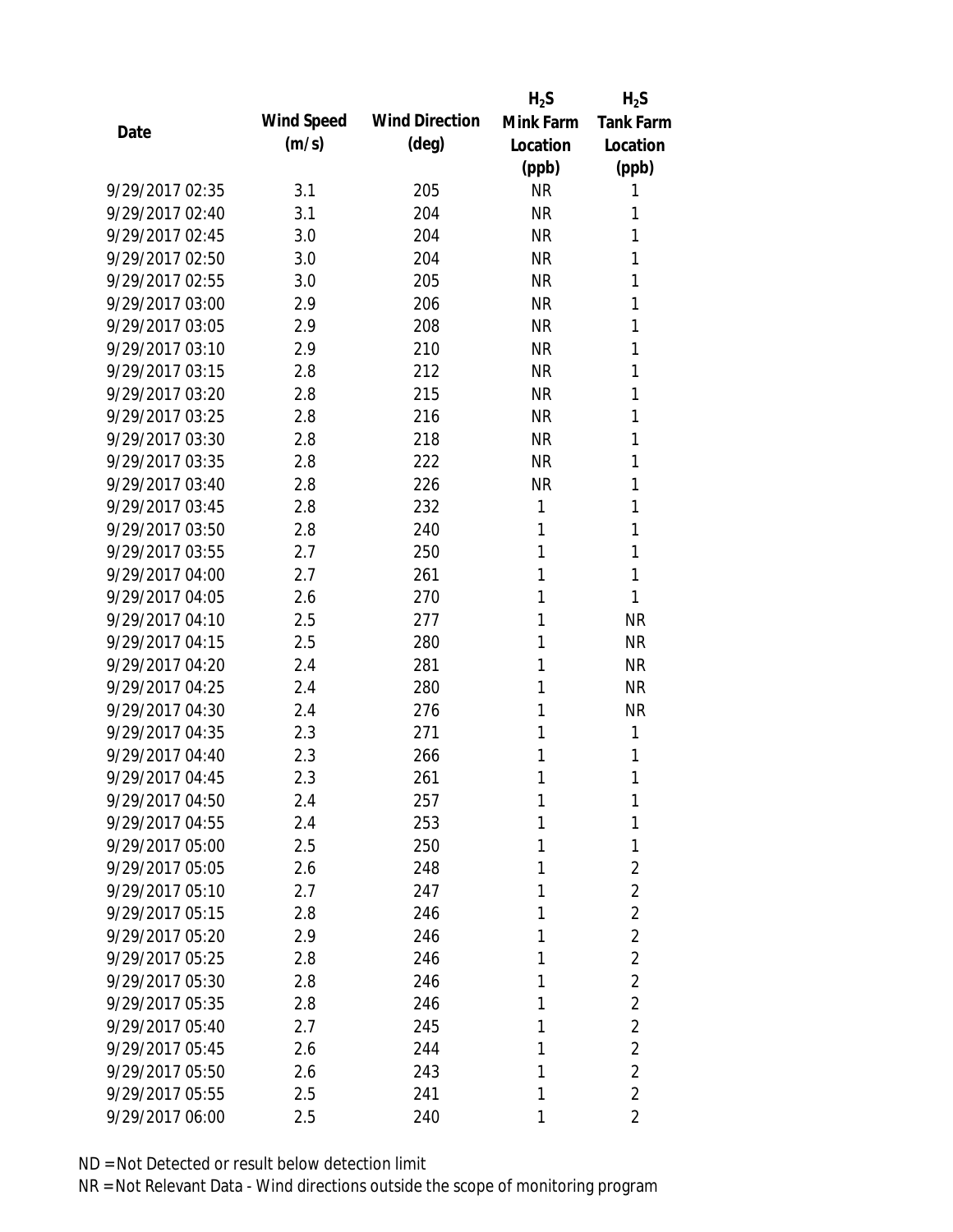|                 |            |                       | $H_2S$    | $H_2S$           |
|-----------------|------------|-----------------------|-----------|------------------|
| Date            | Wind Speed | <b>Wind Direction</b> | Mink Farm | <b>Tank Farm</b> |
|                 | (m/s)      | $(\text{deg})$        | Location  | Location         |
|                 |            |                       | (ppb)     | (ppb)            |
| 9/29/2017 06:05 | 2.4        | 239                   | 1         | 1                |
| 9/29/2017 06:10 | 2.4        | 239                   | 1         | 1                |
| 9/29/2017 06:15 | 2.4        | 240                   | <b>ND</b> | 1                |
| 9/29/2017 06:20 | 2.4        | 242                   | <b>ND</b> | 1                |
| 9/29/2017 06:25 | 2.4        | 245                   | <b>ND</b> | 1                |
| 9/29/2017 06:30 | 2.4        | 247                   | <b>ND</b> | 1                |
| 9/29/2017 06:35 | 2.3        | 249                   | <b>ND</b> | 1                |
| 9/29/2017 06:40 | 2.3        | 250                   | 1         | 1                |
| 9/29/2017 06:45 | 2.2        | 251                   | 1         | 1                |
| 9/29/2017 06:50 | 2.1        | 252                   | 1         | $\overline{2}$   |
| 9/29/2017 06:55 | 2.1        | 252                   | 1         | $\overline{2}$   |
| 9/29/2017 07:00 | 2.0        | 252                   | 1         | $\overline{2}$   |
| 9/29/2017 07:05 | 2.0        | 253                   | 1         | $\overline{2}$   |
| 9/29/2017 07:10 | 2.0        | 255                   | 1         | $\overline{2}$   |
| 9/29/2017 07:15 | 1.9        | 257                   | 1         | $\overline{2}$   |
| 9/29/2017 07:20 | 1.9        | 261                   | 1         | $\overline{2}$   |
| 9/29/2017 07:25 | 1.8        | 266                   | 1         | $\overline{2}$   |
| 9/29/2017 07:30 | 1.8        | 273                   | 1         | $\overline{2}$   |
| 9/29/2017 07:35 | 1.8        | 280                   | 1         | <b>NR</b>        |
| 9/29/2017 07:40 | 1.8        | 288                   | 1         | <b>NR</b>        |
| 9/29/2017 07:45 | 1.9        | 298                   | 1         | <b>NR</b>        |
| 9/29/2017 07:50 | 2.0        | 306                   | 1         | <b>NR</b>        |
| 9/29/2017 07:55 | 2.1        | 314                   | 1         | <b>NR</b>        |
| 9/29/2017 08:00 | 2.2        | 321                   | 1         | <b>NR</b>        |
| 9/29/2017 08:05 | 2.2        | 327                   | 1         | <b>NR</b>        |
| 9/29/2017 08:10 | 2.3        | 332                   | 1         | <b>NR</b>        |
| 9/29/2017 08:15 | 2.4        | 336                   | 1         | <b>NR</b>        |
| 9/29/2017 08:20 | 2.4        | 340                   | 1         | NR               |
| 9/29/2017 08:25 | 2.4        | 343                   | 1         | <b>NR</b>        |
| 9/29/2017 08:30 | 2.5        | 346                   | 1         | <b>NR</b>        |
| 9/29/2017 08:35 | 2.6        | 349                   | 1         | <b>NR</b>        |
| 9/29/2017 08:40 | 2.7        | 351                   | 1         | <b>NR</b>        |
| 9/29/2017 08:45 | 2.7        | 352                   | 1         | <b>NR</b>        |
| 9/29/2017 08:50 | 2.8        | 354                   | 1         | <b>NR</b>        |
| 9/29/2017 08:55 | 2.9        | 356                   | 1         | <b>NR</b>        |
| 9/29/2017 09:00 | 2.9        | 297                   | 1         | <b>NR</b>        |
| 9/29/2017 09:05 | 3.0        | 238                   | 1         | 1                |
| 9/29/2017 09:10 | 3.1        | 179                   | <b>NR</b> | 1                |
| 9/29/2017 09:15 | 3.2        | 121                   | <b>NR</b> | <b>NR</b>        |
| 9/29/2017 09:20 | 3.4        | 62                    | <b>NR</b> | <b>NR</b>        |
| 9/29/2017 09:25 | 3.5        | $\overline{2}$        | 1         | <b>NR</b>        |
| 9/29/2017 09:30 | 3.6        | 62                    | <b>NR</b> | <b>NR</b>        |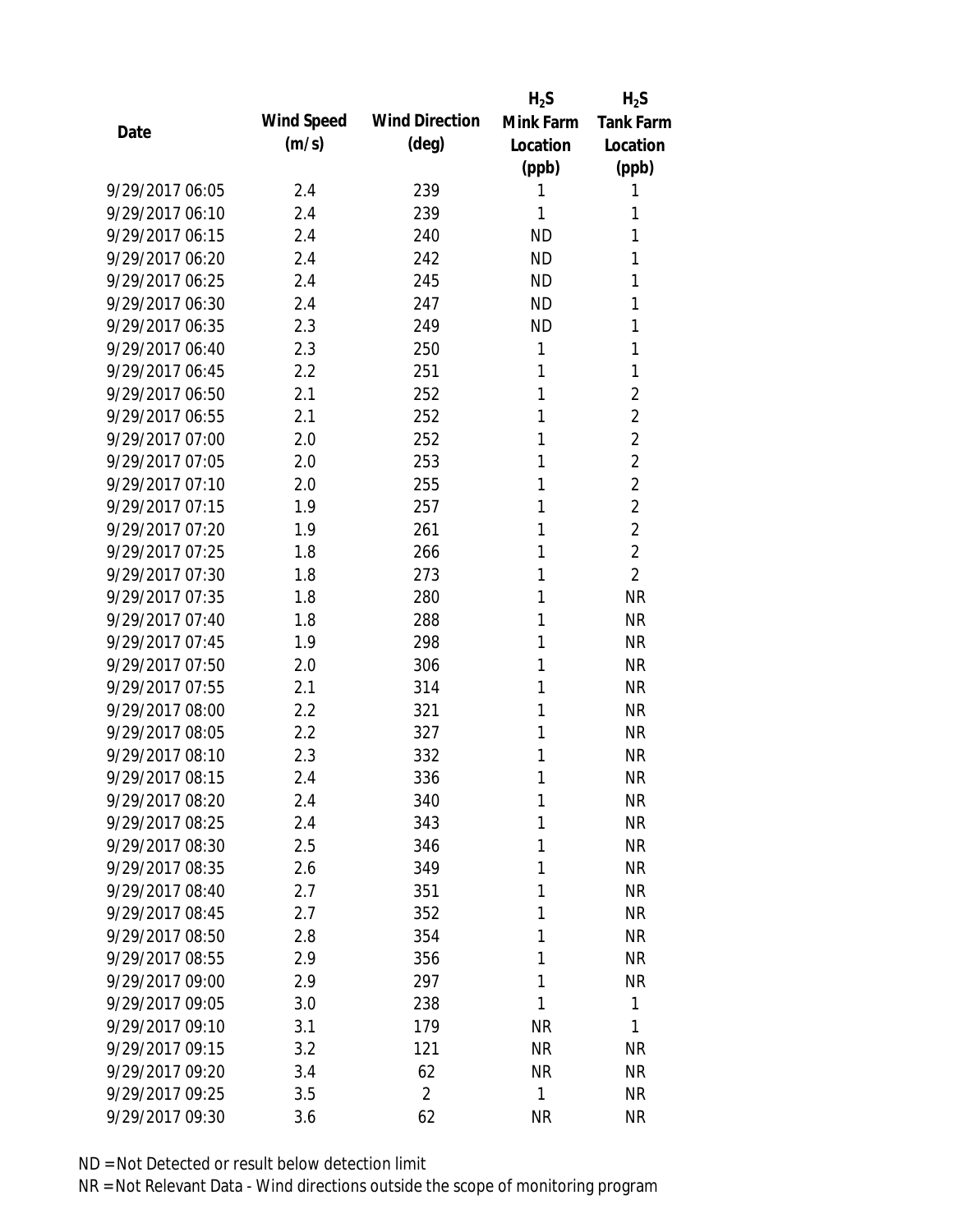|                 |            |                       | $H_2S$    | $H_2S$           |
|-----------------|------------|-----------------------|-----------|------------------|
| Date            | Wind Speed | <b>Wind Direction</b> | Mink Farm | <b>Tank Farm</b> |
|                 | (m/s)      | $(\text{deg})$        | Location  | Location         |
|                 |            |                       | (ppb)     | (ppb)            |
| 9/29/2017 09:35 | 3.6        | 121                   | <b>NR</b> | <b>NR</b>        |
| 9/29/2017 09:40 | 3.7        | 181                   | <b>NR</b> | 1                |
| 9/29/2017 09:45 | 3.7        | 240                   | 1         | 1                |
| 9/29/2017 09:50 | 3.7        | 299                   | 1         | <b>NR</b>        |
| 9/29/2017 09:55 | 3.7        | 359                   | 1         | <b>NR</b>        |
| 9/29/2017 10:00 | 3.7        | 300                   | 1         | <b>NR</b>        |
| 9/29/2017 10:05 | 3.8        | 240                   | 1         | 1                |
| 9/29/2017 10:10 | 3.8        | 181                   | <b>NR</b> | 1                |
| 9/29/2017 10:15 | 3.7        | 181                   | <b>NR</b> | 1                |
| 9/29/2017 10:20 | 3.7        | 180                   | <b>NR</b> | 1                |
| 9/29/2017 10:25 | 3.5        | 179                   | <b>NR</b> | 1                |
| 9/29/2017 10:30 | 3.5        | 236                   | 1         | 1                |
| 9/29/2017 10:35 | 3.4        | 293                   | 1         | <b>NR</b>        |
| 9/29/2017 10:40 | 3.4        | 349                   | 1         | <b>NR</b>        |
| 9/29/2017 10:45 | 3.4        | 347                   | 1         | <b>NR</b>        |
| 9/29/2017 10:50 | 3.5        | 345                   | 1         | <b>NR</b>        |
| 9/29/2017 10:55 | 3.6        | 344                   | 1         | <b>NR</b>        |
| 9/29/2017 11:00 | 3.8        | 344                   | 1         | <b>NR</b>        |
| 9/29/2017 11:05 | 4.0        | 345                   | 1         | <b>NR</b>        |
| 9/29/2017 11:10 | 4.1        | 347                   | 1         | <b>NR</b>        |
| 9/29/2017 11:15 | 4.3        | 348                   | 1         | <b>NR</b>        |
| 9/29/2017 11:20 | 4.4        | 350                   | 1         | <b>NR</b>        |
| 9/29/2017 11:25 | 4.5        | 352                   | 1         | <b>NR</b>        |
| 9/29/2017 11:30 | 4.5        | 354                   | 1         | <b>NR</b>        |
| 9/29/2017 11:35 | 4.5        | 355                   | 1         | <b>NR</b>        |
| 9/29/2017 11:40 | 4.5        | 356                   | 1         | <b>NR</b>        |
| 9/29/2017 11:45 | 4.4        | 355                   | 1         | <b>NR</b>        |
| 9/29/2017 11:50 | 4.4        | 355                   | 1         | <b>NR</b>        |
| 9/29/2017 11:55 | 4.3        | 353                   | 1         | <b>NR</b>        |
| 9/29/2017 12:00 | 4.3        | 351                   | 1         | <b>NR</b>        |
| 9/29/2017 12:05 | 4.2        | 349                   | 1         | <b>NR</b>        |
| 9/29/2017 12:10 | 4.3        | 347                   | 1         | NR               |
| 9/29/2017 12:15 | 4.2        | 345                   | 1         | <b>NR</b>        |
| 9/29/2017 12:20 | 4.2        | 343                   | 1         | <b>NR</b>        |
| 9/29/2017 12:25 | 4.1        | 343                   | 1         | <b>NR</b>        |
| 9/29/2017 12:30 | 4.1        | 343                   | 1         | <b>NR</b>        |
| 9/29/2017 12:35 | 4.0        | 344                   | 1         | <b>NR</b>        |
| 9/29/2017 12:40 | 3.9        | 346                   | 1         | <b>NR</b>        |
| 9/29/2017 12:45 | 3.8        | 290                   | 1         | <b>NR</b>        |
| 9/29/2017 12:50 | 3.8        | 234                   | 1         | 1                |
| 9/29/2017 12:55 | 3.7        | 177                   | <b>NR</b> | 1                |
| 9/29/2017 13:00 | 3.8        | 179                   | <b>NR</b> | 1                |
|                 |            |                       |           |                  |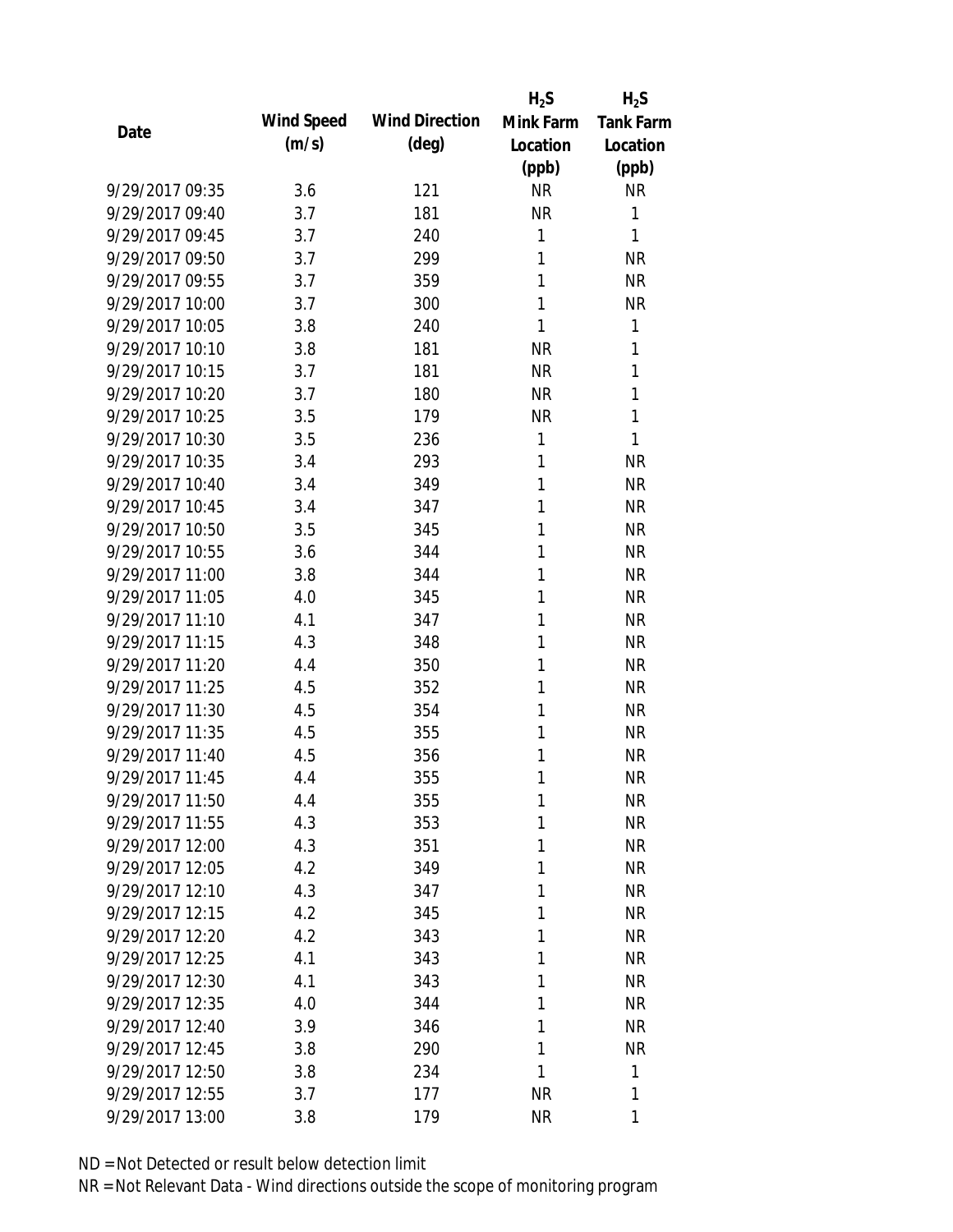|                 |            |                       | $H_2S$    | $H_2S$           |
|-----------------|------------|-----------------------|-----------|------------------|
| Date            | Wind Speed | <b>Wind Direction</b> | Mink Farm | <b>Tank Farm</b> |
|                 | (m/s)      | $(\text{deg})$        | Location  | Location         |
|                 |            |                       | (ppb)     | (ppb)            |
| 9/29/2017 13:05 | 3.8        | 180                   | <b>NR</b> | 1                |
| 9/29/2017 13:10 | 3.9        | 178                   | <b>NR</b> | 1                |
| 9/29/2017 13:15 | 4.0        | 234                   | 1         | 1                |
| 9/29/2017 13:20 | 4.0        | 289                   | 1         | <b>NR</b>        |
| 9/29/2017 13:25 | 4.0        | 345                   | 1         | <b>NR</b>        |
| 9/29/2017 13:30 | 4.1        | 342                   | 1         | <b>NR</b>        |
| 9/29/2017 13:35 | 4.1        | 339                   | 1         | <b>NR</b>        |
| 9/29/2017 13:40 | 4.1        | 338                   | 1         | <b>NR</b>        |
| 9/29/2017 13:45 | 4.1        | 338                   | 1         | <b>NR</b>        |
| 9/29/2017 13:50 | 4.2        | 339                   | 1         | <b>NR</b>        |
| 9/29/2017 13:55 | 4.2        | 339                   | 1         | <b>NR</b>        |
| 9/29/2017 14:00 | 4.1        | 339                   | 1         | <b>NR</b>        |
| 9/29/2017 14:05 | 4.1        | 340                   | 1         | <b>NR</b>        |
| 9/29/2017 14:10 | 4.0        | 341                   | 1         | <b>NR</b>        |
| 9/29/2017 14:15 | 3.9        | 342                   | 1         | <b>NR</b>        |
| 9/29/2017 14:20 | 3.8        | 344                   | 1         | <b>NR</b>        |
| 9/29/2017 14:25 | 3.7        | 346                   | 1         | <b>NR</b>        |
| 9/29/2017 14:30 | 3.6        | 347                   | 1         | <b>NR</b>        |
| 9/29/2017 14:35 | 3.7        | 349                   | 1         | <b>NR</b>        |
| 9/29/2017 14:40 | 3.7        | 350                   | 1         | <b>NR</b>        |
| 9/29/2017 14:45 | 3.8        | 350                   | 1         | <b>NR</b>        |
| 9/29/2017 14:50 | 4.0        | 351                   | 1         | <b>NR</b>        |
| 9/29/2017 14:55 | 4.2        | 352                   | 1         | <b>NR</b>        |
| 9/29/2017 15:00 | 4.2        | 352                   | 1         | <b>NR</b>        |
| 9/29/2017 15:05 | 4.2        | 352                   | 1         | <b>NR</b>        |
| 9/29/2017 15:10 | 4.2        | 352                   | 1         | <b>NR</b>        |
| 9/29/2017 15:15 | 4.1        | 353                   | 1         | <b>NR</b>        |
| 9/29/2017 15:20 | 4.0        | 295                   | 1         | NR               |
| 9/29/2017 15:25 | 3.8        | 237                   | 1         | 1                |
| 9/29/2017 15:30 | 3.7        | 180                   | NR        | 1                |
| 9/29/2017 15:35 | 3.6        | 123                   | <b>NR</b> | <b>NR</b>        |
| 9/29/2017 15:40 | 3.6        | 65                    | <b>NR</b> | <b>NR</b>        |
| 9/29/2017 15:45 | 3.5        | 8                     | 1         | <b>NR</b>        |
| 9/29/2017 15:50 | 3.5        | 9                     | 1         | <b>NR</b>        |
| 9/29/2017 15:55 | 3.4        | 10                    | 1         | <b>NR</b>        |
| 9/29/2017 16:00 | 3.4        | 11                    | <b>ND</b> | <b>NR</b>        |
| 9/29/2017 16:05 | 3.4        | 13                    | <b>ND</b> | <b>NR</b>        |
| 9/29/2017 16:10 | 3.5        | 14                    | <b>ND</b> | <b>NR</b>        |
| 9/29/2017 16:15 | 3.5        | 16                    | <b>ND</b> | <b>NR</b>        |
| 9/29/2017 16:20 | 3.6        | 19                    | <b>ND</b> | NR               |
| 9/29/2017 16:25 | 3.7        | 22                    | 1         | <b>NR</b>        |
| 9/29/2017 16:30 | 3.8        | 25                    | 1         | <b>NR</b>        |
|                 |            |                       |           |                  |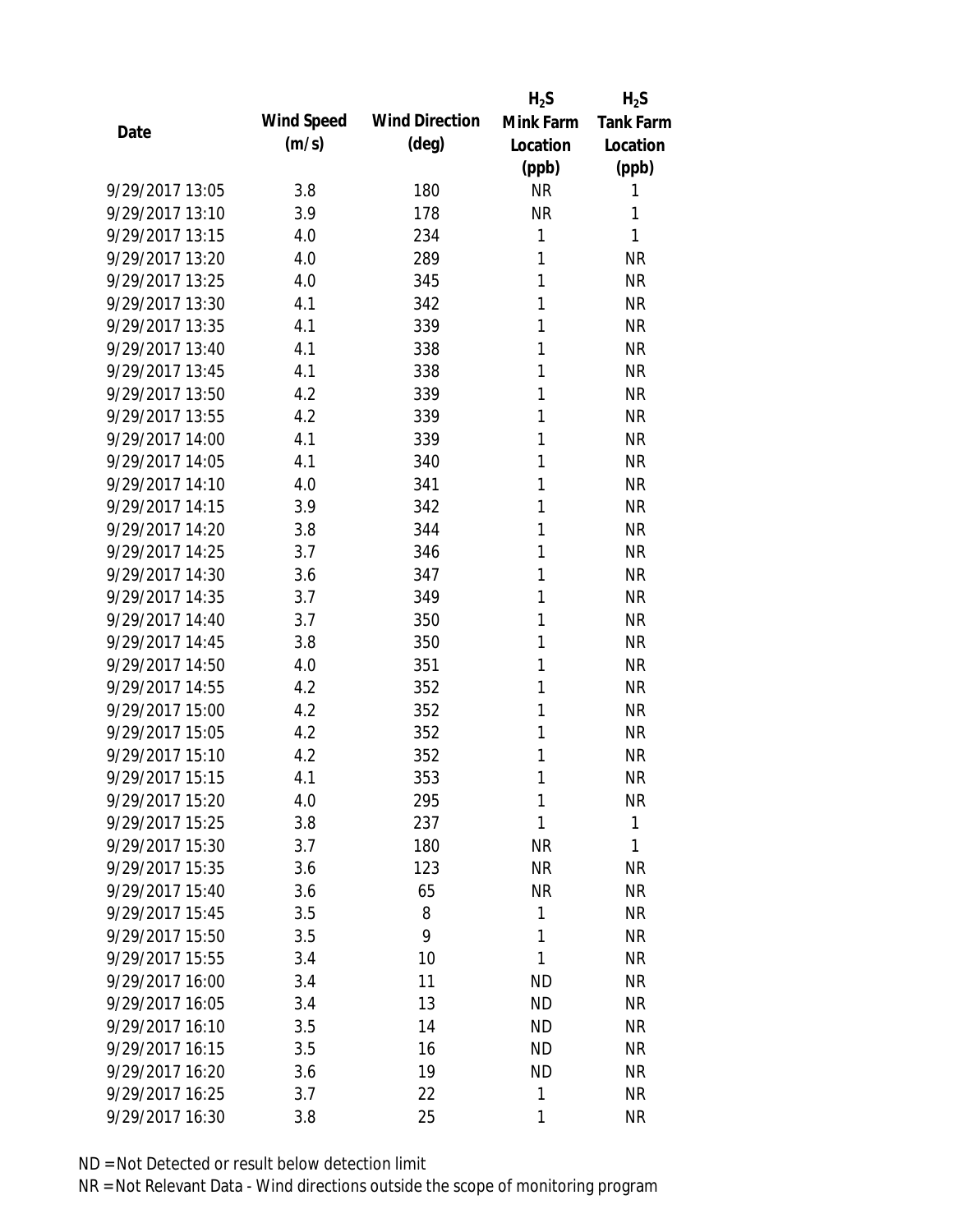|                 |            |                       | $H_2S$       | $H_2S$           |
|-----------------|------------|-----------------------|--------------|------------------|
| Date            | Wind Speed | <b>Wind Direction</b> | Mink Farm    | <b>Tank Farm</b> |
|                 | (m/s)      | $(\text{deg})$        | Location     | Location         |
|                 |            |                       | (ppb)        | (ppb)            |
| 9/29/2017 16:35 | 3.9        | 28                    | 1            | <b>NR</b>        |
| 9/29/2017 16:40 | 4.0        | 30                    | 1            | <b>NR</b>        |
| 9/29/2017 16:45 | 4.1        | 32                    | 1            | <b>NR</b>        |
| 9/29/2017 16:50 | 4.1        | 33                    | 1            | <b>NR</b>        |
| 9/29/2017 16:55 | 4.2        | 34                    | 1            | <b>NR</b>        |
| 9/29/2017 17:00 | 4.1        | 35                    | 1            | <b>NR</b>        |
| 9/29/2017 17:05 | 4.0        | 37                    | 1            | <b>NR</b>        |
| 9/29/2017 17:10 | 4.0        | 37                    | 1            | <b>NR</b>        |
| 9/29/2017 17:15 | 4.0        | 37                    | $\mathbf{1}$ | <b>NR</b>        |
| 9/29/2017 17:20 | 4.0        | 38                    | 1            | <b>NR</b>        |
| 9/29/2017 17:25 | 4.0        | 39                    | <b>ND</b>    | <b>NR</b>        |
| 9/29/2017 17:30 | 4.0        | 39                    | <b>ND</b>    | <b>NR</b>        |
| 9/29/2017 17:35 | 4.0        | 39                    | <b>ND</b>    | <b>NR</b>        |
| 9/29/2017 17:40 | 4.1        | 40                    | <b>ND</b>    | <b>NR</b>        |
| 9/29/2017 17:45 | 4.1        | 41                    | <b>NR</b>    | <b>NR</b>        |
| 9/29/2017 17:50 | 4.1        | 42                    | <b>NR</b>    | <b>NR</b>        |
| 9/29/2017 17:55 | 4.1        | 43                    | <b>NR</b>    | <b>NR</b>        |
| 9/29/2017 18:00 | 4.0        | 44                    | <b>NR</b>    | <b>NR</b>        |
| 9/29/2017 18:05 | 4.0        | 44                    | <b>NR</b>    | <b>NR</b>        |
| 9/29/2017 18:10 | 4.0        | 45                    | <b>NR</b>    | <b>NR</b>        |
| 9/29/2017 18:15 | 4.0        | 45                    | <b>NR</b>    | <b>NR</b>        |
| 9/29/2017 18:20 | 4.0        | 44                    | <b>NR</b>    | <b>NR</b>        |
| 9/29/2017 18:25 | 4.0        | 43                    | <b>NR</b>    | <b>NR</b>        |
| 9/29/2017 18:30 | 3.9        | 42                    | <b>NR</b>    | <b>NR</b>        |
| 9/29/2017 18:35 | 3.8        | 42                    | <b>NR</b>    | <b>NR</b>        |
| 9/29/2017 18:40 | 3.8        | 41                    | <b>NR</b>    | <b>NR</b>        |
| 9/29/2017 18:45 | 3.7        | 41                    | <b>NR</b>    | <b>NR</b>        |
| 9/29/2017 18:50 | 3.6        | 41                    | <b>NR</b>    | NR               |
| 9/29/2017 18:55 | 3.5        | 40                    | <b>ND</b>    | <b>NR</b>        |
| 9/29/2017 19:00 | 3.5        | 40                    | <b>ND</b>    | <b>NR</b>        |
| 9/29/2017 19:05 | 3.5        | 40                    | <b>ND</b>    | <b>NR</b>        |
| 9/29/2017 19:10 | 3.5        | 40                    | <b>ND</b>    | <b>NR</b>        |
| 9/29/2017 19:15 | 3.4        | 41                    | <b>NR</b>    | <b>NR</b>        |
| 9/29/2017 19:20 | 3.3        | 41                    | <b>NR</b>    | <b>NR</b>        |
| 9/29/2017 19:25 | 3.3        | 41                    | <b>NR</b>    | <b>NR</b>        |
| 9/29/2017 19:30 | 3.1        | 42                    | <b>NR</b>    | <b>NR</b>        |
| 9/29/2017 19:35 | 2.9        | 42                    | <b>NR</b>    | <b>NR</b>        |
| 9/29/2017 19:40 | 2.7        | 42                    | <b>NR</b>    | <b>NR</b>        |
| 9/29/2017 19:45 | 2.6        | 41                    | <b>NR</b>    | <b>NR</b>        |
| 9/29/2017 19:50 | 2.4        | 41                    | <b>NR</b>    | <b>NR</b>        |
| 9/29/2017 19:55 | 2.3        | 40                    | 1            | <b>NR</b>        |
| 9/29/2017 20:00 | 2.3        | 40                    | 1            | <b>NR</b>        |
|                 |            |                       |              |                  |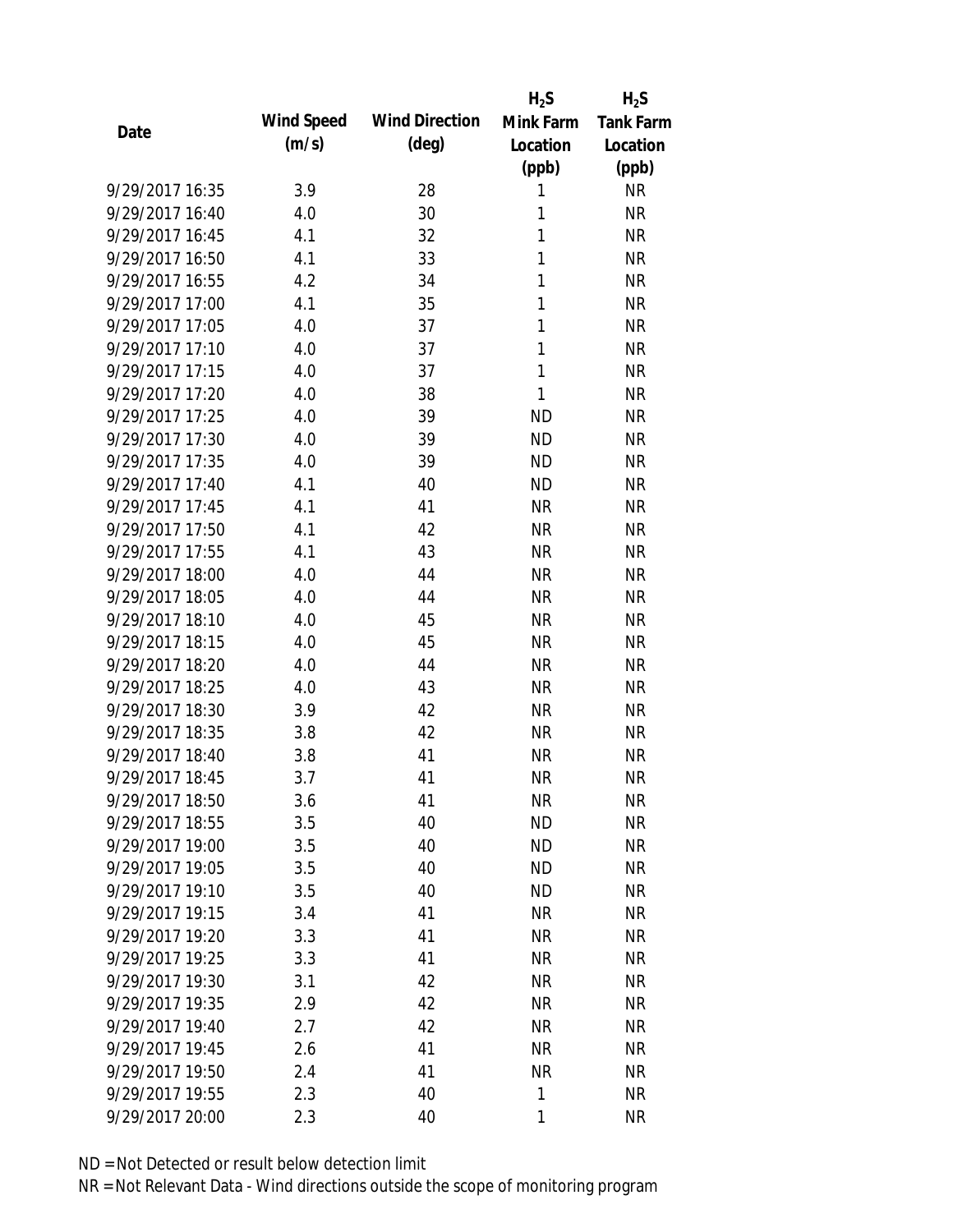|                 |            |                       | $H_2S$       | $H_2S$           |
|-----------------|------------|-----------------------|--------------|------------------|
| Date            | Wind Speed | <b>Wind Direction</b> | Mink Farm    | <b>Tank Farm</b> |
|                 | (m/s)      | $(\text{deg})$        | Location     | Location         |
|                 |            |                       | (ppb)        | (ppb)            |
| 9/29/2017 20:05 | 2.2        | 39                    | 1            | <b>NR</b>        |
| 9/29/2017 20:10 | 2.2        | 38                    | 1            | <b>NR</b>        |
| 9/29/2017 20:15 | 2.1        | 38                    | 1            | <b>NR</b>        |
| 9/29/2017 20:20 | 2.1        | 37                    | 1            | <b>NR</b>        |
| 9/29/2017 20:25 | 2.0        | 37                    | 1            | <b>NR</b>        |
| 9/29/2017 20:30 | 1.9        | 37                    | <b>ND</b>    | <b>NR</b>        |
| 9/29/2017 20:35 | 1.8        | 38                    | <b>ND</b>    | <b>NR</b>        |
| 9/29/2017 20:40 | 1.7        | 39                    | <b>ND</b>    | <b>NR</b>        |
| 9/29/2017 20:45 | 1.6        | 39                    | <b>ND</b>    | <b>NR</b>        |
| 9/29/2017 20:50 | 1.4        | 40                    | <b>ND</b>    | <b>NR</b>        |
| 9/29/2017 20:55 | 1.3        | 41                    | <b>NR</b>    | <b>NR</b>        |
| 9/29/2017 21:00 | 1.2        | 41                    | <b>NR</b>    | <b>NR</b>        |
| 9/29/2017 21:05 | 1.2        | 40                    | $\mathbf{1}$ | <b>NR</b>        |
| 9/29/2017 21:10 | 1.3        | 39                    | 1            | <b>NR</b>        |
| 9/29/2017 21:15 | 1.4        | 37                    | 1            | <b>NR</b>        |
| 9/29/2017 21:20 | 1.6        | 36                    | 1            | <b>NR</b>        |
| 9/29/2017 21:25 | 1.8        | 34                    | 1            | <b>NR</b>        |
| 9/29/2017 21:30 | 2.0        | 33                    | 1            | <b>NR</b>        |
| 9/29/2017 21:35 | 2.1        | 32                    | 1            | <b>NR</b>        |
| 9/29/2017 21:40 | 2.2        | 31                    | 1            | <b>NR</b>        |
| 9/29/2017 21:45 | 2.2        | 30                    | 1            | <b>NR</b>        |
| 9/29/2017 21:50 | 2.1        | 28                    | 1            | <b>NR</b>        |
| 9/29/2017 21:55 | 2.1        | 25                    | 1            | <b>NR</b>        |
| 9/29/2017 22:00 | 1.9        | 22                    | 1            | <b>NR</b>        |
| 9/29/2017 22:05 | 1.8        | 19                    | 1            | <b>NR</b>        |
| 9/29/2017 22:10 | 1.7        | 15                    | 1            | <b>NR</b>        |
| 9/29/2017 22:15 | 1.6        | 12                    | <b>ND</b>    | <b>NR</b>        |
| 9/29/2017 22:20 | 1.5        | 8                     | <b>ND</b>    | <b>NR</b>        |
| 9/29/2017 22:25 | 1.4        | 6                     | <b>ND</b>    | <b>NR</b>        |
| 9/29/2017 22:30 | 1.4        | 5                     | <b>ND</b>    | <b>NR</b>        |
| 9/29/2017 22:35 | 1.4        | 4                     | <b>ND</b>    | <b>NR</b>        |
| 9/29/2017 22:40 | 1.5        | 5                     | 1            | <b>NR</b>        |
| 9/29/2017 22:45 | 1.5        | 6                     | 1            | <b>NR</b>        |
| 9/29/2017 22:50 | 1.6        | $\overline{7}$        | 1            | <b>NR</b>        |
| 9/29/2017 22:55 | 1.7        | 8                     | 1            | <b>NR</b>        |
| 9/29/2017 23:00 | 1.7        | 9                     | 1            | <b>NR</b>        |
| 9/29/2017 23:05 | 1.8        | 10                    | 1            | <b>NR</b>        |
| 9/29/2017 23:10 | 1.8        | 11                    | 1            | <b>NR</b>        |
| 9/29/2017 23:15 | 1.8        | 13                    | 1            | <b>NR</b>        |
| 9/29/2017 23:20 | 1.9        | 15                    | 1            | <b>NR</b>        |
| 9/29/2017 23:25 | 1.9        | 17                    | 1            | <b>NR</b>        |
| 9/29/2017 23:30 | 2.0        | 20                    | 1            | <b>NR</b>        |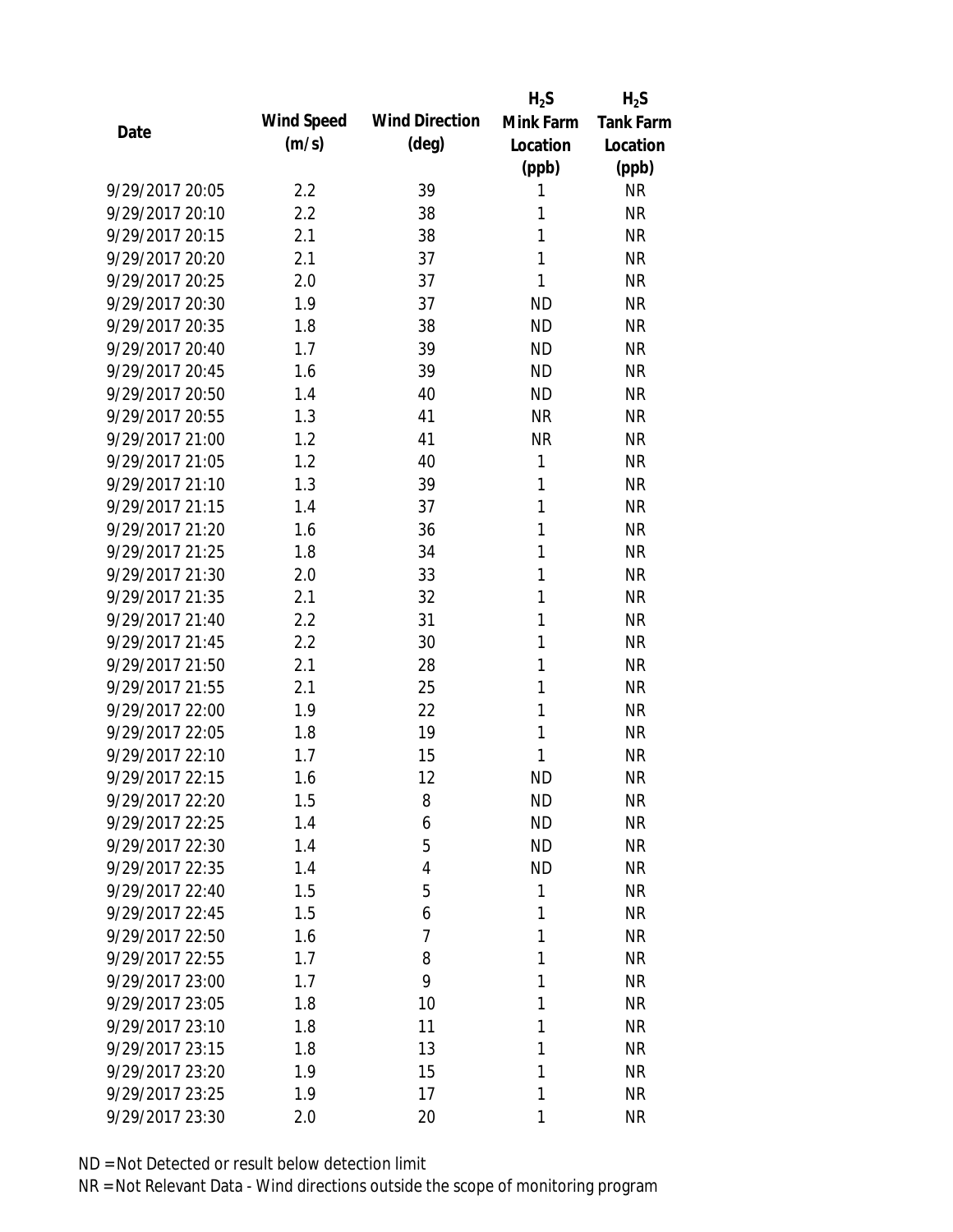|                 |            |                       | $H_2S$    | $H_2S$           |
|-----------------|------------|-----------------------|-----------|------------------|
| Date            | Wind Speed | <b>Wind Direction</b> | Mink Farm | <b>Tank Farm</b> |
|                 | (m/s)      | $(\text{deg})$        | Location  | Location         |
|                 |            |                       | (ppb)     | (ppb)            |
| 9/29/2017 23:35 | 2.0        | 22                    | 1         | <b>NR</b>        |
| 9/29/2017 23:40 | 2.0        | 24                    | 1         | <b>NR</b>        |
| 9/29/2017 23:45 | 2.0        | 25                    | 1         | <b>NR</b>        |
| 9/29/2017 23:50 | 2.0        | 24                    | 1         | <b>NR</b>        |
| 9/29/2017 23:55 | 1.9        | 22                    | 1         | <b>NR</b>        |
| 9/29/2017 24:00 | 1.9        | 20                    | 1         | <b>NR</b>        |
| 9/30/2017 00:05 | 1.8        | 17                    | 1         | <b>NR</b>        |
| 9/30/2017 00:10 | 1.8        | 14                    | 1         | <b>NR</b>        |
| 9/30/2017 00:15 | 1.7        | 11                    | 1         | <b>NR</b>        |
| 9/30/2017 00:20 | 1.7        | 9                     | 1         | <b>NR</b>        |
| 9/30/2017 00:25 | 1.7        | 7                     | 1         | <b>NR</b>        |
| 9/30/2017 00:30 | 1.7        | 6                     | 1         | <b>NR</b>        |
| 9/30/2017 00:35 | 1.7        | 5                     | 1         | <b>NR</b>        |
| 9/30/2017 00:40 | 1.7        | 5                     | 1         | <b>NR</b>        |
| 9/30/2017 00:45 | 1.7        | 5                     | 1         | <b>NR</b>        |
| 9/30/2017 00:50 | 1.7        | 5                     | 1         | <b>NR</b>        |
| 9/30/2017 00:55 | 1.7        | 6                     | 1         | <b>NR</b>        |
| 9/30/2017 01:00 | 1.7        | 8                     | 1         | <b>NR</b>        |
| 9/30/2017 01:05 | 1.7        | 9                     | 1         | <b>NR</b>        |
| 9/30/2017 01:10 | 1.7        | 11                    | 1         | <b>NR</b>        |
| 9/30/2017 01:15 | 1.7        | 14                    | 1         | <b>NR</b>        |
| 9/30/2017 01:20 | 1.6        | 16                    | 1         | <b>NR</b>        |
| 9/30/2017 01:25 | 1.5        | 18                    | 1         | <b>NR</b>        |
| 9/30/2017 01:30 | 1.5        | 20                    | 1         | <b>NR</b>        |
| 9/30/2017 01:35 | 1.5        | 22                    | 1         | <b>NR</b>        |
| 9/30/2017 01:40 | 1.4        | 23                    | 1         | <b>NR</b>        |
| 9/30/2017 01:45 | 1.4        | 22                    | 1         | <b>NR</b>        |
| 9/30/2017 01:50 | 1.5        | 21                    | 1         | <b>NR</b>        |
| 9/30/2017 01:55 | 1.5        | 20                    | 1         | <b>NR</b>        |
| 9/30/2017 02:00 | 1.4        | 17                    | 1         | <b>NR</b>        |
| 9/30/2017 02:05 | 1.3        | 73                    | <b>NR</b> | <b>NR</b>        |
| 9/30/2017 02:10 | 1.2        | 126                   | <b>NR</b> | NR               |
| 9/30/2017 02:15 | 1.1        | 178                   | <b>NR</b> | 1                |
| 9/30/2017 02:20 | 0.9        | 230                   | 1         | $\overline{2}$   |
| 9/30/2017 02:25 | 0.9        | 282                   | 1         | NR               |
| 9/30/2017 02:30 | 0.8        | 334                   | 1         | <b>NR</b>        |
| 9/30/2017 02:35 | 0.6        | 329                   | 1         | <b>NR</b>        |
| 9/30/2017 02:40 | 0.5        | 326                   | 1         | <b>NR</b>        |
| 9/30/2017 02:45 | 0.4        | 271                   | 1         | $\overline{2}$   |
| 9/30/2017 02:50 | 0.3        | 217                   | NR        | 1                |
| 9/30/2017 02:55 | 0.2        | 162                   | <b>NR</b> | <b>NR</b>        |
| 9/30/2017 03:00 | 0.1        | 164                   | <b>NR</b> | <b>NR</b>        |
|                 |            |                       |           |                  |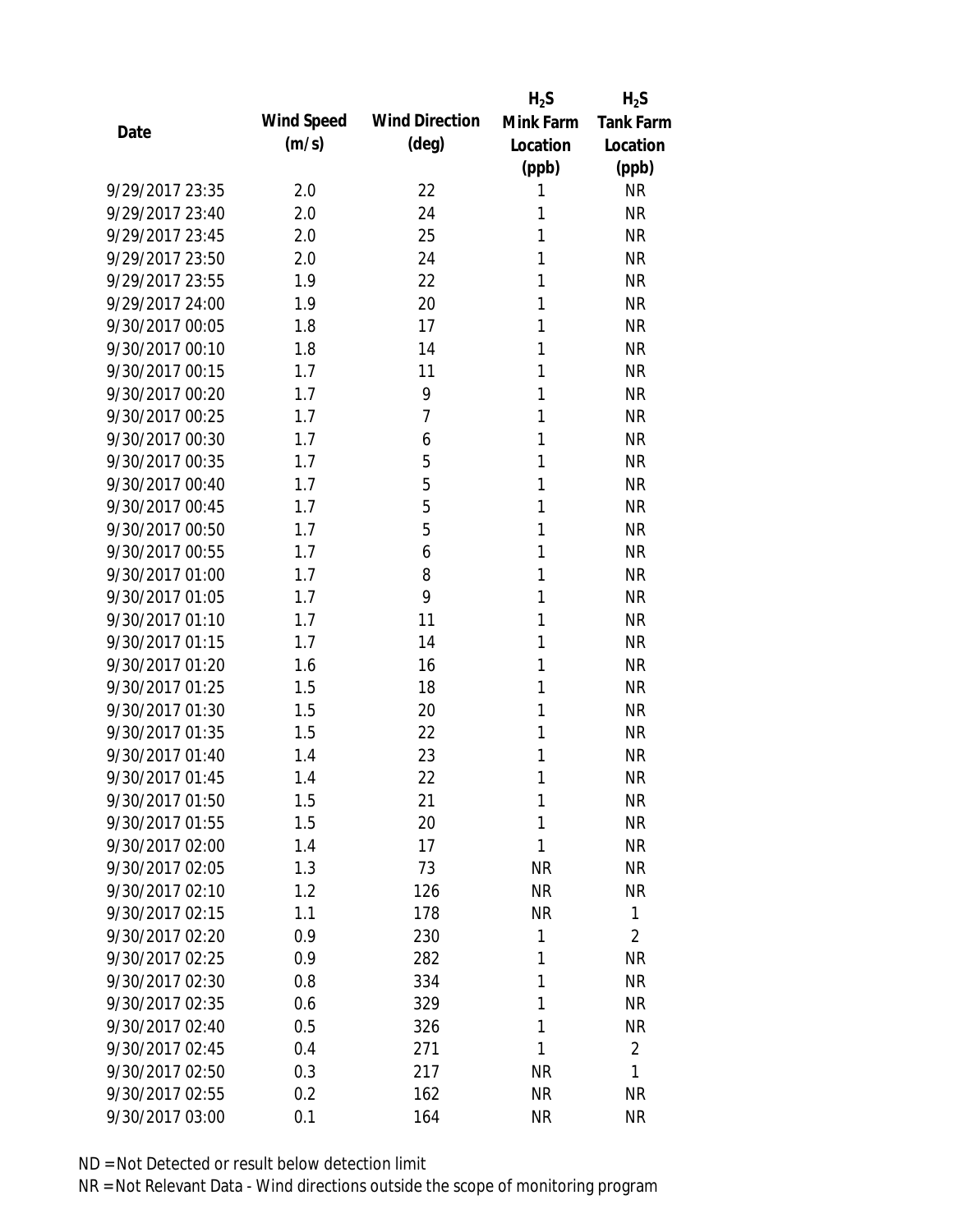|                 |            |                       | $H_2S$       | $H_2S$           |
|-----------------|------------|-----------------------|--------------|------------------|
| Date            | Wind Speed | <b>Wind Direction</b> | Mink Farm    | <b>Tank Farm</b> |
|                 | (m/s)      | (deg)                 | Location     | Location         |
|                 |            |                       | (ppb)        | (ppb)            |
| 9/30/2017 03:05 | 0.1        | 165                   | <b>NR</b>    | <b>NR</b>        |
| 9/30/2017 03:10 | 0.2        | 166                   | <b>NR</b>    | <b>NR</b>        |
| 9/30/2017 03:15 | 0.4        | 223                   | <b>NR</b>    | $\mathbf{1}$     |
| 9/30/2017 03:20 | 0.5        | 280                   | $\mathbf{1}$ | <b>NR</b>        |
| 9/30/2017 03:25 | 0.8        | 338                   | 1            | <b>NR</b>        |
| 9/30/2017 03:30 | 1.1        | 342                   | 1            | <b>NR</b>        |
| 9/30/2017 03:35 | 1.3        | 287                   | 1            | <b>NR</b>        |
| 9/30/2017 03:40 | 1.4        | 234                   | 1            | $\mathbf{1}$     |
| 9/30/2017 03:45 | 1.6        | 181                   | <b>NR</b>    | 1                |
| 9/30/2017 03:50 | 1.6        | 129                   | <b>NR</b>    | <b>NR</b>        |
| 9/30/2017 03:55 | 1.7        | 77                    | <b>NR</b>    | <b>NR</b>        |
| 9/30/2017 04:00 | 1.7        | 23                    | 1            | <b>NR</b>        |
| 9/30/2017 04:05 | 1.7        | 28                    | 1            | <b>NR</b>        |
| 9/30/2017 04:10 | 1.7        | 31                    | 1            | <b>NR</b>        |
| 9/30/2017 04:15 | 1.6        | 32                    | 1            | <b>NR</b>        |
| 9/30/2017 04:20 | 1.6        | 31                    | 1            | <b>NR</b>        |
| 9/30/2017 04:25 | 1.7        | 30                    | 1            | <b>NR</b>        |
| 9/30/2017 04:30 | 1.7        | 30                    | 1            | <b>NR</b>        |
| 9/30/2017 04:35 | 1.7        | 31                    | 1            | <b>NR</b>        |
| 9/30/2017 04:40 | 1.7        | 33                    | 1            | <b>NR</b>        |
| 9/30/2017 04:45 | 1.7        | 36                    | 1            | <b>NR</b>        |
| 9/30/2017 04:50 | 1.7        | 40                    | 1            | <b>NR</b>        |
| 9/30/2017 04:55 | 1.6        | 44                    | <b>NR</b>    | <b>NR</b>        |
| 9/30/2017 05:00 | 1.5        | 49                    | <b>NR</b>    | <b>NR</b>        |
| 9/30/2017 05:05 | 1.3        | 55                    | <b>NR</b>    | <b>NR</b>        |
| 9/30/2017 05:10 | 1.3        | 61                    | <b>NR</b>    | <b>NR</b>        |
| 9/30/2017 05:15 | 1.2        | 66                    | <b>NR</b>    | <b>NR</b>        |
| 9/30/2017 05:20 | 1.2        | 70                    | NR           | <b>NR</b>        |
| 9/30/2017 05:25 | 1.1        | 73                    | <b>NR</b>    | <b>NR</b>        |
| 9/30/2017 05:30 | 1.1        | 73                    | NR           | <b>NR</b>        |
| 9/30/2017 05:35 | 1.0        | 72                    | NR           | <b>NR</b>        |
| 9/30/2017 05:40 | 0.9        | 69                    | NR           | <b>NR</b>        |
| 9/30/2017 05:45 | 0.7        | 69                    | NR           | <b>NR</b>        |
| 9/30/2017 05:50 | 0.6        | 86                    | NR           | <b>NR</b>        |
| 9/30/2017 05:55 | 0.6        | 104                   | NR           | <b>NR</b>        |
| 9/30/2017 06:00 | 0.6        | 124                   | <b>NR</b>    | <b>NR</b>        |
| 9/30/2017 06:05 | 0.7        | 143                   | NR           | <b>NR</b>        |
| 9/30/2017 06:10 | 0.8        | 163                   | NR           | <b>NR</b>        |
| 9/30/2017 06:15 | 1.0        | 179                   | NR           | 1                |
| 9/30/2017 06:20 | 1.2        | 178                   | NR           | 1                |
| 9/30/2017 06:25 | 1.4        | 174                   | <b>NR</b>    | 1                |
| 9/30/2017 06:30 | 1.5        | 171                   | <b>NR</b>    | 1                |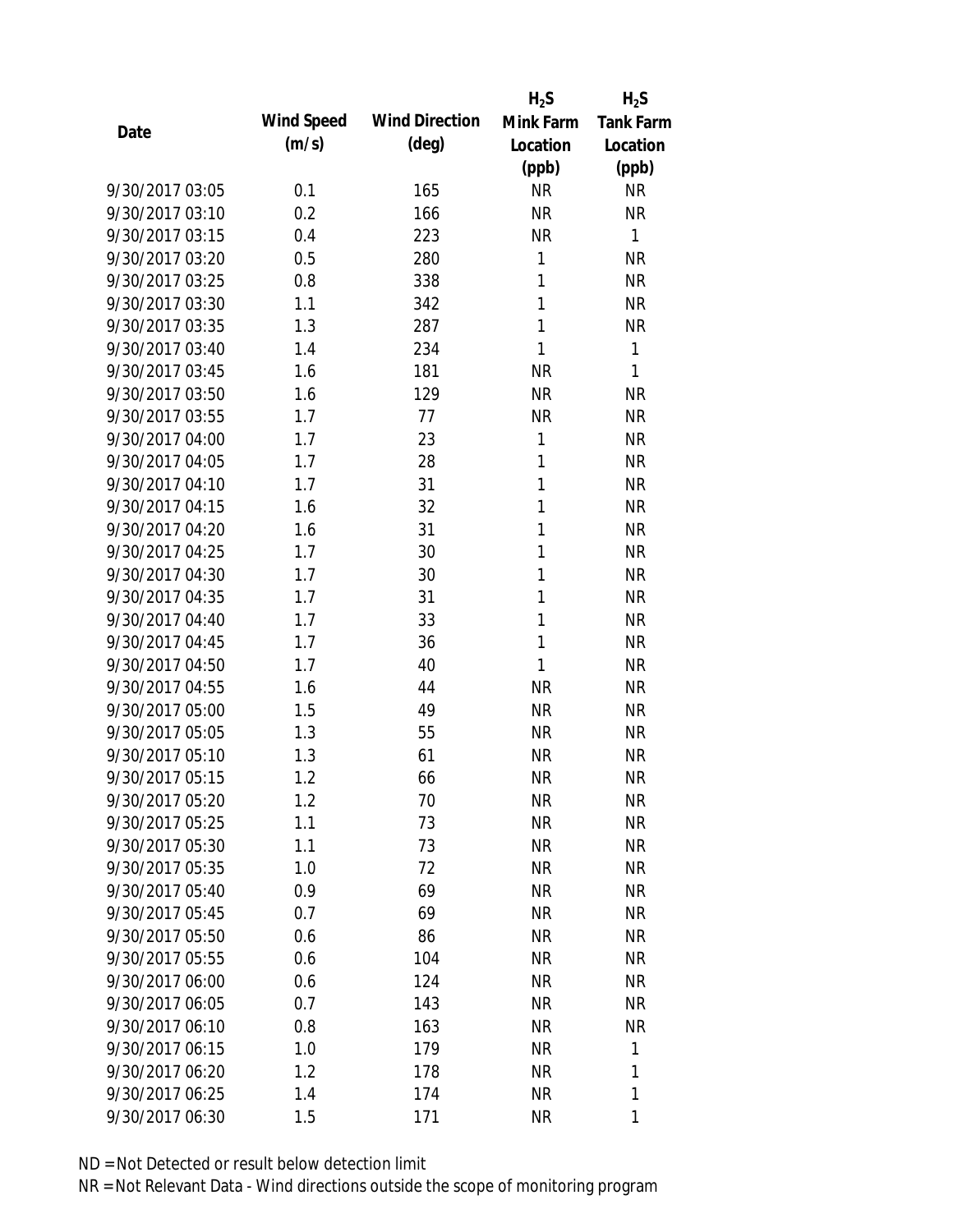|                 |            |                       | $H_2S$    | $H_2S$           |
|-----------------|------------|-----------------------|-----------|------------------|
|                 | Wind Speed | <b>Wind Direction</b> | Mink Farm | <b>Tank Farm</b> |
| Date            | (m/s)      | $(\text{deg})$        | Location  | Location         |
|                 |            |                       | (ppb)     | (ppb)            |
| 9/30/2017 06:35 | 1.6        | 167                   | <b>NR</b> | <b>NR</b>        |
| 9/30/2017 06:40 | 1.7        | 165                   | <b>NR</b> | <b>NR</b>        |
| 9/30/2017 06:45 | 1.7        | 164                   | <b>NR</b> | <b>NR</b>        |
| 9/30/2017 06:50 | 1.7        | 165                   | <b>NR</b> | <b>NR</b>        |
| 9/30/2017 06:55 | 1.7        | 166                   | <b>NR</b> | <b>NR</b>        |
| 9/30/2017 07:00 | 1.6        | 167                   | <b>NR</b> | <b>NR</b>        |
| 9/30/2017 07:05 | 1.6        | 168                   | <b>NR</b> | <b>NR</b>        |
| 9/30/2017 07:10 | 1.6        | 170                   | <b>NR</b> | 1                |
| 9/30/2017 07:15 | 1.6        | 173                   | <b>NR</b> | 1                |
| 9/30/2017 07:20 | 1.7        | 176                   | <b>NR</b> | 1                |
| 9/30/2017 07:25 | 1.7        | 181                   | <b>NR</b> | 1                |
| 9/30/2017 07:30 | 1.7        | 186                   | <b>NR</b> | $\mathbf{1}$     |
| 9/30/2017 07:35 | 1.7        | 192                   | <b>NR</b> | 1                |
| 9/30/2017 07:40 | 1.6        | 195                   | <b>NR</b> | $\mathbf{1}$     |
| 9/30/2017 07:45 | 1.4        | 196                   | <b>NR</b> | $\mathbf{1}$     |
| 9/30/2017 07:50 | 1.3        | 194                   | <b>NR</b> | 1                |
| 9/30/2017 07:55 | 1.1        | 192                   | <b>NR</b> | $\mathbf{1}$     |
| 9/30/2017 08:00 | 1.0        | 186                   | <b>NR</b> | 1                |
| 9/30/2017 08:05 | 0.9        | 178                   | <b>NR</b> | 1                |
| 9/30/2017 08:10 | 1.0        | 171                   | <b>NR</b> | 1                |
| 9/30/2017 08:15 | 1.1        | 164                   | <b>NR</b> | <b>NR</b>        |
| 9/30/2017 08:20 | 1.3        | 157                   | <b>NR</b> | <b>NR</b>        |
| 9/30/2017 08:25 | 1.6        | 150                   | <b>NR</b> | <b>NR</b>        |
| 9/30/2017 08:30 | 1.8        | 147                   | <b>NR</b> | <b>NR</b>        |
| 9/30/2017 08:35 | 2.0        | 146                   | <b>NR</b> | <b>NR</b>        |
| 9/30/2017 08:40 | 2.2        | 145                   | <b>NR</b> | <b>NR</b>        |
| 9/30/2017 08:45 | 2.3        | 144                   | <b>NR</b> | <b>NR</b>        |
| 9/30/2017 08:50 | 2.3        | 145                   | <b>NR</b> | <b>NR</b>        |
| 9/30/2017 08:55 | 2.2        | 146                   | <b>NR</b> | <b>NR</b>        |
| 9/30/2017 09:00 | 2.2        | 147                   | <b>NR</b> | <b>NR</b>        |
| 9/30/2017 09:05 | 2.2        | 145                   | <b>NR</b> | <b>NR</b>        |
| 9/30/2017 09:10 | 2.2        | 143                   | <b>NR</b> | <b>NR</b>        |
| 9/30/2017 09:15 | 2.1        | 142                   | <b>NR</b> | <b>NR</b>        |
| 9/30/2017 09:20 | 2.1        | 140                   | <b>NR</b> | <b>NR</b>        |
| 9/30/2017 09:25 | 2.2        | 137                   | <b>NR</b> | <b>NR</b>        |
| 9/30/2017 09:30 | 2.3        | 135                   | <b>NR</b> | <b>NR</b>        |
| 9/30/2017 09:35 | 2.3        | 134                   | <b>NR</b> | NR               |
| 9/30/2017 09:40 | 2.4        | 133                   | <b>NR</b> | <b>NR</b>        |
| 9/30/2017 09:45 | 2.4        | 131                   | <b>NR</b> | <b>NR</b>        |
| 9/30/2017 09:50 | 2.5        | 131                   | <b>NR</b> | <b>NR</b>        |
| 9/30/2017 09:55 | 2.5        | 131                   | <b>NR</b> | <b>NR</b>        |
| 9/30/2017 10:00 | 2.4        | 130                   | <b>NR</b> | <b>NR</b>        |
|                 |            |                       |           |                  |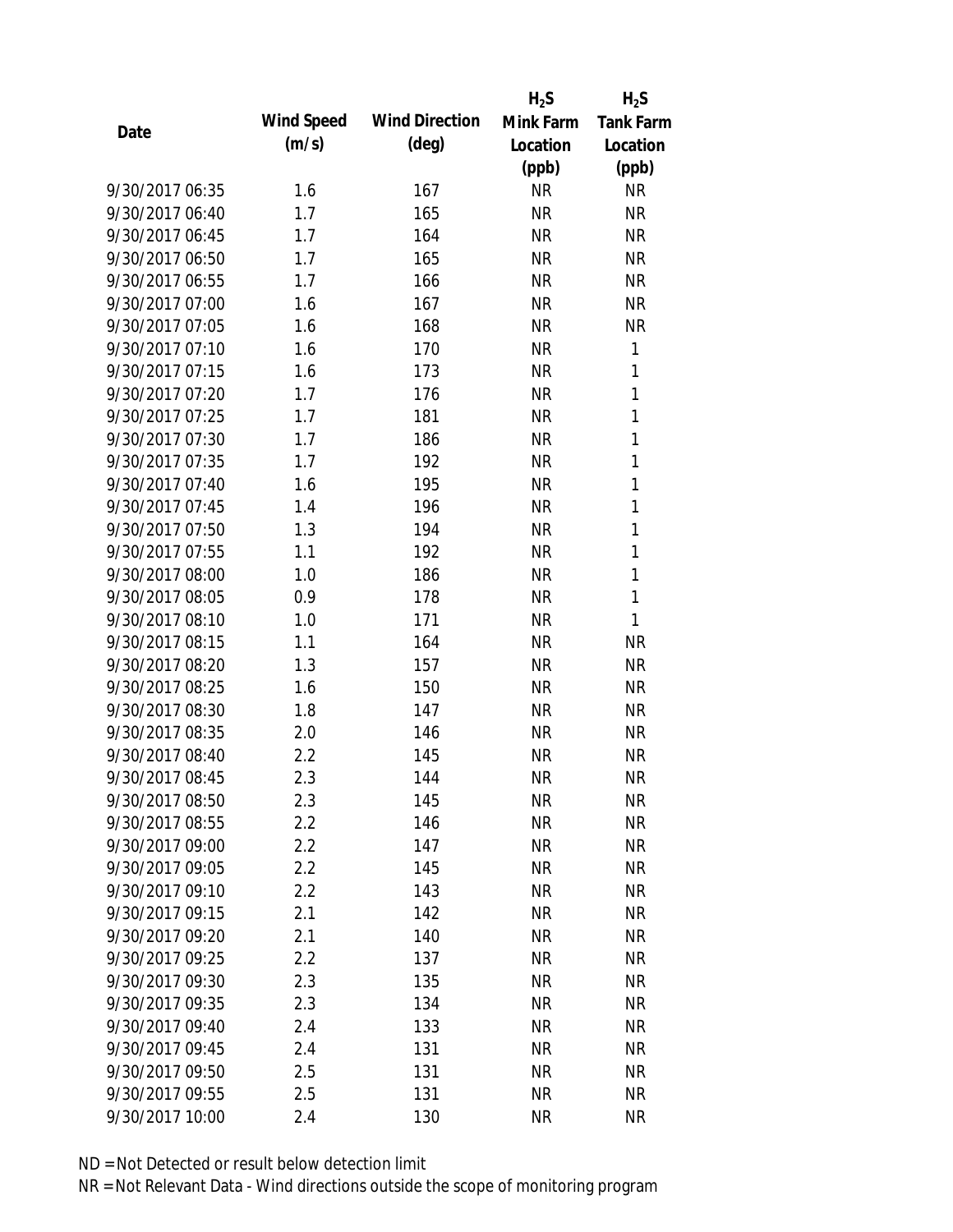|                 |            |                       | $H_2S$    | $H_2S$           |
|-----------------|------------|-----------------------|-----------|------------------|
| Date            | Wind Speed | <b>Wind Direction</b> | Mink Farm | <b>Tank Farm</b> |
|                 | (m/s)      | $(\text{deg})$        | Location  | Location         |
|                 |            |                       | (ppb)     | (ppb)            |
| 9/30/2017 10:05 | 2.4        | 130                   | <b>NR</b> | <b>NR</b>        |
| 9/30/2017 10:10 | 2.3        | 130                   | <b>NR</b> | <b>NR</b>        |
| 9/30/2017 10:15 | 2.2        | 131                   | <b>NR</b> | <b>NR</b>        |
| 9/30/2017 10:20 | 2.2        | 131                   | <b>NR</b> | <b>NR</b>        |
| 9/30/2017 10:25 | 2.1        | 128                   | <b>NR</b> | <b>NR</b>        |
| 9/30/2017 10:30 | 2.1        | 124                   | <b>NR</b> | <b>NR</b>        |
| 9/30/2017 10:35 | 2.2        | 118                   | <b>NR</b> | <b>NR</b>        |
| 9/30/2017 10:40 | 2.2        | 108                   | <b>NR</b> | <b>NR</b>        |
| 9/30/2017 10:45 | 2.4        | 98                    | <b>NR</b> | <b>NR</b>        |
| 9/30/2017 10:50 | 2.4        | 89                    | <b>NR</b> | <b>NR</b>        |
| 9/30/2017 10:55 | 2.5        | 83                    | <b>NR</b> | <b>NR</b>        |
| 9/30/2017 11:00 | 2.5        | 80                    | <b>NR</b> | <b>NR</b>        |
| 9/30/2017 11:05 | 2.5        | 78                    | <b>NR</b> | <b>NR</b>        |
| 9/30/2017 11:10 | 2.6        | 81                    | <b>NR</b> | <b>NR</b>        |
| 9/30/2017 11:15 | 2.6        | 84                    | <b>NR</b> | <b>NR</b>        |
| 9/30/2017 11:20 | 2.7        | 88                    | <b>NR</b> | <b>NR</b>        |
| 9/30/2017 11:25 | 2.8        | 93                    | <b>NR</b> | <b>NR</b>        |
| 9/30/2017 11:30 | 2.9        | 96                    | <b>NR</b> | <b>NR</b>        |
| 9/30/2017 11:35 | 2.9        | 97                    | <b>NR</b> | <b>NR</b>        |
| 9/30/2017 11:40 | 2.9        | 94                    | <b>NR</b> | <b>NR</b>        |
| 9/30/2017 11:45 | 2.9        | 90                    | <b>NR</b> | <b>NR</b>        |
| 9/30/2017 11:50 | 2.8        | 87                    | <b>NR</b> | <b>NR</b>        |
| 9/30/2017 11:55 | 2.7        | 85                    | <b>NR</b> | <b>NR</b>        |
| 9/30/2017 12:00 | 2.6        | 84                    | <b>NR</b> | <b>NR</b>        |
| 9/30/2017 12:05 | 2.6        | 87                    | <b>NR</b> | <b>NR</b>        |
| 9/30/2017 12:10 | 2.6        | 95                    | <b>NR</b> | <b>NR</b>        |
| 9/30/2017 12:15 | 2.5        | 103                   | <b>NR</b> | <b>NR</b>        |
| 9/30/2017 12:20 | 2.5        | 110                   | NR        | NR               |
| 9/30/2017 12:25 | 2.6        | 115                   | <b>NR</b> | <b>NR</b>        |
| 9/30/2017 12:30 | 2.6        | 119                   | <b>NR</b> | <b>NR</b>        |
| 9/30/2017 12:35 | 2.6        | 122                   | <b>NR</b> | <b>NR</b>        |
| 9/30/2017 12:40 | 2.6        | 121                   | <b>NR</b> | NR               |
| 9/30/2017 12:45 | 2.7        | 120                   | <b>NR</b> | <b>NR</b>        |
| 9/30/2017 12:50 | 2.8        | 119                   | <b>NR</b> | <b>NR</b>        |
| 9/30/2017 12:55 | 2.8        | 120                   | <b>NR</b> | <b>NR</b>        |
| 9/30/2017 13:00 | 2.9        | 119                   | <b>NR</b> | <b>NR</b>        |
| 9/30/2017 13:05 | 3.1        | 119                   | <b>NR</b> | <b>NR</b>        |
| 9/30/2017 13:10 | 3.1        | 118                   | <b>NR</b> | <b>NR</b>        |
| 9/30/2017 13:15 | 3.2        | 116                   | <b>NR</b> | <b>NR</b>        |
| 9/30/2017 13:20 | 3.2        | 115                   | <b>NR</b> | <b>NR</b>        |
| 9/30/2017 13:25 | 3.2        | 114                   | <b>NR</b> | <b>NR</b>        |
| 9/30/2017 13:30 | 3.1        | 114                   | <b>NR</b> | <b>NR</b>        |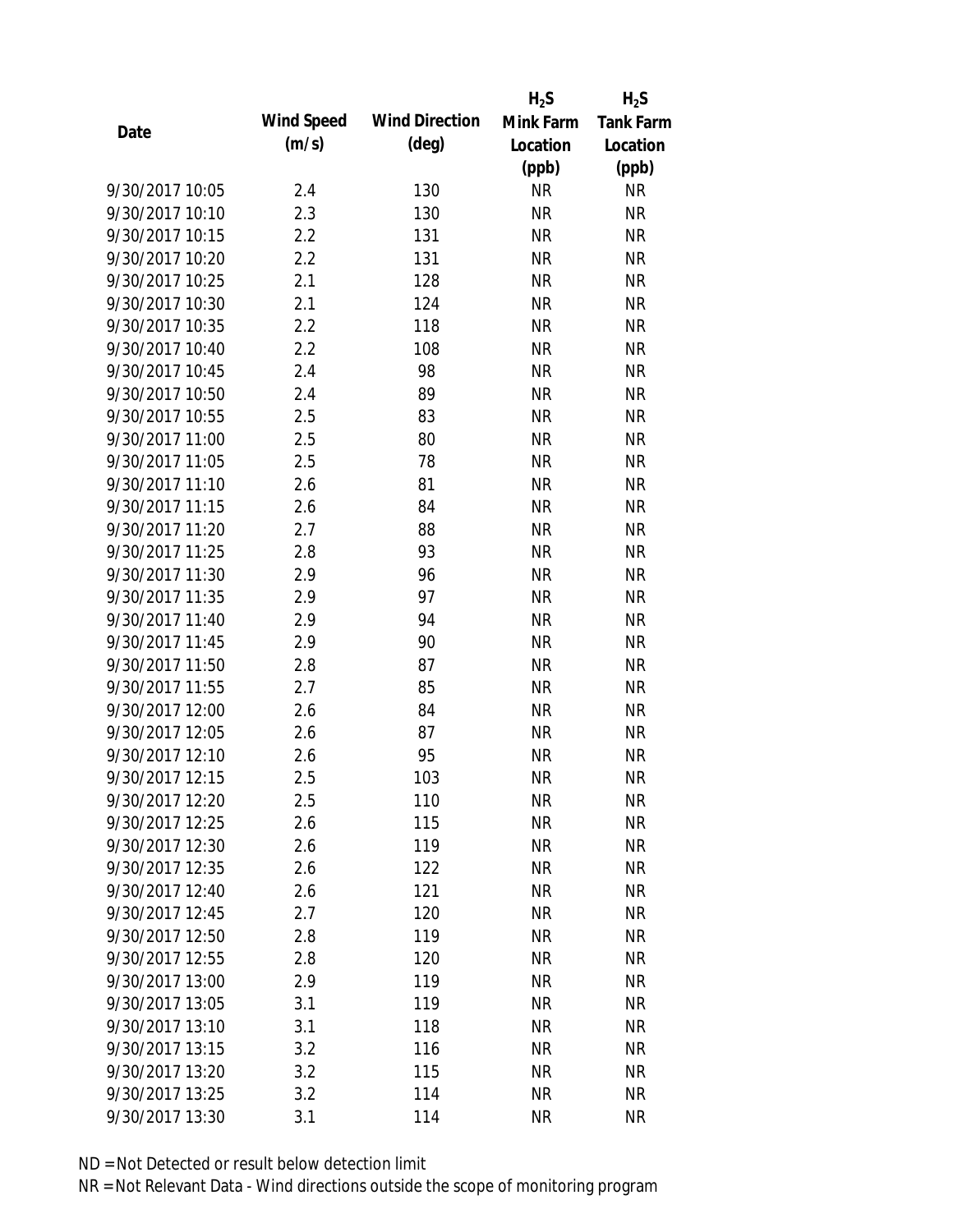|                 |            |                       | $H_2S$    | $H_2S$           |
|-----------------|------------|-----------------------|-----------|------------------|
| Date            | Wind Speed | <b>Wind Direction</b> | Mink Farm | <b>Tank Farm</b> |
|                 | (m/s)      | $(\text{deg})$        | Location  | Location         |
|                 |            |                       | (ppb)     | (ppb)            |
| 9/30/2017 13:35 | 3.0        | 114                   | <b>NR</b> | <b>NR</b>        |
| 9/30/2017 13:40 | 2.9        | 117                   | <b>NR</b> | <b>NR</b>        |
| 9/30/2017 13:45 | 2.8        | 120                   | <b>NR</b> | <b>NR</b>        |
| 9/30/2017 13:50 | 2.7        | 122                   | <b>NR</b> | <b>NR</b>        |
| 9/30/2017 13:55 | 2.7        | 123                   | <b>NR</b> | <b>NR</b>        |
| 9/30/2017 14:00 | 2.7        | 121                   | <b>NR</b> | <b>NR</b>        |
| 9/30/2017 14:05 | 2.7        | 118                   | <b>NR</b> | <b>NR</b>        |
| 9/30/2017 14:10 | 2.7        | 110                   | <b>NR</b> | <b>NR</b>        |
| 9/30/2017 14:15 | 2.7        | 103                   | <b>NR</b> | <b>NR</b>        |
| 9/30/2017 14:20 | 2.7        | 97                    | <b>NR</b> | <b>NR</b>        |
| 9/30/2017 14:25 | 2.7        | 90                    | <b>NR</b> | <b>NR</b>        |
| 9/30/2017 14:30 | 2.7        | 84                    | <b>NR</b> | <b>NR</b>        |
| 9/30/2017 14:35 | 2.7        | 81                    | <b>NR</b> | <b>NR</b>        |
| 9/30/2017 14:40 | 2.6        | 81                    | <b>NR</b> | <b>NR</b>        |
| 9/30/2017 14:45 | 2.6        | 80                    | <b>NR</b> | <b>NR</b>        |
| 9/30/2017 14:50 | 2.5        | 81                    | <b>NR</b> | <b>NR</b>        |
| 9/30/2017 14:55 | 2.5        | 84                    | <b>NR</b> | <b>NR</b>        |
| 9/30/2017 15:00 | 2.4        | 89                    | <b>NR</b> | <b>NR</b>        |
| 9/30/2017 15:05 | 2.4        | 93                    | <b>NR</b> | <b>NR</b>        |
| 9/30/2017 15:10 | 2.4        | 96                    | <b>NR</b> | <b>NR</b>        |
| 9/30/2017 15:15 | 2.5        | 100                   | <b>NR</b> | <b>NR</b>        |
| 9/30/2017 15:20 | 2.6        | 103                   | <b>NR</b> | <b>NR</b>        |
| 9/30/2017 15:25 | 2.6        | 103                   | <b>NR</b> | <b>NR</b>        |
| 9/30/2017 15:30 | 2.6        | 102                   | <b>NR</b> | <b>NR</b>        |
| 9/30/2017 15:35 | 2.7        | 99                    | <b>NR</b> | <b>NR</b>        |
| 9/30/2017 15:40 | 2.7        | 96                    | <b>NR</b> | <b>NR</b>        |
| 9/30/2017 15:45 | 2.7        | 91                    | <b>NR</b> | <b>NR</b>        |
| 9/30/2017 15:50 | 2.7        | 84                    | <b>NR</b> | NR               |
| 9/30/2017 15:55 | 2.7        | 79                    | <b>NR</b> | <b>NR</b>        |
| 9/30/2017 16:00 | 2.7        | 74                    | <b>NR</b> | <b>NR</b>        |
| 9/30/2017 16:05 | 2.7        | 70                    | <b>NR</b> | <b>NR</b>        |
| 9/30/2017 16:10 | 2.8        | 66                    | <b>NR</b> | <b>NR</b>        |
| 9/30/2017 16:15 | 2.8        | 63                    | <b>NR</b> | <b>NR</b>        |
| 9/30/2017 16:20 | 2.9        | 63                    | <b>NR</b> | <b>NR</b>        |
| 9/30/2017 16:25 | 2.9        | 61                    | <b>NR</b> | <b>NR</b>        |
| 9/30/2017 16:30 | 2.8        | 63                    | <b>NR</b> | <b>NR</b>        |
| 9/30/2017 16:35 | 2.8        | 65                    | <b>NR</b> | <b>NR</b>        |
| 9/30/2017 16:40 | 2.7        | 67                    | NR        | <b>NR</b>        |
| 9/30/2017 16:45 | 2.7        | 69                    | <b>NR</b> | <b>NR</b>        |
| 9/30/2017 16:50 | 2.6        | 70                    | <b>NR</b> | <b>NR</b>        |
| 9/30/2017 16:55 | 2.7        | 71                    | <b>NR</b> | <b>NR</b>        |
| 9/30/2017 17:00 | 2.7        | 70                    | <b>NR</b> | <b>NR</b>        |
|                 |            |                       |           |                  |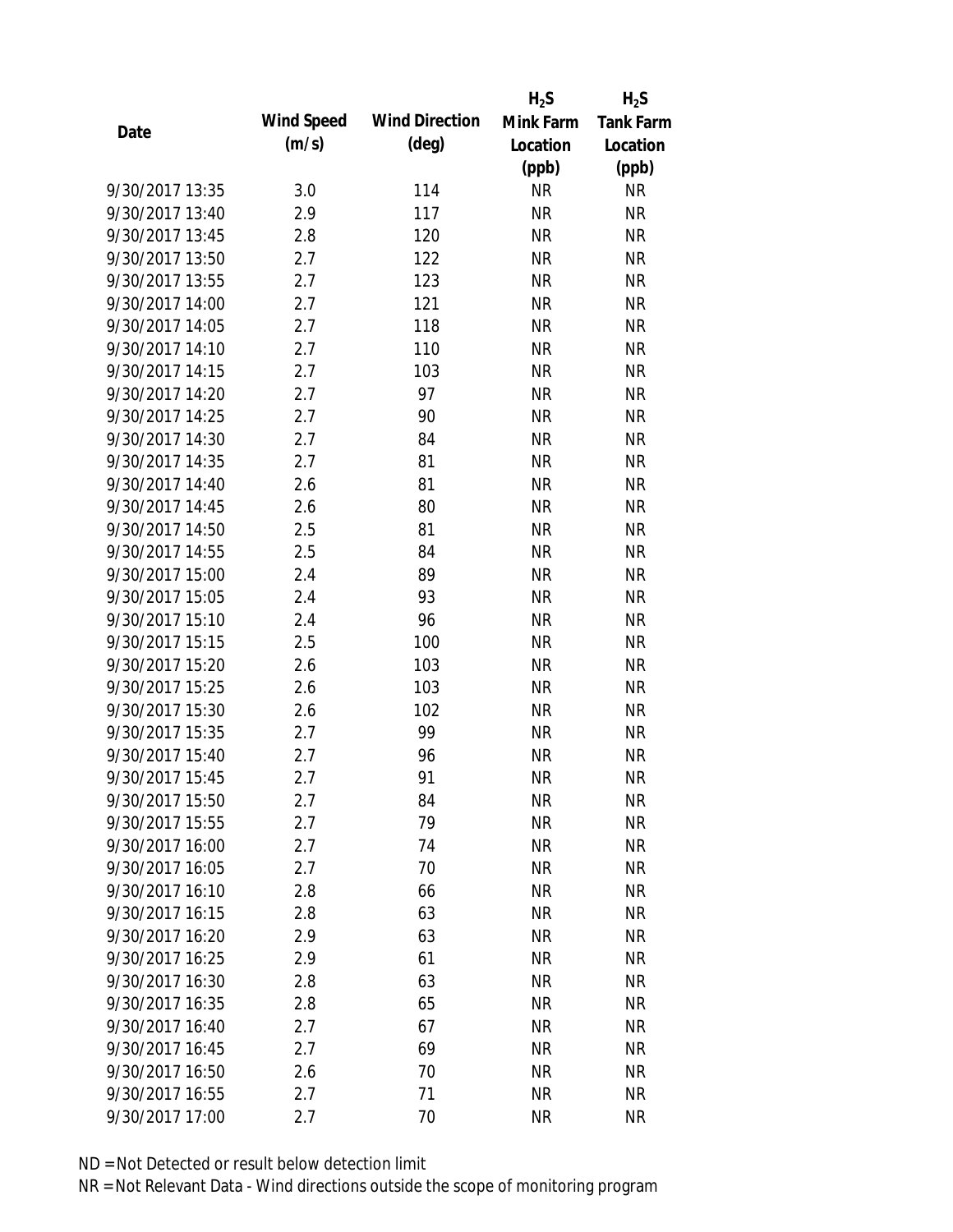|                 |            |                       | $H_2S$    | $H_2S$           |
|-----------------|------------|-----------------------|-----------|------------------|
| Date            | Wind Speed | <b>Wind Direction</b> | Mink Farm | <b>Tank Farm</b> |
|                 | (m/s)      | $(\text{deg})$        | Location  | Location         |
|                 |            |                       | (ppb)     | (ppb)            |
| 9/30/2017 17:05 | 2.9        | 69                    | <b>NR</b> | <b>NR</b>        |
| 9/30/2017 17:10 | 2.9        | 69                    | <b>NR</b> | <b>NR</b>        |
| 9/30/2017 17:15 | 3.0        | 69                    | <b>NR</b> | <b>NR</b>        |
| 9/30/2017 17:20 | 3.1        | 68                    | <b>NR</b> | <b>NR</b>        |
| 9/30/2017 17:25 | 3.1        | 69                    | <b>NR</b> | <b>NR</b>        |
| 9/30/2017 17:30 | 3.0        | 70                    | <b>NR</b> | <b>NR</b>        |
| 9/30/2017 17:35 | 3.0        | 71                    | <b>NR</b> | <b>NR</b>        |
| 9/30/2017 17:40 | 2.9        | 73                    | <b>NR</b> | <b>NR</b>        |
| 9/30/2017 17:45 | 2.9        | 75                    | <b>NR</b> | <b>NR</b>        |
| 9/30/2017 17:50 | 2.9        | 78                    | <b>NR</b> | <b>NR</b>        |
| 9/30/2017 17:55 | 2.9        | 80                    | <b>NR</b> | <b>NR</b>        |
| 9/30/2017 18:00 | 2.8        | 82                    | <b>NR</b> | <b>NR</b>        |
| 9/30/2017 18:05 | 2.8        | 83                    | <b>NR</b> | <b>NR</b>        |
| 9/30/2017 18:10 | 2.8        | 83                    | <b>NR</b> | <b>NR</b>        |
| 9/30/2017 18:15 | 2.7        | 83                    | <b>NR</b> | <b>NR</b>        |
| 9/30/2017 18:20 | 2.7        | 83                    | <b>NR</b> | <b>NR</b>        |
| 9/30/2017 18:25 | 2.6        | 82                    | <b>NR</b> | <b>NR</b>        |
| 9/30/2017 18:30 | 2.6        | 82                    | <b>NR</b> | <b>NR</b>        |
| 9/30/2017 18:35 | 2.5        | 82                    | <b>NR</b> | <b>NR</b>        |
| 9/30/2017 18:40 | 2.5        | 81                    | <b>NR</b> | <b>NR</b>        |
| 9/30/2017 18:45 | 2.4        | 81                    | <b>NR</b> | <b>NR</b>        |
| 9/30/2017 18:50 | 2.4        | 81                    | <b>NR</b> | <b>NR</b>        |
| 9/30/2017 18:55 | 2.4        | 81                    | <b>NR</b> | <b>NR</b>        |
| 9/30/2017 19:00 | 2.4        | 81                    | <b>NR</b> | <b>NR</b>        |
| 9/30/2017 19:05 | 2.3        | 81                    | <b>NR</b> | <b>NR</b>        |
| 9/30/2017 19:10 | 2.3        | 82                    | <b>NR</b> | <b>NR</b>        |
| 9/30/2017 19:15 | 2.3        | 82                    | <b>NR</b> | <b>NR</b>        |
| 9/30/2017 19:20 | 2.3        | 83                    | <b>NR</b> | NR               |
| 9/30/2017 19:25 | 2.2        | 82                    | <b>NR</b> | <b>NR</b>        |
| 9/30/2017 19:30 | 2.2        | 82                    | <b>NR</b> | <b>NR</b>        |
| 9/30/2017 19:35 | 2.1        | 82                    | <b>NR</b> | <b>NR</b>        |
| 9/30/2017 19:40 | 2.1        | 81                    | <b>NR</b> | NR               |
| 9/30/2017 19:45 | 2.1        | 81                    | <b>NR</b> | <b>NR</b>        |
| 9/30/2017 19:50 | 2.0        | 80                    | <b>NR</b> | <b>NR</b>        |
| 9/30/2017 19:55 | 2.0        | 80                    | <b>NR</b> | <b>NR</b>        |
| 9/30/2017 20:00 | 2.0        | 81                    | <b>NR</b> | <b>NR</b>        |
| 9/30/2017 20:05 | 2.0        | 81                    | <b>NR</b> | <b>NR</b>        |
| 9/30/2017 20:10 | 2.0        | 82                    | NR        | <b>NR</b>        |
| 9/30/2017 20:15 | 2.1        | 82                    | <b>NR</b> | <b>NR</b>        |
| 9/30/2017 20:20 | 2.1        | 82                    | <b>NR</b> | <b>NR</b>        |
| 9/30/2017 20:25 | 2.1        | 83                    | <b>NR</b> | <b>NR</b>        |
| 9/30/2017 20:30 | 2.1        | 83                    | <b>NR</b> | <b>NR</b>        |
|                 |            |                       |           |                  |